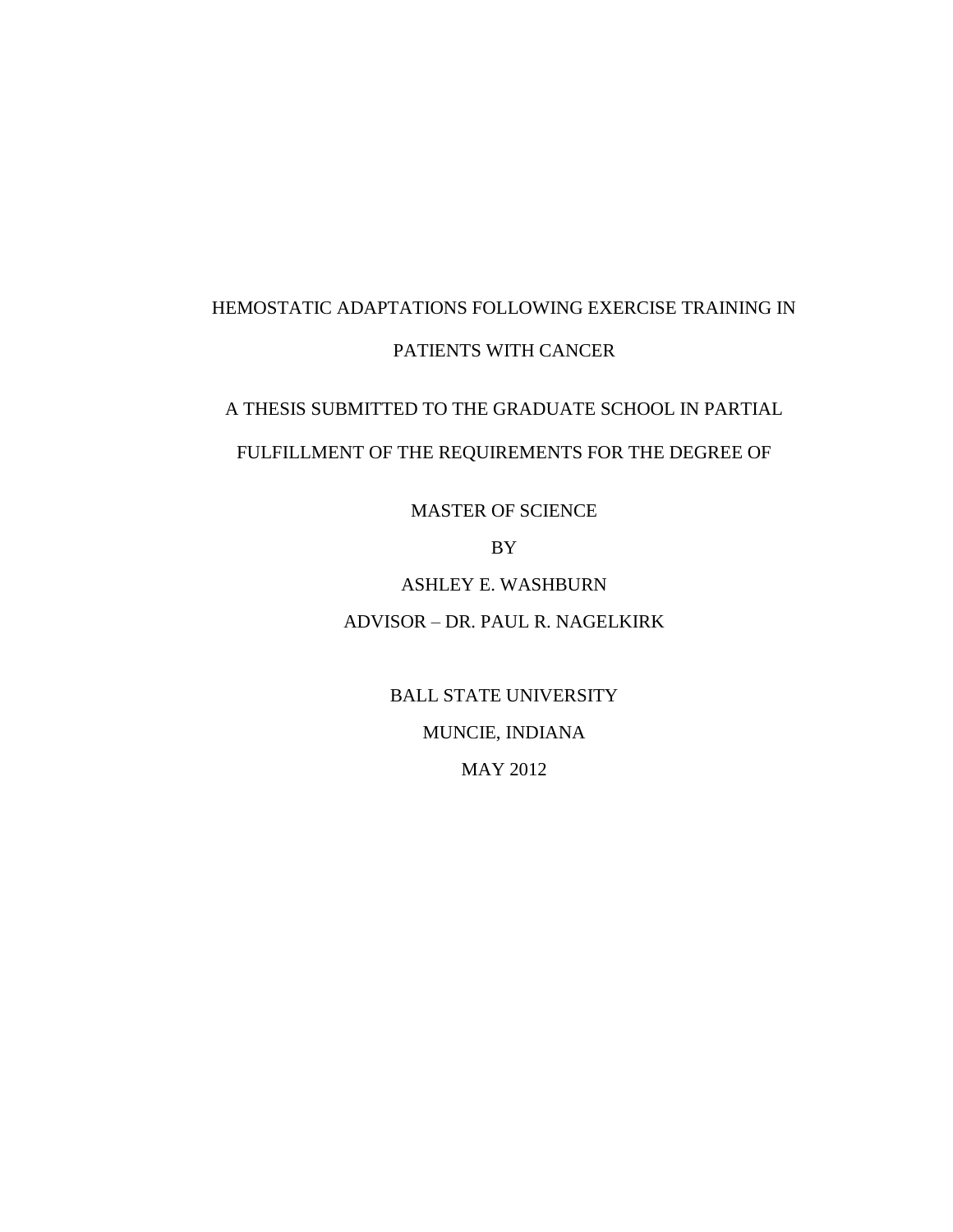### **ABSTRACT**

**Thesis:** Hemostatic Adaptations following Exercise Training in Patients with Cancer **Student:** Ashley E. Washburn **Degree:** Master of Science **Date:** May, 2012 **Pages:** 70

**Background:** Thrombosis is a common and critical consequence of cancer. Changes in thrombotic potential were examined after exercise training in patients with cancer. **Methods:** Eight cancer patients ( $65 \pm 11$  yrs) completed this study, five exercising and three non-exercising controls. Venous blood samples were obtained at baseline and after approximately 12 weeks of study participation. Weekly physical activity was measured using a standard, validated physical activity questionnaire. APTT, PT, fibrinogen and factor VIII were measured before and after the 12-week intervention. **Results:** A time x group interaction trend  $(p=0.067)$  was observed for fibrinogen. Plasma concentrations decreased in the exercise group (355  $\pm$  49.3 mg/dL to 331  $\pm$  19.5 mg/dL), but increased in the control group (341  $\pm$  52.4 mg/dL to 384  $\pm$  107.9 mg/dL). Physical activity significantly decreased over time in both groups. **Conclusions:** Exercise training may reduce coagulation potential in cancer patients more than usual and customary care.

**Key Words**: Thrombosis, venous thromboembolism, coagulation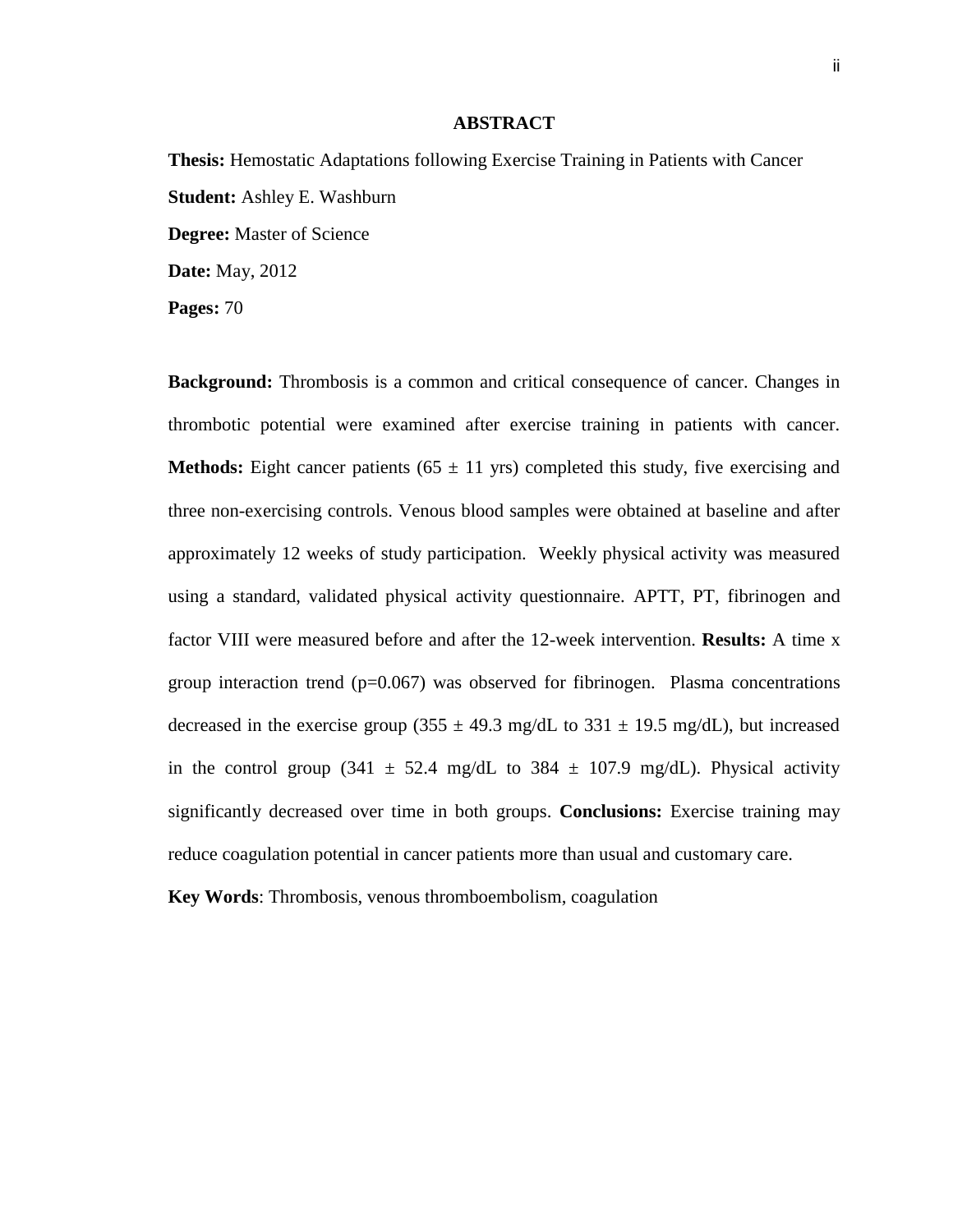#### ACKNOWLEDGEMENTS

**Dr. Paul R. Nagelkirk:** I am exceedingly thankful for the opportunity to be part of this graduate program. Your guidance, support and friendship have made my aspirations for this program more attainable. I would also like to thank you for acting as chairman for this thesis project.

**Dr. Todd Trappe:** Thank you for acting as a committee member for this thesis project. I greatly appreciate your advice, input and support.

**Matthew Douglass:** Thank you for acting as a committee member for this project. I am highly grateful for your constant help in the recruitment process. Your contribution and encouragement were key to my success in this project.

**George and Mary Washburn:** Thank you for your unwavering support throughout all of my achievements. The love and courage you have taught me, as well as strength in faith, is the foundation to all of my triumphs.

**Ryan Morris:** You are my strength, confidence and inspiration. Without you, none of this would be probable.

I would also like to acknowledge those who volunteered as subjects in this study, you made this project possible.

This study was supported by a Ball State University ASPiRE Grant.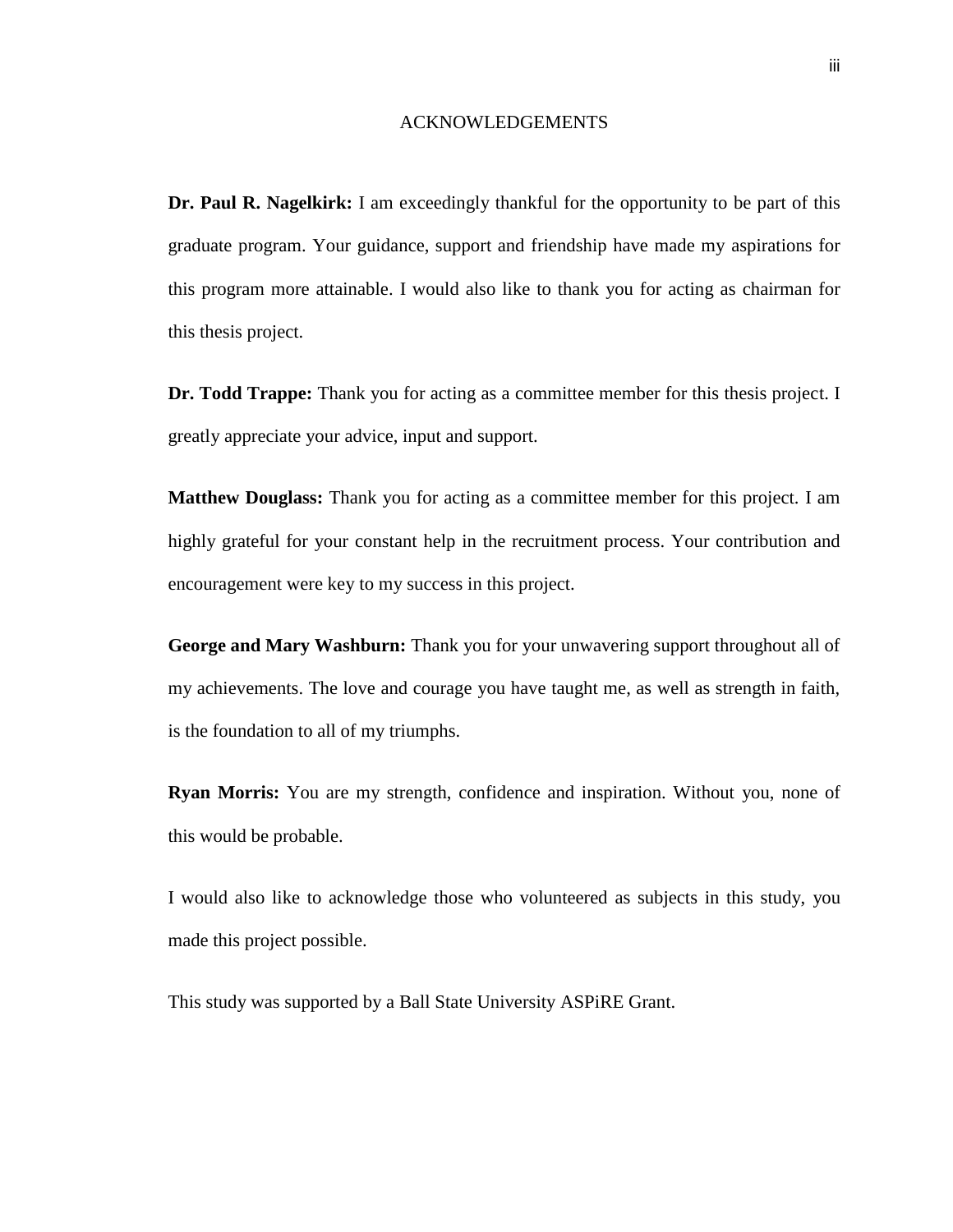## **Table of Contents**

| <b>Abstract</b>                  | <i>ii</i>      |
|----------------------------------|----------------|
| <b>Acknowledgements</b>          | iii            |
| <b>Table of Contents</b>         | iv             |
| <b>Chapter I</b>                 |                |
| <b>Introduction</b>              | $\mathbf{1}$   |
| <b>Statement of the Problem</b>  | 5              |
| Purpose of the Study             | 5              |
| Importance of the Study          | 5              |
| Delimitations                    | 6              |
| <b>Definition of Terms</b>       | 6              |
| <b>Chapter II</b>                |                |
| <b>Review of Literature</b>      | $\overline{7}$ |
| Coagulation                      | 8              |
| <b>Exercise and Coagulation</b>  | 10             |
| <b>Exercise and Cancer</b>       | 11             |
| Cancer and Coagulation           | 13             |
| Summary                          | 24             |
| <b>Chapter III</b>               |                |
| <b>Methodology</b>               | 26             |
| <b>Subject Sample</b>            | 26             |
| <b>Experimental Design</b>       | 27             |
| <b>Participant Benefits</b>      | 29             |
| <b>Blood Sampling and Assays</b> | 29             |
| <b>Statistical Analysis</b>      | 30             |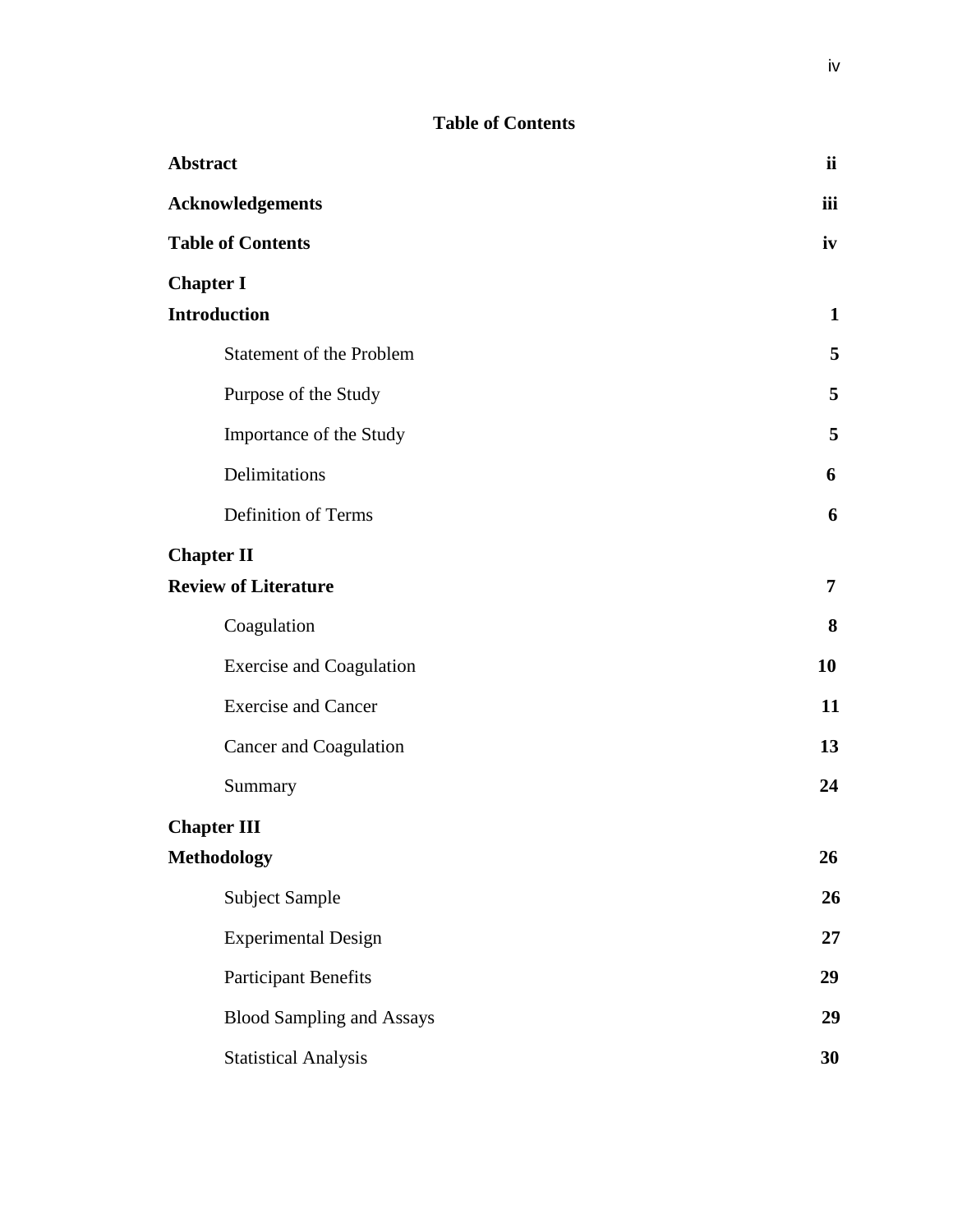## **Chapter IV**

| <b>Research Manuscript</b>             | 31 |
|----------------------------------------|----|
| Abstract                               | 32 |
| Introduction                           | 33 |
| Methods                                | 34 |
| Results                                | 38 |
| Discussion                             | 39 |
| References                             | 43 |
| <b>Tables</b>                          | 47 |
| Figures                                | 49 |
| <b>Figure Legends</b>                  | 51 |
| <b>Chapter V</b>                       |    |
| <b>Summary</b>                         | 52 |
| <b>References</b>                      | 56 |
| <b>Appendix A</b>                      |    |
| <b>Informed Consent</b>                | 64 |
| <b>Appendix B</b>                      |    |
| Health History Questionnaire           | 66 |
| <b>Appendix C</b>                      |    |
| <b>HIPAA</b>                           | 67 |
| <b>Appendix D</b>                      |    |
| <b>Physical Activity Questionnaire</b> | 69 |
| <b>Appendix E</b>                      |    |
| <b>Physical Activity Script</b>        | 70 |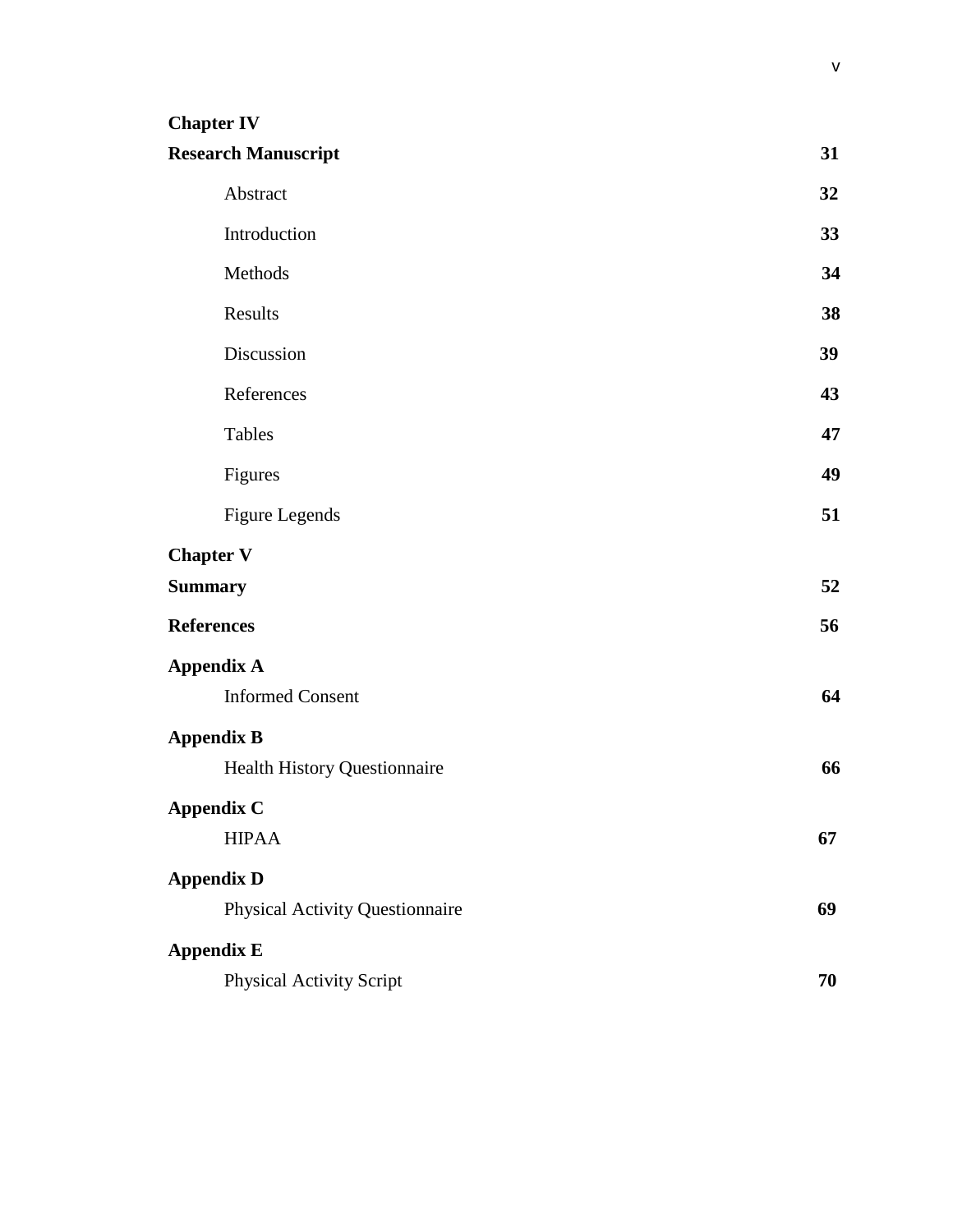## **CHAPTER I**

## **Introduction**

An estimated 1,529,560 new cancer cases were diagnosed in 2010 [\(105\)](#page-66-0). Cancer is the second most common cause of death in the United States, accounting for nearly one in four deaths [\(105\)](#page-66-0). Thrombosis, the presence of a blood clot within a vessel, is a frequent problem for cancer patients [\(5,](#page-60-0) [18,](#page-61-0) [42,](#page-62-0) [43,](#page-62-1) [115\)](#page-67-0), with the principal contributors stemming from cancer treatment, tumor type, tumor stage and complications arising from treatment [\(38,](#page-62-2) [43,](#page-62-1) [58,](#page-63-0) [66\)](#page-64-0). Physical activity has been shown to reduce coagulation activity in healthy men and women, and other clinical populations associated with an increased thrombotic risk [\(28,](#page-61-1) [31,](#page-61-2) [32,](#page-61-3) [92,](#page-65-0) [118\)](#page-67-1). Therefore, exercise training may be helpful in the prevention of thrombosis in cancer patients.

## **Cancer and Thrombosis**

Evidence of the association between cancer and thrombosis was first identified in the  $19<sup>th</sup>$  century [\(43\)](#page-62-1). Patients with cancer have an increased risk of venous thromboembolism (VTE) compared to patients without cancer [\(11,](#page-60-1) [43\)](#page-62-1). Cancer patients account for 18% of the total burden of VTE [\(42\)](#page-62-0). Alternatively, VTE is often an early sign of an underlying malignancy [\(115\)](#page-67-0). Almost one in five cases of all symptomatic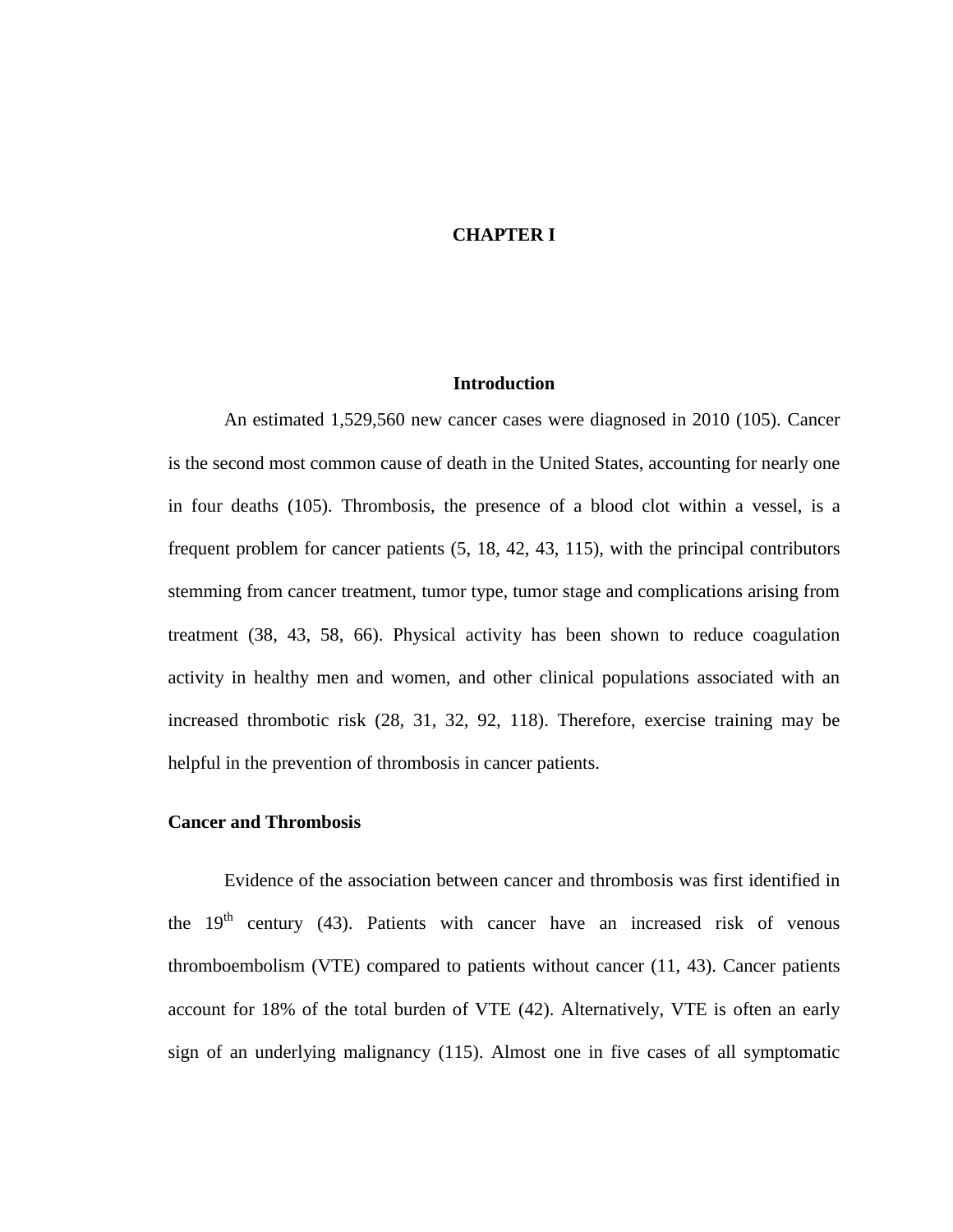VTEs are thought to be cancer-related [\(42\)](#page-62-0), while cancer risk is higher in patients with VTE. In the first year after hospitalization for VTE, cancer risk is increased four-fold greater compared to the general population. VTE is also a marker of long-term cancer risk: even within 10 or more years there is a 30% increase in overall cancer incidence [\(8\)](#page-60-2). VTE represents a leading cause of death in patients with cancer [\(5,](#page-60-0) [18\)](#page-61-0), and cancer patients who develop VTE have a significantly worse survival [\(18,](#page-61-0) [106\)](#page-66-1).

The primary contributors to VTE in cancer patients include tumor type and stage, along with various cancer treatments [\(38,](#page-62-2) [43,](#page-62-1) [58,](#page-63-0) [66,](#page-64-0) [103\)](#page-66-2). The highest rates of VTE are found in patients with cancers of the pancreas, stomach, uterus, kidney, lung, and primary brain tumors [\(8,](#page-60-2) [18,](#page-61-0) [51,](#page-63-1) [69,](#page-64-1) [97\)](#page-66-3). Compared with the general population, patients undergoing chemotherapy have a two to six fold increased risk of VTE [\(12,](#page-60-3) [43\)](#page-62-1). Among hospitalized patients receiving chemotherapy, the rates of VTE increased 47% from 1995 to 2003 [\(52\)](#page-63-2). In a population based study, cancer was associated with a 4 fold increase in thrombotic risk, whereas, in patients treated with chemotherapy, the risk increased to 6.5 fold [\(43,](#page-62-1) [103\)](#page-66-2). Arising from chemotherapy treatment, cancer patients are shown to develop anemia. To treat this, patients are often given erythropoiesis-stimulating agents (ESAs). A systematic review of 57 trials revealed that 229 of 3,728 patients treated with ESAs had thromboembolic events, compared with 118 events in 3,041 controls [\(13\)](#page-60-4). Cancer related surgery and the extended postoperative period are well-known high risk settings for VTE. It has been shown that the overall 30 day postoperative VTE rate was 3.5%, with rates ranging with procedure from 1.8-13.2% [\(38\)](#page-62-2). Hospitalization is also shown to increase the risk of VTE in patients with cancer [\(58\)](#page-63-0). Furthermore, central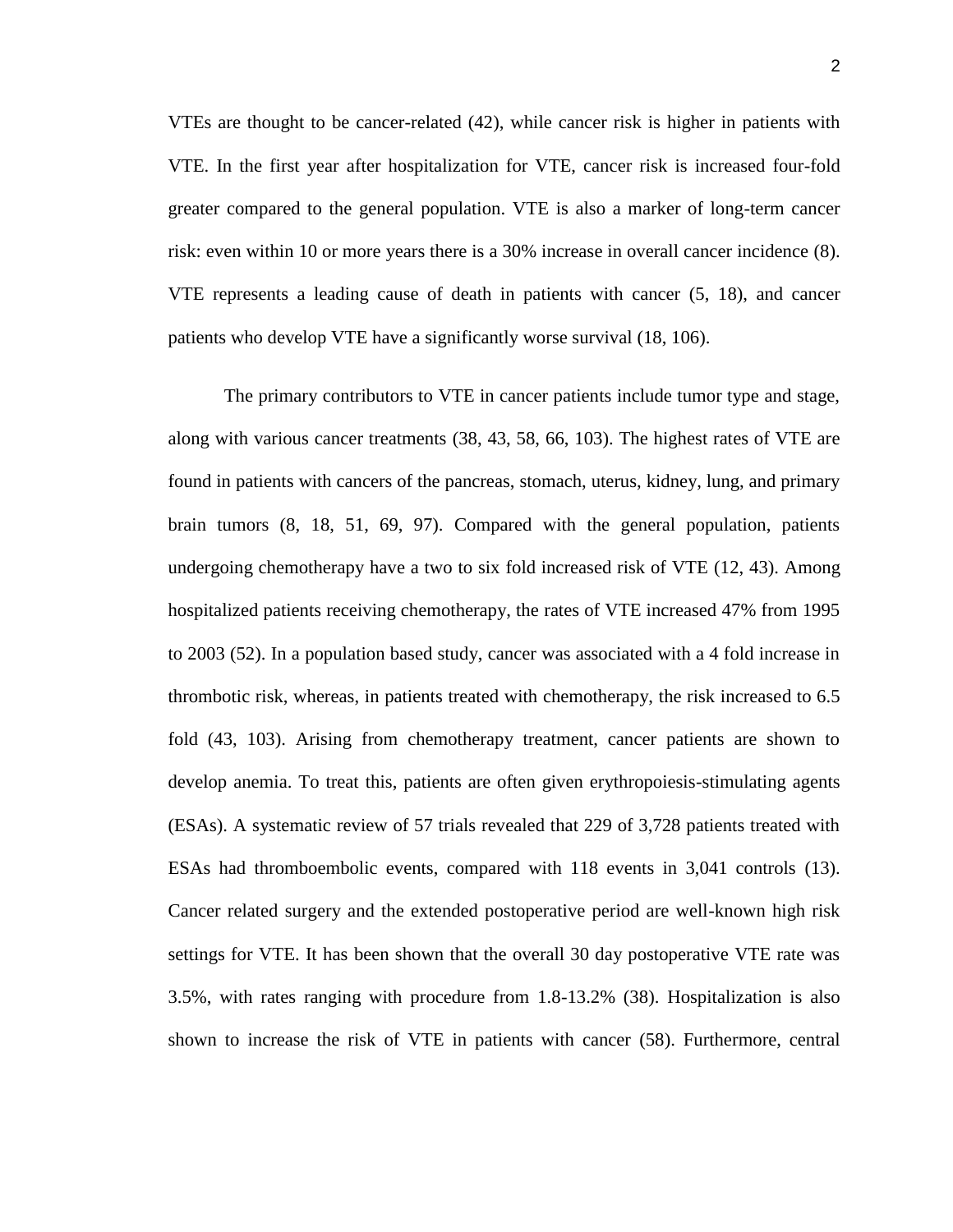venous catheters (CVC) increase VTE risk, 4.3% of cancer patients with CVCs develop CVC related DVT [\(66\)](#page-64-0).

Venous thrombosis is generally preceded by changes in blood composition and blood flow that promote the creation of a blood clot [\(27,](#page-61-4) [75\)](#page-64-2). The coagulation cascade is a complex process of clot formation that occurs in response to vessel injury in order to prevent excess blood loss [\(82\)](#page-64-3). Patients with cancer are shown to have shortened clotting times of activated partial thromboplastin time (APTT) and Prothrombin time (PT) compared with individuals without malignancy [\(2\)](#page-60-5). Plasma markers of clotting activation such as fibrinogen, fibrinogen turnover rate, factor VIII, thrombin-antithrombin complex, prothrombin fragments  $1+2$ , and von Willebrand factor, are elevated in patients with cancer [\(26,](#page-61-5) [33,](#page-61-6) [96,](#page-65-1) [121\)](#page-67-2). High levels of fibrinogen, factor VIII, and von Willebrand factor independently increase thrombotic risk [\(6,](#page-60-6) [112\)](#page-66-4). Furthermore, persistent activation of the coagulant pathway is associated with an increased incidence of clinical malignancy [\(77\)](#page-64-4). Tissue factor (TF), an initiator of blood coagulation, is also commonly expressed in a variety of malignancies [\(110\)](#page-66-5). Data have shown that cancer patients with high TF expression have a VTE rate of 26.3% [\(50\)](#page-62-3). High levels of TF expression and factor VIII are shown to be an independent prognostic factor for poor survival in patients with malignancy [\(57,](#page-63-3) [73,](#page-64-5) [114,](#page-67-3) [116\)](#page-67-4). Moreover, high levels of fibrinogen, factor VIII, and von Willebrand factor independently increase thrombotic risk [\(6,](#page-60-6) [112\)](#page-66-4).

In light of the substantial prevalence of thrombosis in cancer patients, anticoagulant medications are generally recommended [\(49\)](#page-62-4). A systematic review of 11 studies reported a significant decrease in mortality in cancer patients treated with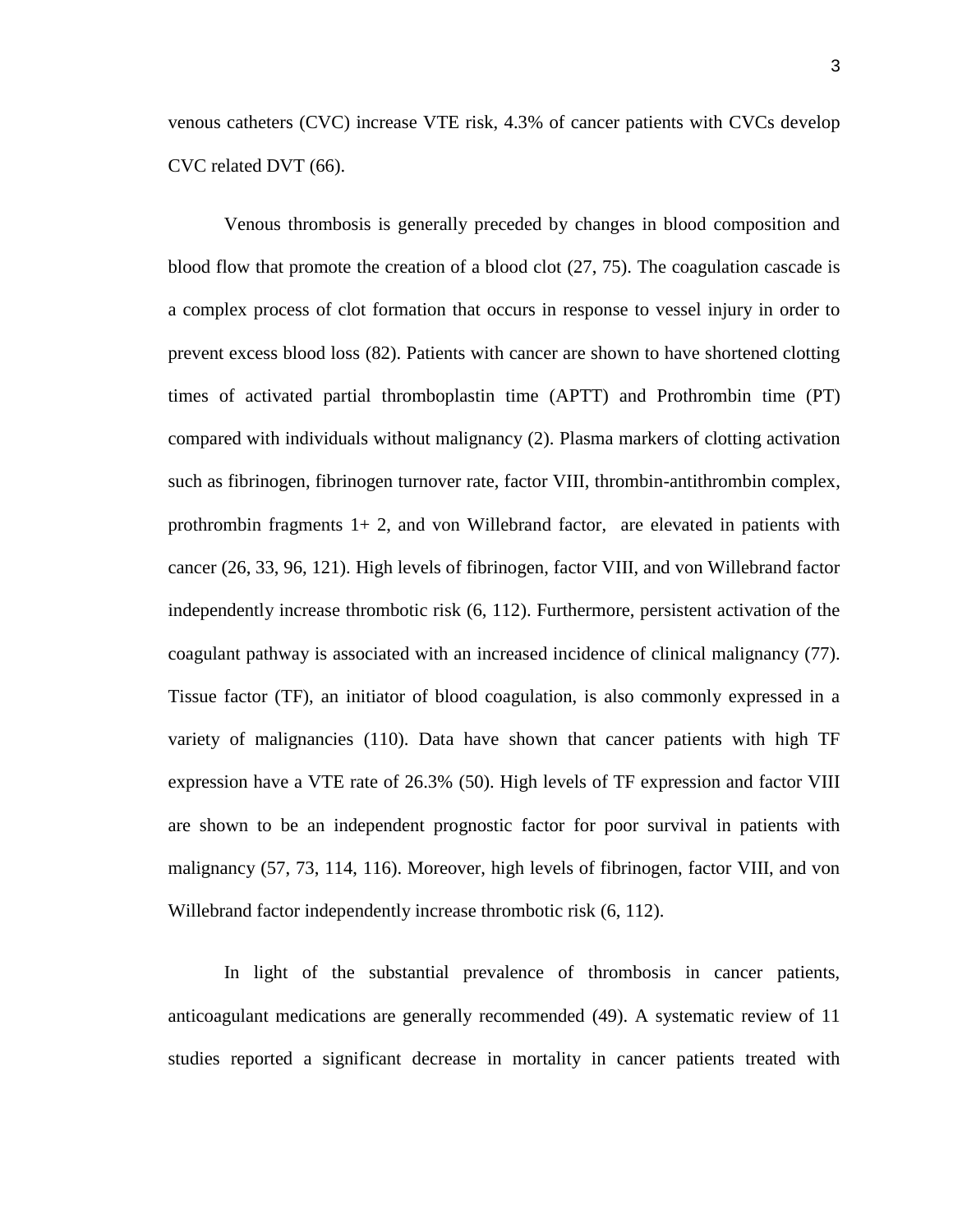anticoagulants [\(59\)](#page-63-4). However, pharmacological anticoagulation introduces the risk of bleeding complications. In the previously described review, significant complications were observed in studies using warfarin [\(59\)](#page-63-4), and a recent clinical study of oral anticoagulant use by cancer patients reported hemorrhagic episodes in 14.8% of participants [\(96\)](#page-65-1). Given the risks associated with pharmacological anticoagulation, there is great need for alternative therapies that effectively minimize thrombotic potential without introducing additional risks to the patient.

#### **Exercise as an Anticoagulant**

Physical activity has been shown to reduce coagulation activity in healthy men and women, as well as clinical populations associated with an increased thrombotic risk [\(28,](#page-61-1) [31,](#page-61-2) [32,](#page-61-3) [92,](#page-65-0) [118\)](#page-67-1). Physical activity has an inverse dose-response relationship on concentrations of factor VII, VIII, and IX, along with fibrinogen, von Willebrand factor, and D-dimer in a healthy population [\(32,](#page-61-3) [34,](#page-61-7) [61,](#page-63-5) [118\)](#page-67-1). TF is substantially reduced with exercise training in various clinical populations including diabetes, peripheral arterial disease, and patients with coronary artery disease [\(28,](#page-61-1) [31,](#page-61-2) [92\)](#page-65-0).

Aerobic and resistance exercise training results in considerable improvements in physical function, fatigue, mood, and quality of life in cancer patients who are actively receiving treatment or are post treatment [\(39,](#page-62-5) [102\)](#page-66-6). Research demonstrates that exercise training is practical, safe, and well-tolerated [\(56\)](#page-63-6). Through training, cancer patients experience significant health benefits, including increased aerobic capacity, strength, and flexibility, along with decreased distress, enhanced well-being, and improved functioning [\(47,](#page-62-6) [56,](#page-63-6) [81\)](#page-64-6). The literature also reveals resistance exercise increases muscle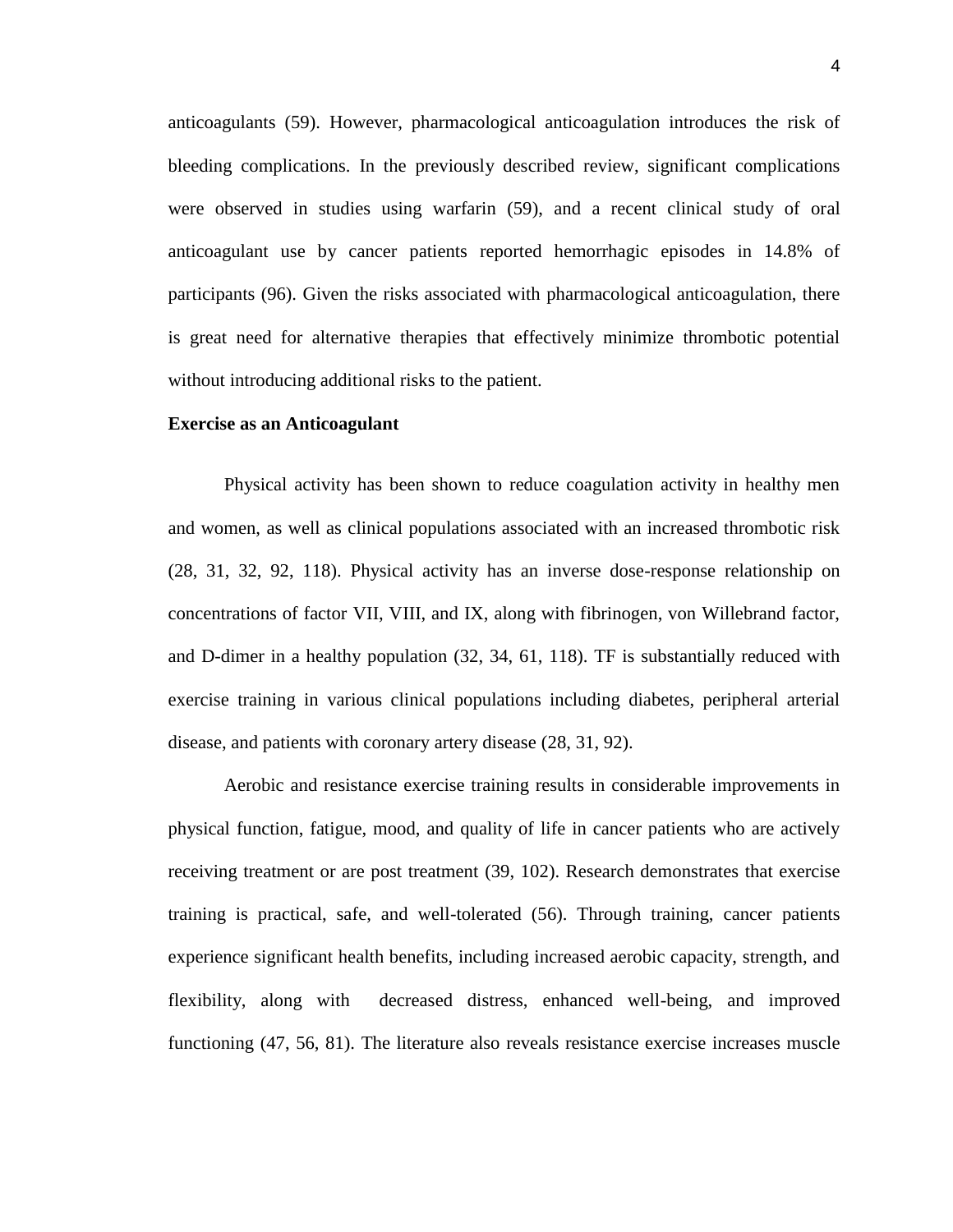size, strength, and power, along with improved mobility in cancer survivors [\(62\)](#page-63-7). Alternatively, there is an inverse relationship of physical activity to malignancy, physical activity can greatly increase cancer prevention [\(47,](#page-62-6) [119\)](#page-67-5).

## **Statement of the Problem**

There is a substantial prevalence and mortality risk of DVT in cancer patients [\(5,](#page-60-0) [12,](#page-60-3) [43\)](#page-62-1). This is primarily due to the type and stage of cancer, along with the treatment received and side effects arising from treatment [\(12,](#page-60-3) [13,](#page-60-4) [43,](#page-62-1) [103\)](#page-66-2). Anticoagulants are the current recommendation to reduce thrombotic potential in cancer patients, nevertheless, there are several risks associated with pharmacological anticoagulation [\(49,](#page-62-4) [59,](#page-63-4) [96\)](#page-65-1). Regular exercise training results in numerous benefits for the cancer patient and is known to reduce thrombotic potential in healthy individuals and other clinical populations [\(39,](#page-62-5) [47,](#page-62-6) [56,](#page-63-6) [62,](#page-63-7) [81,](#page-64-6) [102,](#page-66-6) [119\)](#page-67-5); however, there is no research examining potential improvements in thrombotic risk in this population following a period of exercise training.

## **Purpose of the Study**

The purpose of this investigation was to examine the changes in thrombotic potential after a period of structured exercise training in patients with cancer. Based upon previous findings with exercise and hemostasis, it was hypothesized that exercise training would reduce coagulation activity more than usual and customary care.

## **Importance of the Study**

Excessive coagulation is a common and critical consequence of cancer and cancer treatment. Regular exercise training decreases the risk of thrombosis in healthy men and women as well as patients with cardiovascular and metabolic diseases.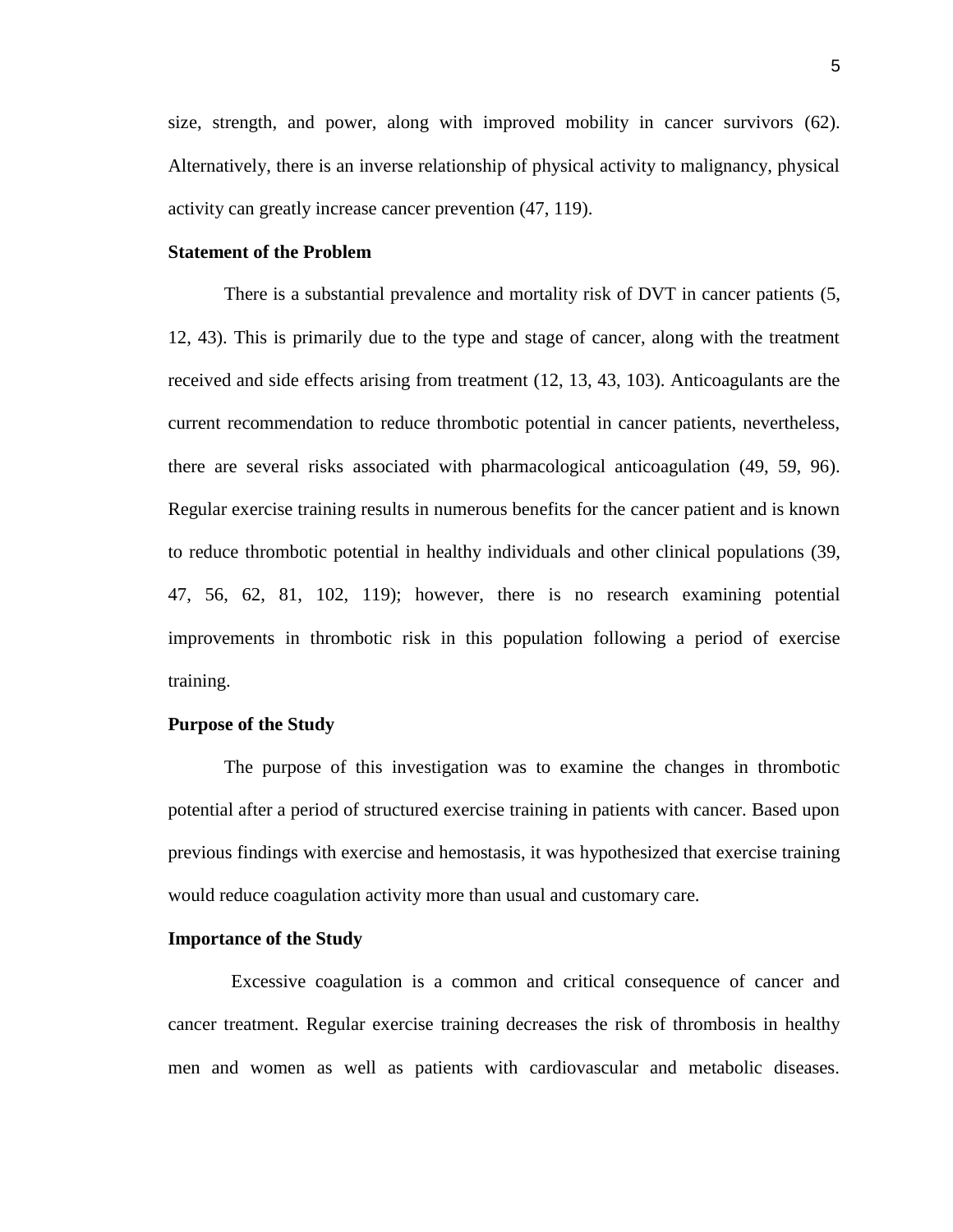However, research that assesses the impact of regular exercise on thrombosis in patients with cancer has yet to be published. Results of this study could yield important information regarding thrombosis in cancer patients. This may provide an alternative therapy for patients with cancer to reduce the risk of excessive coagulation and cardiovascular events.

## **Delimitations**

Ten subjects completed this study, five in an exercising group and three in a nonexercising control group.Participants were men and women at least 18 years of age, at least 110 lbs and non-smokers. Subjects were also free from known cardiovascular or metabolic disease and had an active cancer diagnosis. Subjects were recruited from the patients treated at Ball Memorial Hospital's Cancer Center in Muncie, IN. Use of anticoagulant medications was cause for exclusion from the study. Participants had no physical limitations that prevented them from participating in a light to moderate aerobic exercise program.

## **Definition of Terms**

- 1. *Hemostatic* Pertaining to stagnation of the blood.
- 2. *Coagulation* The process of blood clot formation.
- *3. Thrombosis*  The presence of a blood clot in the circulatory system.
- *4. Venous thromboembolism* The presence of a blood clot within the veins with the potential to break off and travel through the blood stream.
- **5.** *Anticoagulation* The process of preventing or slowing down coagulation of the blood.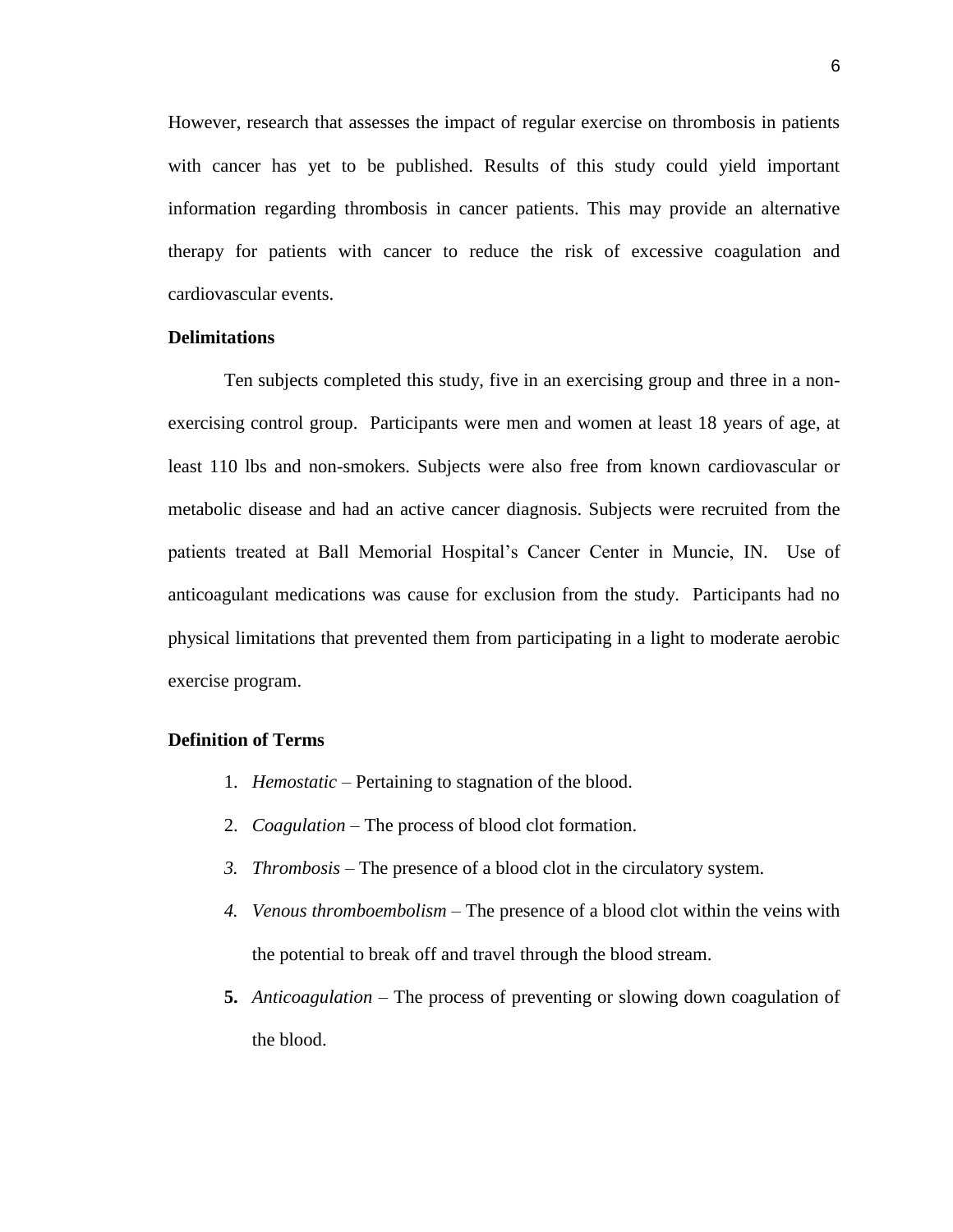## **Chapter II**

## **Review of Literature**

An estimated 1.6 million new cancer cases will be diagnosed in 2011[\(1\)](#page-60-7). Cancer is the second most common cause of death in the United States, accounting for nearly one in four deaths [\(105\)](#page-66-0). Thrombosis, the presence of a blood clot within a vessel, is a frequent problem for cancer patients [\(5,](#page-60-0) [18,](#page-61-0) [42,](#page-62-0) [43,](#page-62-1) [115\)](#page-67-0), this is primarily due to the type and stage of cancer, along with the treatment received and side effects arising from treatment [\(12,](#page-60-3) [13,](#page-60-4) [43,](#page-62-1) [103\)](#page-66-2). Anticoagulant medications are the current recommendation to reduce thrombotic potential in cancer patients, nevertheless, there are several risks associated with pharmacological anticoagulation [\(49,](#page-62-4) [59,](#page-63-4) [96\)](#page-65-1). Regular exercise training results in numerous benefits for the cancer patient [\(39,](#page-62-5) [47,](#page-62-6) [56,](#page-63-6) [62,](#page-63-7) [81,](#page-64-6) [102,](#page-66-6) [119\)](#page-67-5) and reduces thrombotic potential in healthy men and women as well as various clinical populations [\(21,](#page-61-8) [28,](#page-61-1) [31,](#page-61-2) [32,](#page-61-3) [34,](#page-61-7) [61,](#page-63-5) [72,](#page-64-7) [82,](#page-64-3) [92,](#page-65-0) [118\)](#page-67-1); however, there is no research examining potential improvements in thrombotic risk in people with cancer following a period of exercise training. Thus, the purpose of this investigation was to examine the changes in thrombotic potential after a period of structured exercise training. Based upon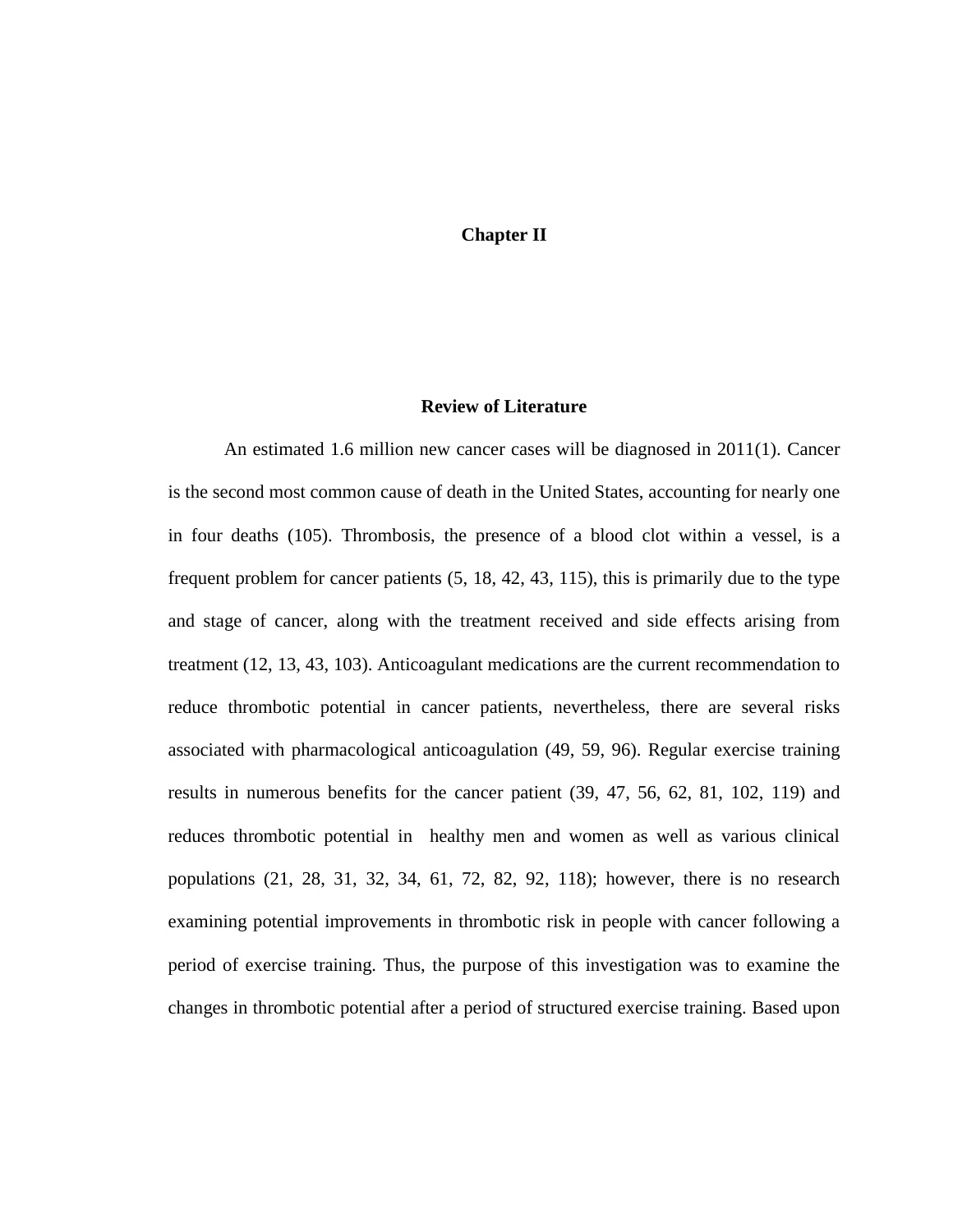previous findings with exercise and hemostasis, it was hypothesized that exercise training would reduce coagulation activity more than usual and customary care.

## **COAGULATION**

The coagulation cascade is a complex process of clot formation that prevents excess blood loss in an injured blood vessel [\(82\)](#page-64-3). Upon damage to a blood vessel, vasoconstriction is first to occur in order to limit blood loss. Platelets then adhere to collagen exposed from the sub-endothelium of the damaged vessel, and become activated. The activated platelets release granules of serotonin, ADP, and thromboxane A2. ADP attracts more platelets to the area, while thromboxane promotes vasoconstriction and platelet aggregation. This positive feedback encourages the formation of a platelet plug. Activation of the coagulation cascade is the next step in the process of fibrin clot formation, promoting the development of a more stable fibrin clot.

As illustrated in Figure 1, the coagulation cascade consists of three pathways: the intrinsic, extrinsic, and common pathway. In order to be activated, the intrinsic pathway requires components previously contained in the blood stream, while the extrinsic pathway begins with the exposure of tissue factor (TF) from the subendothelium, a cell membrane protein that does not travel in the bloodstream. Both pathways ultimately lead to the activation of factor X, which is the root of the final, common pathway which leads to fibrin clot. Although three pathways exist in the coagulation cascade, they are not mutually exclusive of one another. Certain enzymes from each pathway activate zymogens in another; while a number of enzymes accomplish positive feedback, activating other substrates to stimulate their own formation.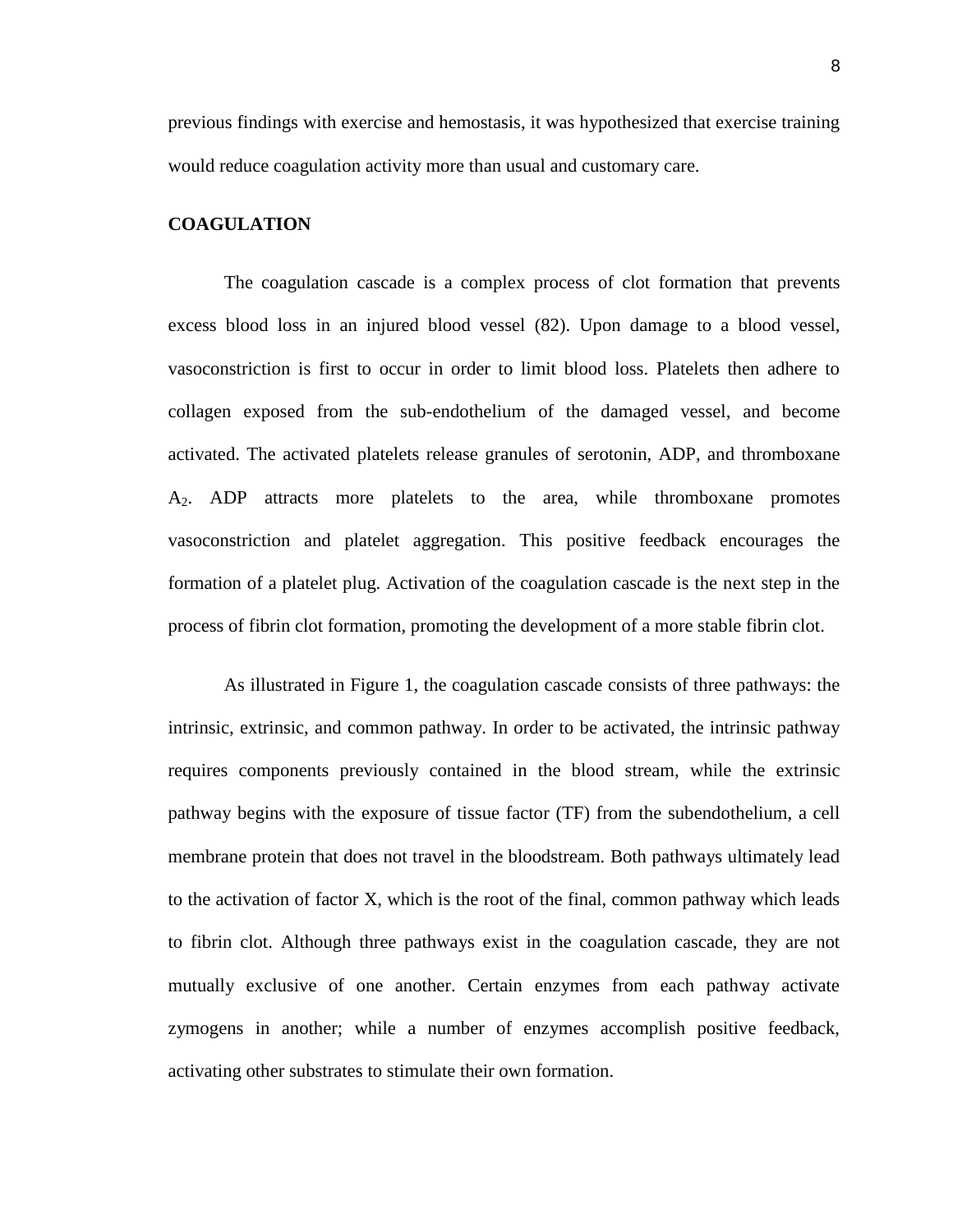In order to activate the extrinsic pathway, blood must be exposed to a negatively charged surface such as collagen or TF. The exposure of TF causes factor VII (FVII) to bind and become activated to factor VIIa, instigating the extrinsic pathway. The FVIIa/TF complex triggers the activation of factor X to factor Xa. In addition to activating FX, the FVIIa/TF complex activates factor IXa in the intrinsic pathway. This occurrence leads to further activation of factor X.

The intrinsic pathway consists of a more complex series of reactions. Exposure of the sub-endothelium to the contact factors (zymogens of FXII, FXI, Prekallikrein, and cofactor HMWK) initiates the intrinsic pathway. Through a series of steps, coagulation factors XII, XI, IX, and VIII along with von Willebrand factor, eventually lead to the activation of FX, the root of the common pathway. Factor VIII in its activated form acts as an accelerator, increasing the activation of FX by several thousand fold.

The activation of FX from both the extrinsic and intrinsic pathways initiates the final, common pathway, eventually leading to fibrin clot formation. Activated FXa, using FVa as a cofactor, cleaves and activates prothrombin (FII) into thrombin (FIIa). To stimulate its own production, thrombin activates cofactors FV and FVIII, as well as FIX, from the intrinsic pathway. Following its activation, thrombin also activates fibrinogen (FI) into fibrin (FIa). To further stabilize the fibrin clot, thrombin activates FXIII, which catalyzes the formation of covalent bonds between fibrin monomers to form fibrin polymers. FXIIIa forms a cross-linked fibrin clot with increased mechanical strength and increased resistance to proteolysis.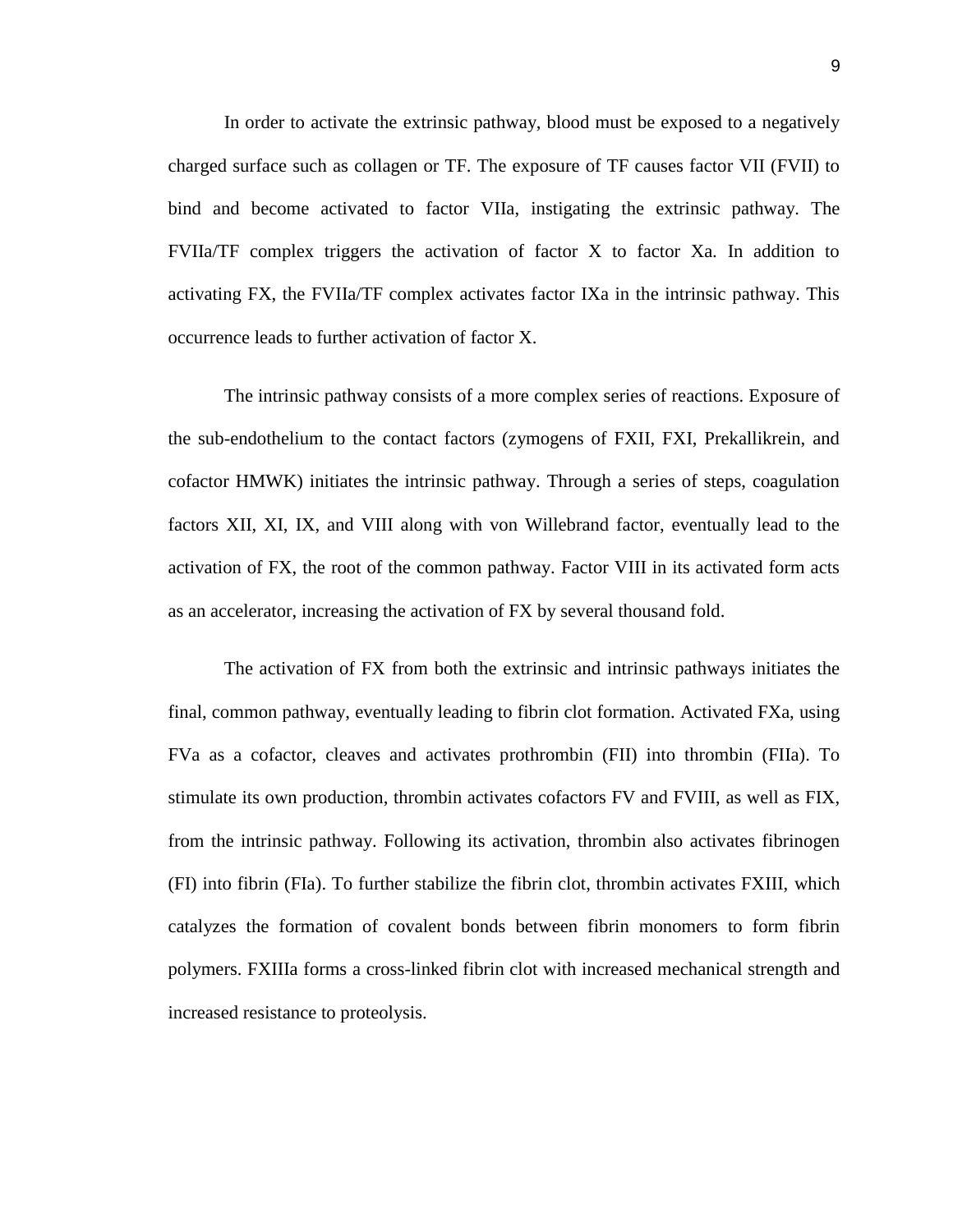Overall, a hemostatic plug, consisting of an accumulation of activated platelets mixed together with fibrin, occurs in response to vessel wall injury. This plug seals the wound even after vasoconstriction discontinues.



**Figure 1.** Diagram of the coagulation cascade illustrating the formation of a fibrin clot. Solid arrows indicate sequential steps in the pathway from the intrinsic, extrinsic and common pathways leading to a fibrin clot. Dotted arrows indicate activation of proteins from one pathway activating proteins in another pathway. Dashed arrows indicate thrombin stimulating its own formation by activating precursor proteins earlier in the pathway.

## **EXERCISE AND COAGULATION**

Physical activity has been shown to reduce coagulation activity in healthy men and women, as well as clinical populations associated with an increased thrombotic risk [\(21,](#page-61-8) [28,](#page-61-1) [31,](#page-61-2) [32,](#page-61-3) [72,](#page-64-7) [92,](#page-65-0) [118\)](#page-67-1). Geffken et al. [\(32\)](#page-61-3) studied the association between physical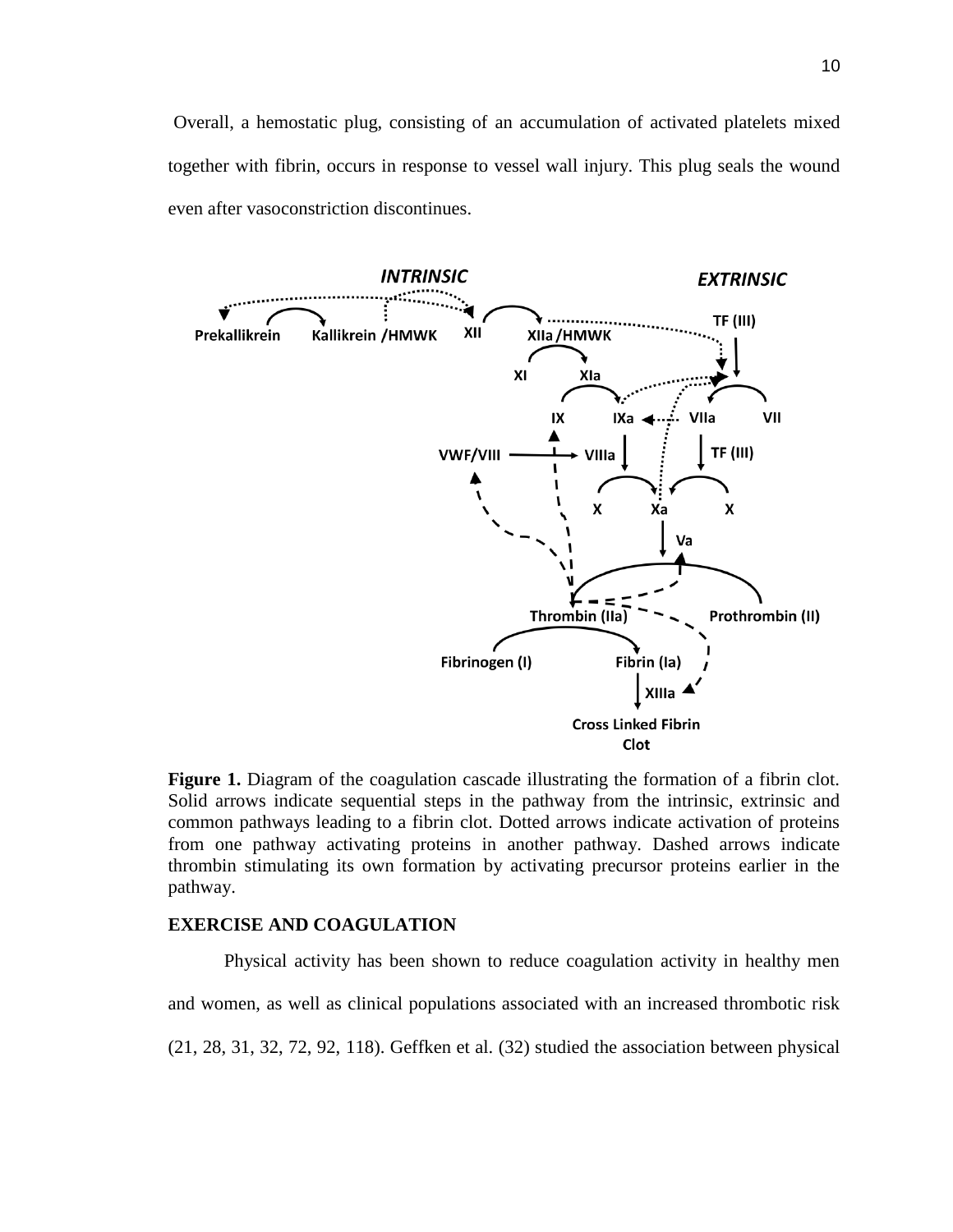activity and inflammation markers on healthy, elderly people. Physical activity was associated with significantly lower markers of inflammation, including C-reactive protein, fibrinogen, factor VIII activity and white blood cell count. Moreover, Connelly, Cooper and Meade [\(21\)](#page-61-8) interviewed men on the frequency and intensity of their exercise and measured several coagulation factors. They found fibrinogen and factor VII were significantly lower in the men who underwent frequent, strenuous exercise training.

Physical activity has an inverse dose-response relationship on concentrations of factor VII, VIII, and IX, along with fibrinogen, von Willebrand factor, prothrombin fragments  $1+2$  and D-dimer in a healthy population  $(21, 32, 34, 61, 118)$  $(21, 32, 34, 61, 118)$  $(21, 32, 34, 61, 118)$  $(21, 32, 34, 61, 118)$  $(21, 32, 34, 61, 118)$ . Gris et al.  $(34)$ found that three months of physical training significantly decreased levels of FVIII. Through a six month aerobic training program, Lockard et al. [\(72\)](#page-64-7), found that prothrombin fragments  $1 + 2$  were significantly reduced in older men and women. Furthermore, TF is substantially reduced with exercise training in various clinical populations including diabetes, peripheral arterial disease, and patients with coronary artery disease [\(92\)](#page-65-0).

## **EXERCISE AND CANCER**

Aerobic and resistance exercise training results in considerable improvements in physical function, fatigue, mood, and quality of life in cancer patients who are actively receiving treatment or are post treatment [\(39,](#page-62-5) [102\)](#page-66-6). Hanna et al. [\(39\)](#page-62-5) studied 39 patients with 13 different types of cancer as well as cancer survivors. Subjects completed a 16 session comprehensive exercise program of low to moderate intensity aerobic and resistance exercise. Patients reported significantly less fatigue and a significantly elevated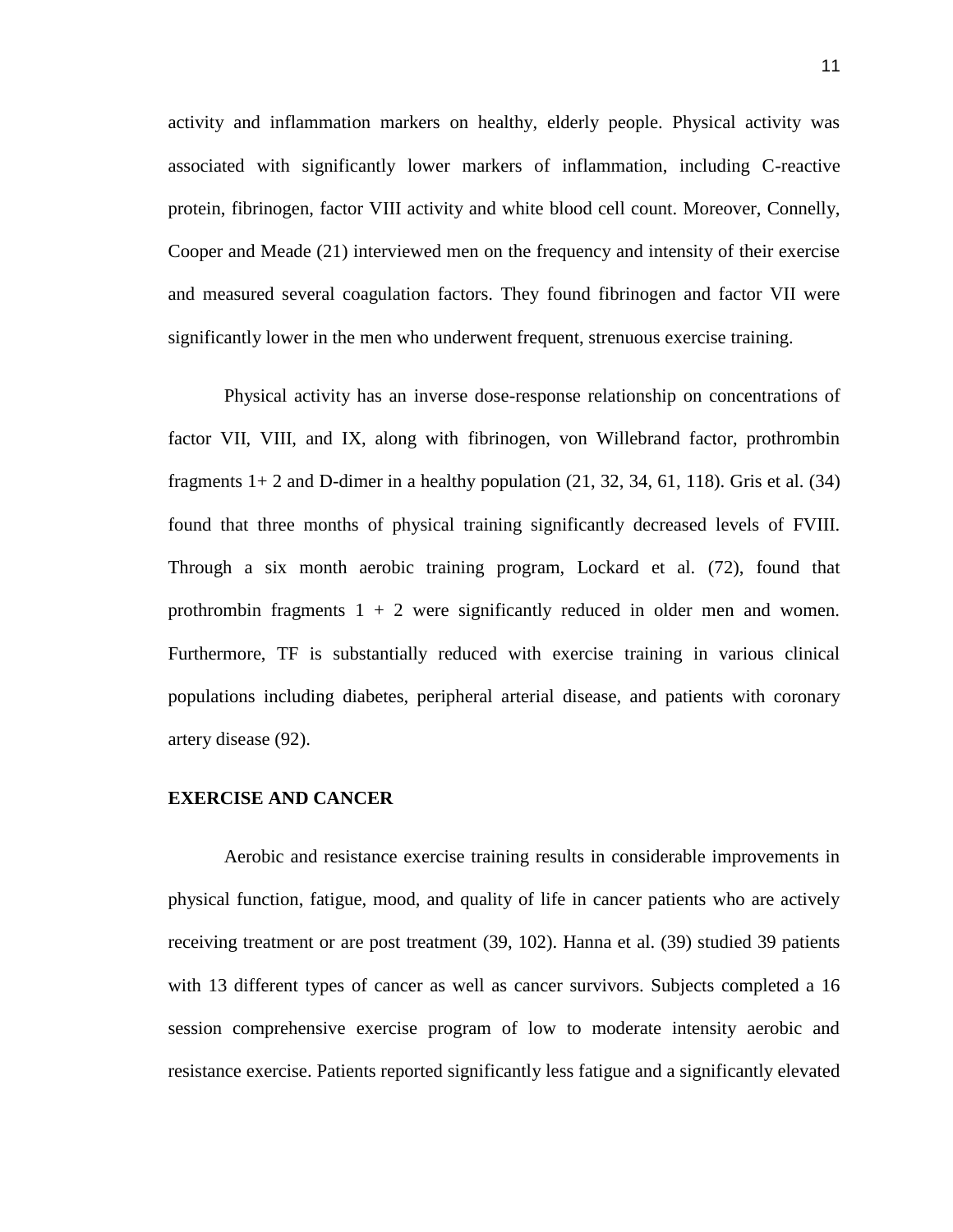mood upon completion of the exercise program. Total distance walked, as tested by the six minute walk test, was also significantly increased, while perceived exertion remained the same even with an increase in walking distance.

Research also demonstrates that exercise training is practical, safe, and welltolerated for patients with cancer [\(56\)](#page-63-6). Through training, cancer patients experience significant health benefits, including increased aerobic capacity, strength, and flexibility, along with an increased quality of life [\(47,](#page-62-6) [56,](#page-63-6) [81\)](#page-64-6). The literature also reveals resistance exercise increases muscle size, strength, and power, along with improved mobility in cancer survivors [\(62\)](#page-63-7). Kolden et al. [\(56\)](#page-63-6) had 40 women with primary breast cancer complete an exercise program three times per week for 16 weeks. The program consisted of aerobic, resistance and flexibility exercises. Results of the study showed the exercise program was safe, feasible, and well tolerated. Additionally, the patients ended the program with an increased aerobic capacity, strength, and flexibility, along with decreased distress, enhanced well being, improved functioning and an overall improved quality of life.

Alternatively, there is an inverse relationship of physical activity to malignancy, physical activity can greatly increase cancer prevention [\(19,](#page-61-9) [24,](#page-61-10) [47,](#page-62-6) [119\)](#page-67-5). John, Koo and Horn-Ross [\(47\)](#page-62-6) assessed lifetime histories of activity (including, but not limited to: recreation, chores and occupation) in 472 newly diagnosed cases of endometrial cancer compared to 443 controls without. Both higher total lifetime physical activity and moderate intensity activity were associated with reduced cancer risk. Moreover, women with the greatest lifetime activity had the highest reduction in risk. Obese and overweight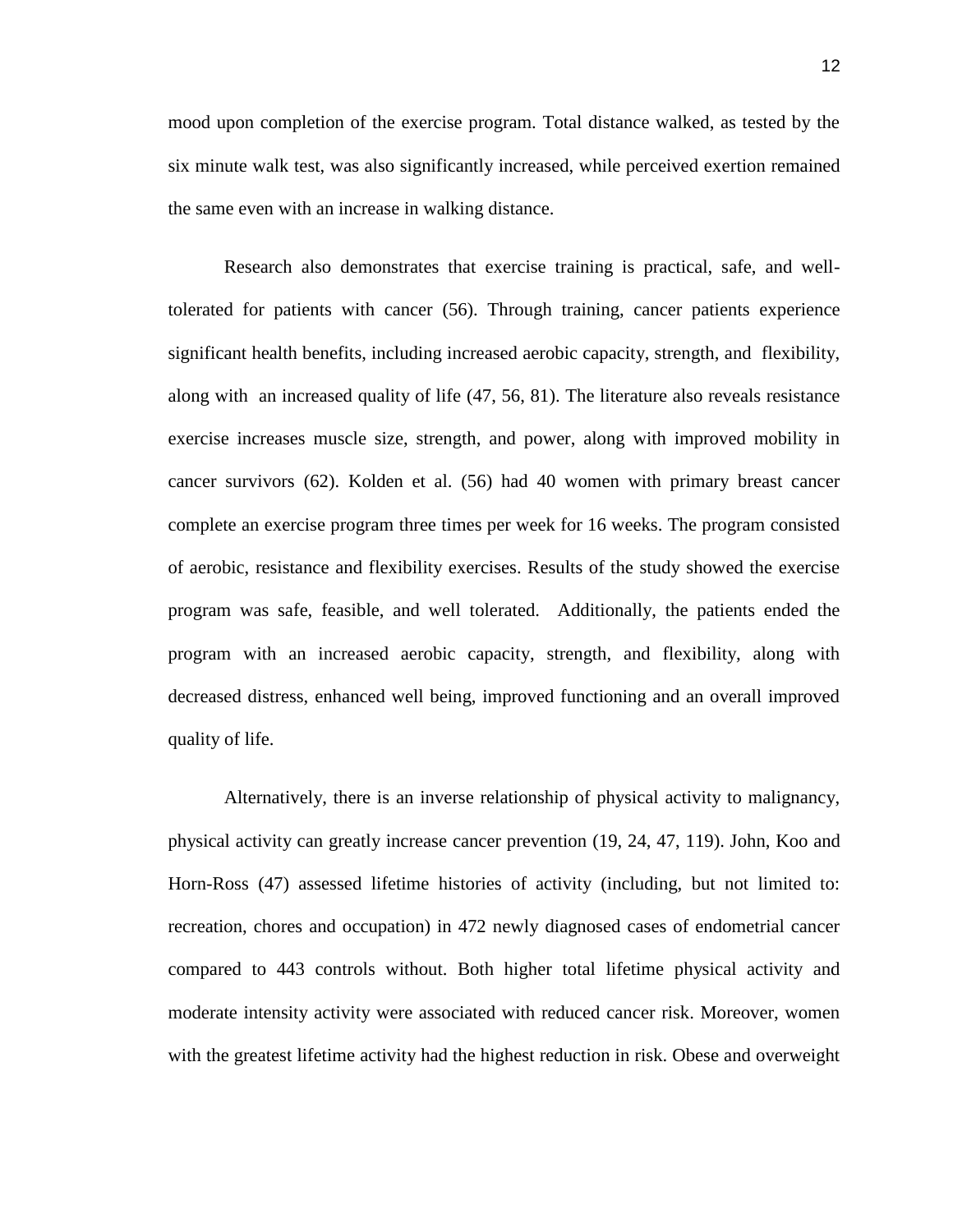women showed a higher risk of cancer. Furthermore, Dosemeci et al. [\(24\)](#page-61-10) evaluated physical activity based on energy expenditure and sitting hours during work and the risk of cancer. Men and women with cancer in 15 different locations were assessed against men and women without cancer. Cancer risk was elevated in workers with sedentary jobs for cancers of the colon, rectum, melanoma, breast, prostate, and ovary.

## **CANCER AND COAGULATION**

The association between cancer and thrombosis has been established since the  $19<sup>th</sup>$  century [\(43\)](#page-62-1). Patients with cancer have an increased risk of venous thromboembolism (VTE) compared to patients without cancer [\(11,](#page-60-1) [12,](#page-60-3) [23,](#page-61-11) [43,](#page-62-1) [52,](#page-63-2) [64,](#page-63-8) [69\)](#page-64-1). A large, population based study of 3,220 cancer patients showed the risk for venous thrombosis is increased seven-fold, dependent on the type and stage of cancer diagnosis [\(11\)](#page-60-1). Additionally, it is estimated that 15% of cancer patients will develop deep vein thrombosis [\(23\)](#page-61-11).

Khorana et al. [\(52\)](#page-63-2) completed a cohort study including hospitalizations at 133 U.S. medical centers between 1995 and 2003. Among 1,015,598 cancer patients, 3.4% were diagnosed with DVT and 1.1% with pulmonary embolism (PE). Levitan et al. [\(69\)](#page-64-1) analyzed patients with DVT/PE alone, DVT/PE and malignancy, and malignancy alone through the Medicare Provider Analysis and Review Record database. At initial hospitalization, those with malignancy had a higher rate of DVT/PE. Moreover, among patients with DVT/PE and malignancy, the likelihood of death within 183 days of initial hospitalization was greater than those with DVT/PE and no malignancy. Additionally, the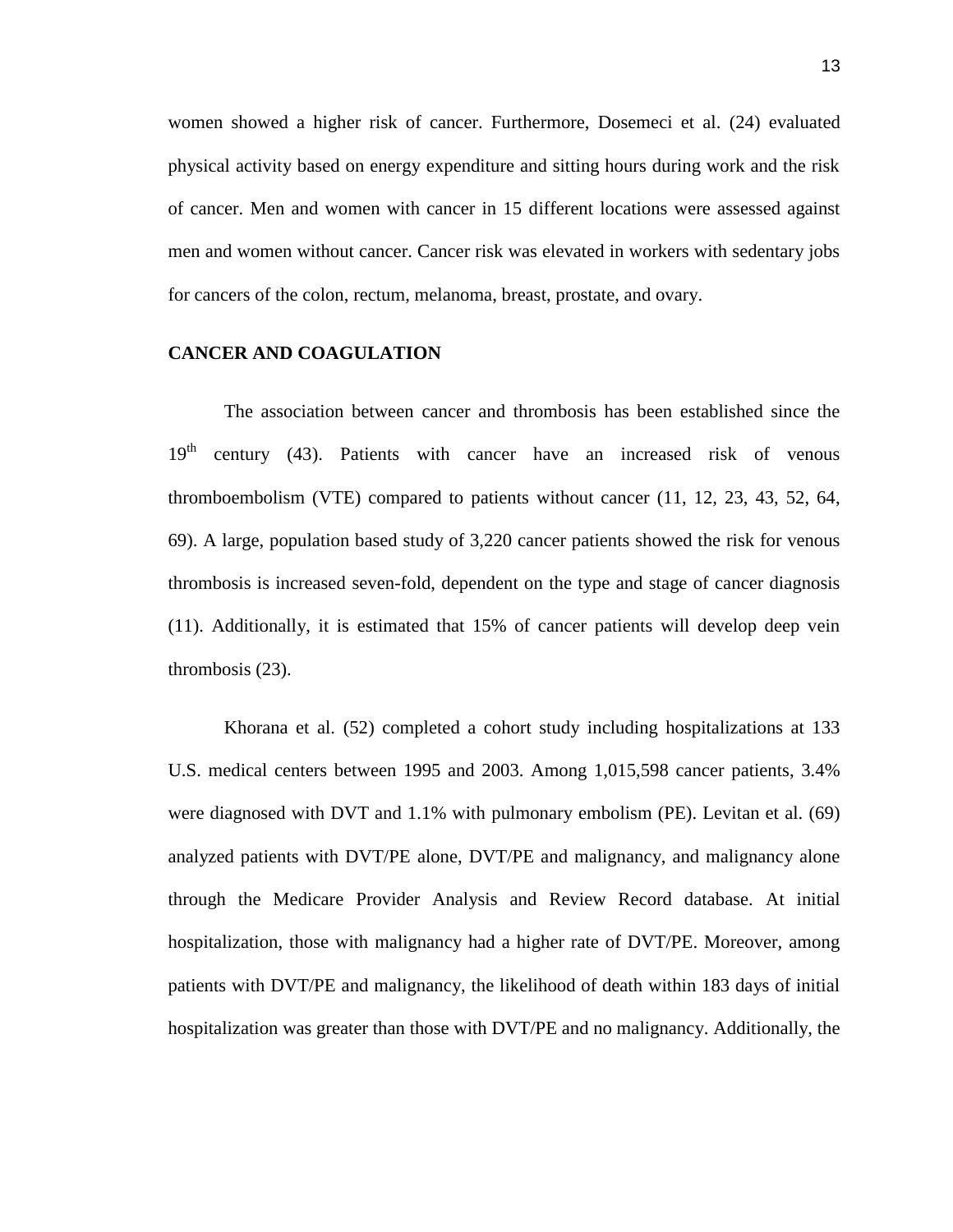probability of recurrent thromboembolism was higher for patients with DVT/PE and malignancy than those with DVT/PE and no malignancy.

Alternatively, VTE is often an early sign of an underlying malignancy [\(8,](#page-60-2) [45,](#page-62-7) [63,](#page-63-9) [107,](#page-66-7) [115\)](#page-67-0). Almost one in five cases of all symptomatic VTE are thought to be cancerrelated [\(42\)](#page-62-0), while cancer risk is higher in patients with VTE. In the first year after admission for VTE, there is a four-fold greater cancer risk over the general population. The incidence of cancer is highest within the first six months of experiencing a VTE, 40% of cases already have metastatic disease at the time of diagnosis [\(63,](#page-63-9) [107\)](#page-66-7). VTE is also a marker of long-term cancer risk: even 10 years after the occurrence of VTE, there is a 30% increase in overall cancer incidence [\(8\)](#page-60-2). Hettiarachchi et al [\(45\)](#page-62-7) followed 400 patients with deep vein thrombosis (DVT) who were included in a randomized, clinical trial. Seventy of these 400 patients had been diagnosed with malignancy. Among 137 patients with unexplained DVT, 10 new malignancies were diagnosed (7.3%), and 3 new malignancies were diagnosed in 189 patients with secondary DVT (1.6%). Prandoni et al. [\(88\)](#page-65-2) conducted a study following 250 patients with deep vein thrombosis for two years. Cancer was found in five of the 153 patients with idiopathic venous thrombosis. During follow up, cancer developed in 11 of the 145 patients with idiopathic venous thrombosis, 35 had confirmed recurrent thromboembolism. Of the 35, overt cancer consequently developed in six.

Chew et al. [\(18\)](#page-61-0), determined the incidence of VTE in cancer patients living in California. Among 235,149 cancer cases, 3,775 were diagnosed with VTE within two years of diagnosis, 463 at the time of cancer diagnosis, and 3,312 subsequently.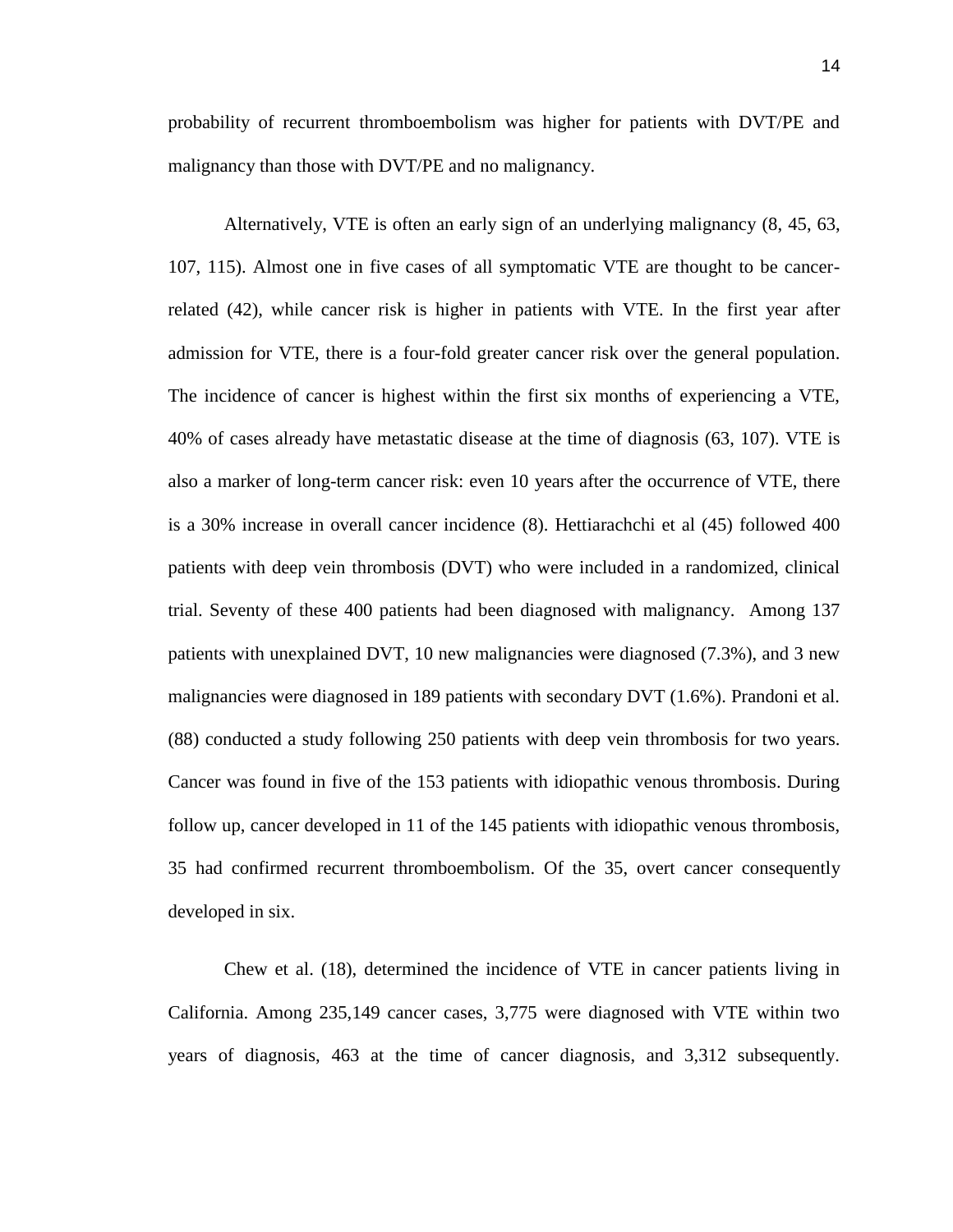Additionally, there was a strong association between metastatic stage cancer at the time of diagnosis and the incidence of thromboembolism. In the cases where thromboembolism was concurrently diagnosed with cancer, 56% were diagnosed with metastatic stage cancer.

Baron et al. [\(8\)](#page-60-2) assessed cancer incidence during 1989 among 61,998 patients without a previous cancer diagnosis admitted to the hospital between 1965 and 1983 for VTE. They found a large increase in the risk for diagnosis of nearly all cancers at the time of VTE or during the first year after. Moreover, a 30% increase in risk continued in the years to follow. It has also been shown that persistent activation of the coagulation pathway is associated with an increased incidence of malignancy and higher total mortality  $(77)$ .

VTE represents a leading cause of death in patients with cancer [\(5,](#page-60-0) [18,](#page-61-0) [53,](#page-63-10) [106,](#page-66-1) [111\)](#page-66-8), and cancer patients who develop VTE have a significantly worse survival rate than patients who do not experience thrombotic complications [\(4,](#page-60-8) [18,](#page-61-0) [69,](#page-64-1) [77,](#page-64-4) [106\)](#page-66-1). Alcalay et al. [\(4\)](#page-60-8) showed that VTE is a significant predictor of death within one year of cancer diagnosis among patients with local or regional stage disease.

A study was conducted on the Danish Cancer Registry, Danish National Registry, and Danish Mortality Files to obtain data on the survival of patients who received a diagnosis of cancer at the same time as or after VTE [\(106\)](#page-66-1). Survival rate was compared to matched (cancer, age, sex, year of diagnosis) cancer patients who did not have VTE. Out of 668 patients who had cancer at the time of their VTE, 44% had distant metastasis, compared with 35% of 5371 controls. The one year survival rate was 12% in the group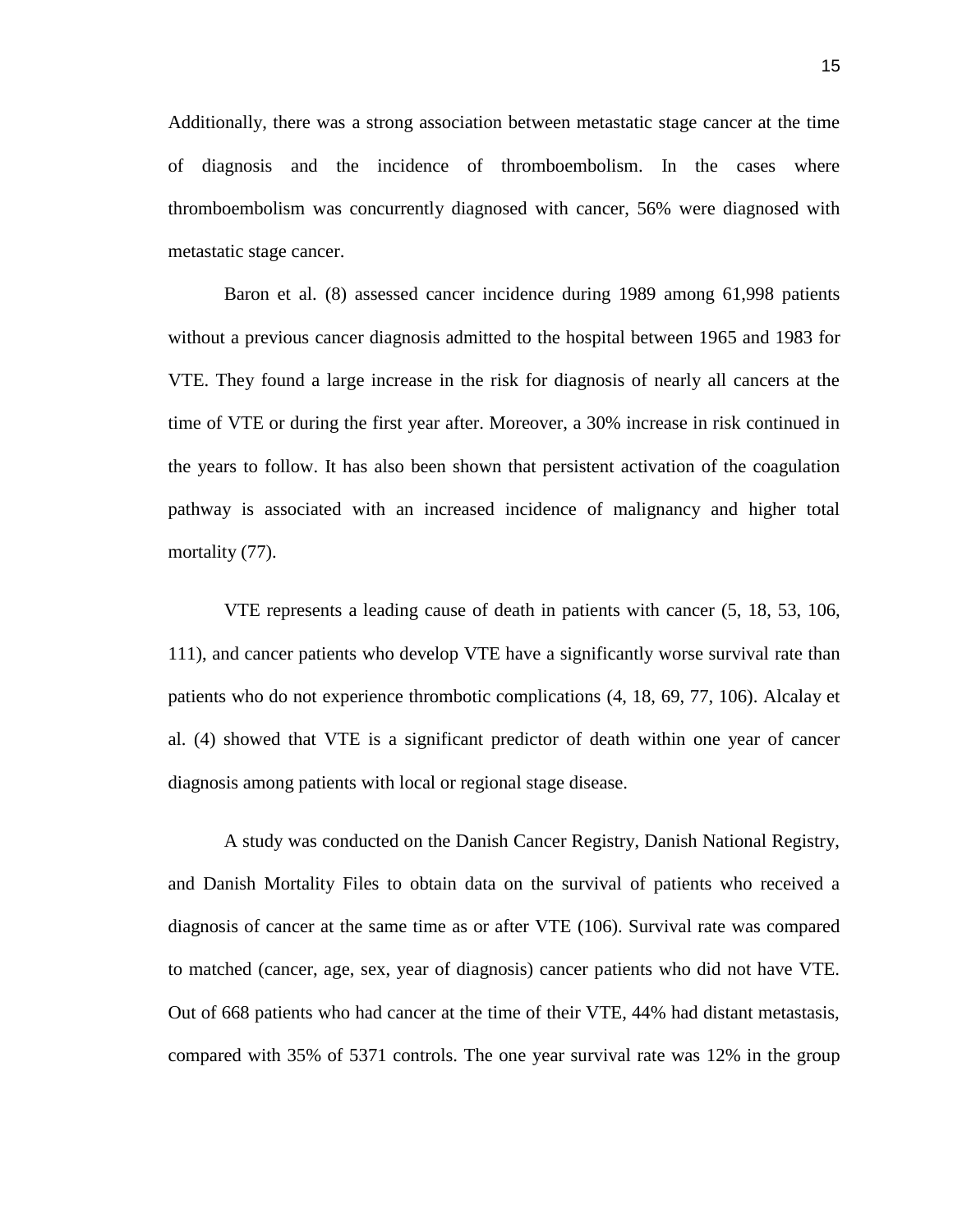with cancer at the time of VTE, as compared to 36% in the control group. Therefore, cancer patients with VTE had a 2.2 fold increase in mortality as compared to matched cancer patients without VTE. Furthermore, patients who were diagnosed with cancer one year after the episode of VTE had an increased risk of distant metastasis at the time of diagnosis and a low one year survival rate at one year (38%) compared to the control group (47%).

In addition, Trujillo-Santos et al. [\(111\)](#page-66-8) assessed the 30 day outcome in all women with active cancer in the RIETE registry. Enrolled were 2,474 women with cancer and acute VTE. Of the 13% of patients who passed away within the thirty days, 3% died of pulmonary embolism. It was also concluded that fatal PE was more common in women with breast, colorectal, lung and pancreatic cancer.

Patients with cancer who develop VTE are also at higher risk for recurrent thrombotic complications than VTE patients without malignancy [\(41,](#page-62-8) [46,](#page-62-9) [69,](#page-64-1) [89\)](#page-65-3). Levitan et al. [\(69\)](#page-64-1) showed that patients with malignancy and DVT or PE have a threefold higher risk of recurrent thromboembolic disease and death than patients with DVT or PE without malignancy. Patients with malignancy while also receiving chemotherapy have a more than 4 fold increased risk of recurrence [\(41\)](#page-62-8).

## *Primary Contributors to Clotting in Cancer Patients*

The primary contributors to VTE in cancer patients include tumor type and stage, along with various cancer treatments [\(38,](#page-62-2) [43,](#page-62-1) [58,](#page-63-0) [66,](#page-64-0) [69,](#page-64-1) [103\)](#page-66-2). The highest rates of VTE are found in patients with cancers of the pancreas, breast, stomach, uterus, kidney, lung, and primary brain tumors [\(8,](#page-60-2) [18,](#page-61-0) [51,](#page-63-1) [69,](#page-64-1) [97,](#page-66-3) [99\)](#page-66-9). Advanced stages of malignancy also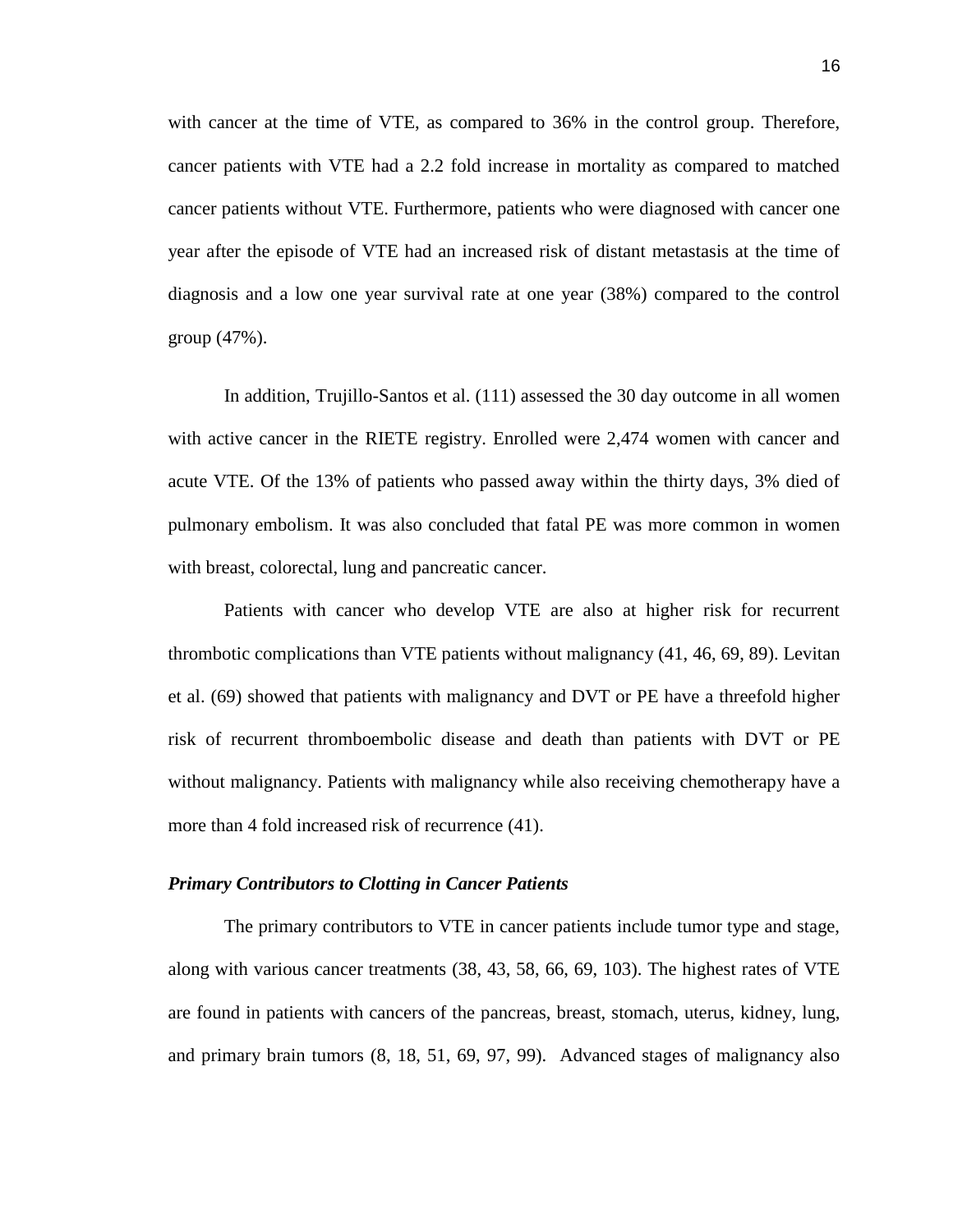leads to higher risk for VTE [\(12,](#page-60-3) [89\)](#page-65-3). Patients with distant metastases have an approximate 2 fold increased risk of venous thrombosis than patients without distant metastases [\(12\)](#page-60-3). Furthermore, the risk for VTE recurrence is higher in patients with more advanced disease, in patients with metastases there is a five-fold higher recurrence rate, compared to a two to threefold higher risk in patients with local tumors [\(89\)](#page-65-3).

One treatment approach to cancer is chemotherapy. Chemotherapy drugs work by attacking reproducing cells in the body. There are three possible goals for chemotherapy treatment: cure, control or palliate. Chemotherapy is different from radiation therapy and surgery in that it can be used systemically, to treat cancer throughout the body rather than one specific location. Chemotherapy is an independent risk factor for VTE [\(43,](#page-62-1) [54,](#page-63-11) [58,](#page-63-0) [67\)](#page-64-8). Compared with the general population, patients undergoing chemotherapy have a two to six fold increased risk of VTE [\(12,](#page-60-3) [43,](#page-62-1) [99\)](#page-66-9). In a population based study, cancer was associated with a 4 fold increase in thrombotic risk, whereas, in patients treated with chemotherapy, the risk increased to 6.5 fold [\(43,](#page-62-1) [103\)](#page-66-2). Khorana et al. [\(53\)](#page-63-10) analyzed causes of death in cancer patients receiving chemotherapy. Among non-cancer causes of death, thrombosis was a leading contributor, responsible for 9.2% of deaths out of 141 people. It has also been shown that the risk of VTE declines after completion of chemotherapy [\(68\)](#page-64-9). Levine et al. [\(68\)](#page-64-9) compared 12 weeks of hormonal therapy with 36 weeks of chemotherapy in women with breast cancer to women with breast cancer not undergoing these treatments. Of these patients, 6.8% experienced thrombosis as opposed to no thrombotic events in patients without therapy.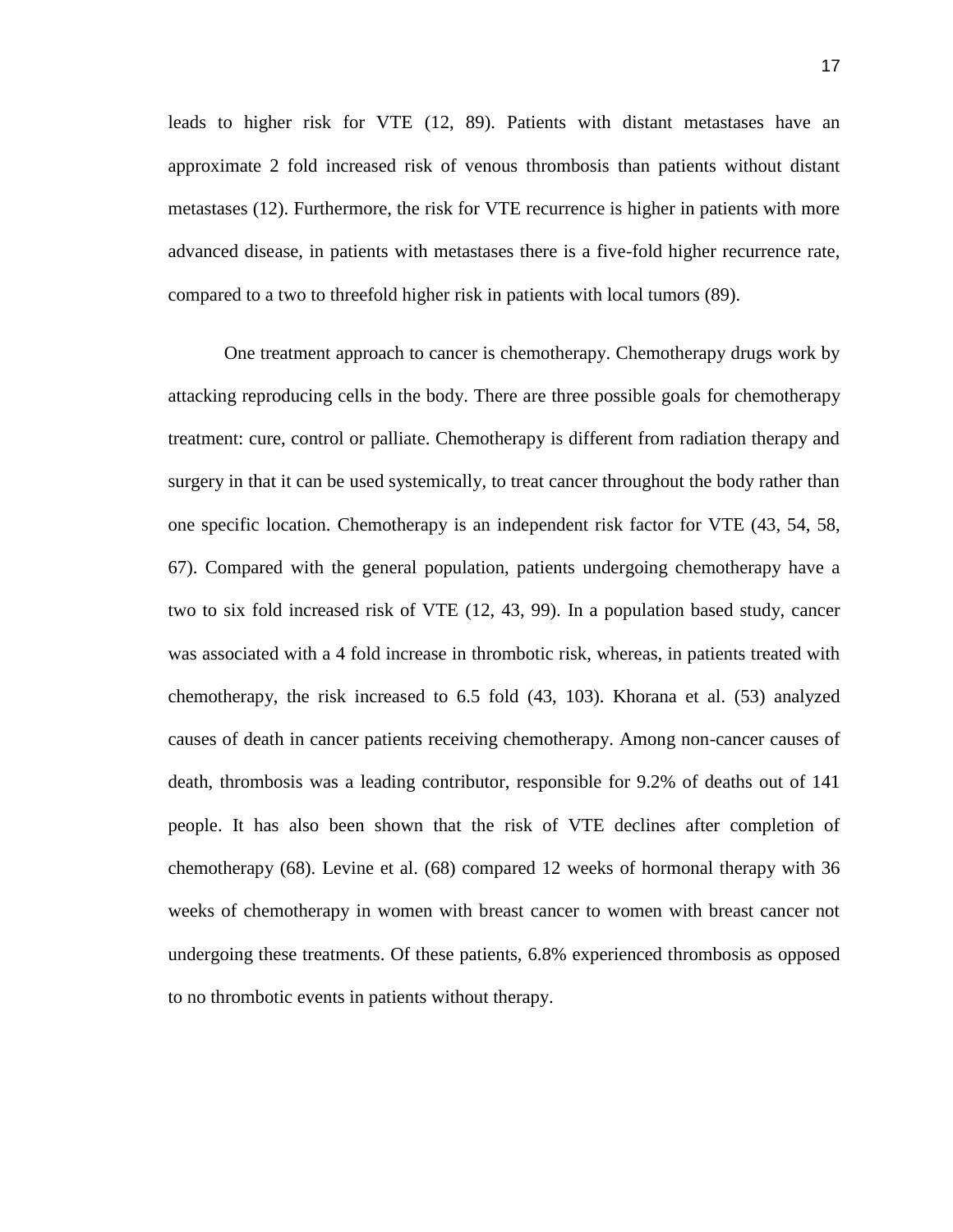Hormone therapy is another form of treatment for cancer patients. Hormone therapy consists of drugs that are sex hormones or hormone like drugs that change the action or production of female or male hormones. They may slow the growth of certain cancers that respond to natural hormones in the body. Hormonal therapy is yet another contributor to venous thrombosis [\(12,](#page-60-3) [67,](#page-64-8) [68\)](#page-64-9). Hormonal therapy leads to a 1.6 fold increased risk of venous thrombosis [\(12\)](#page-60-3). Studies also show that the combination of chemotherapy and hormonal therapy is associated with more thromboembolic complications than chemotherapy alone or hormonal therapy alone [\(99\)](#page-66-9).

Cancer patients sometimes develop anemia due to cancer treatment. To treat this, patients are often given erythropoiesis-stimulating agents (ESAs). These agents have been shown to increase thrombotic events in patients with cancer [\(13,](#page-60-4) [44\)](#page-62-10). Published from a systematic review of 57 trials, 6% of cancer patients treated with ESAs had thromboembolic events, compared with 3% of controls [\(13\)](#page-60-4). Moreover, medication with erythropoietin leads to an overall significantly poorer cancer outcome [\(44,](#page-62-10) [70\)](#page-64-10). Henke et al. [\(44\)](#page-62-10) studied 351 patients with head and neck cancer undergoing radiation therapy. Subjects were randomly assigned to take either placebo or epoetin β throughout radiation treatment to correct for anemia. Anemia was taken care of in the patients taking erythropoietin; however, overall cancer outcome was worse in these individuals. Tumor progression and death was higher in patients medicated with epoetin β than in patients taking placebo.

Hospitalization is another independent risk factor for VTE [\(43,](#page-62-1) [58\)](#page-63-0). Khorana et al. [\(52\)](#page-63-2) reviewed hospitalization records in cancer patients between 1995 and 2003. During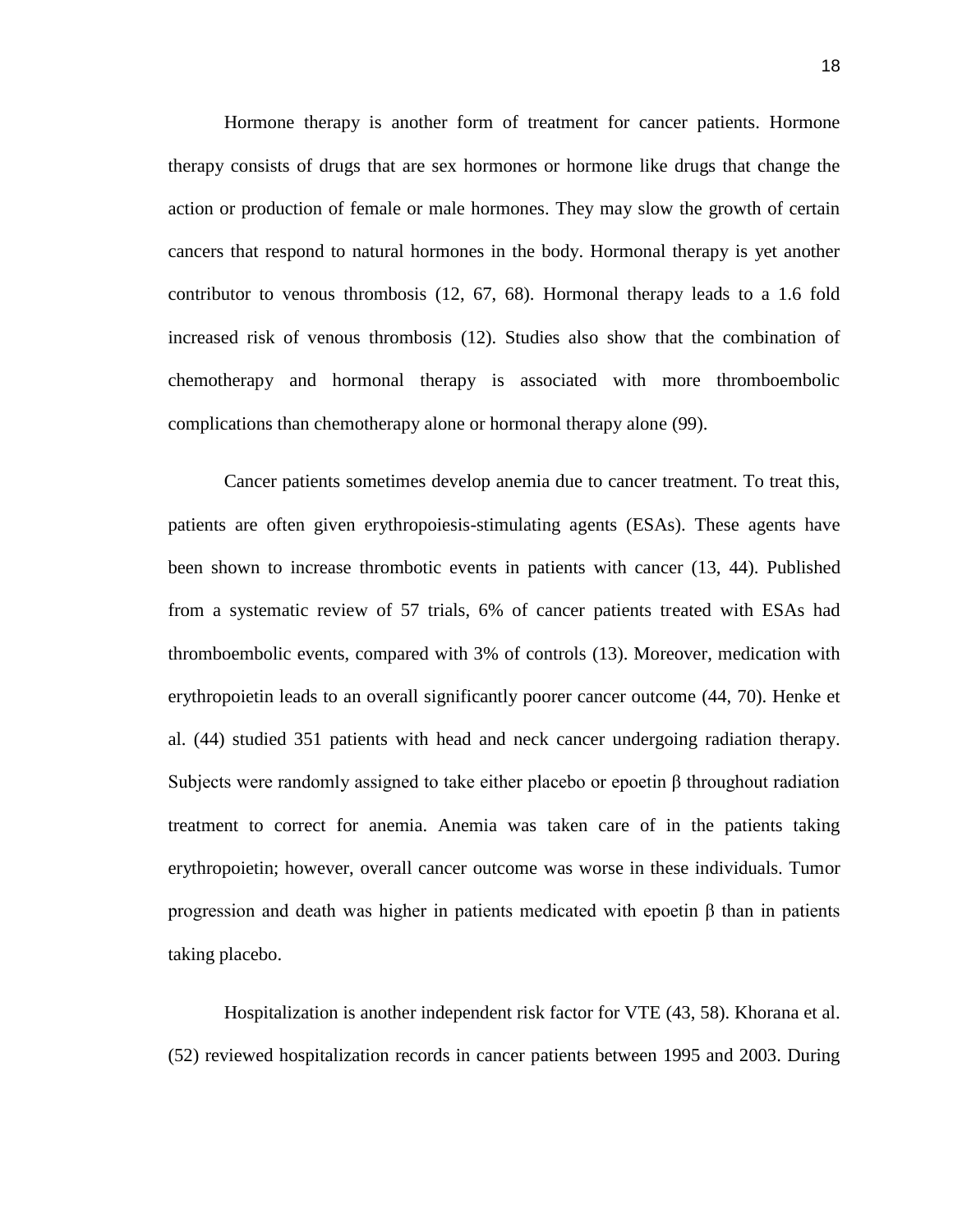hospitalization, venous thromboembolic events were reported in 41,666 patients (4.1%). Mortality was significantly greater among patients who developed VTE compared with patients who did not over the course of the study (16.3% vs. 6.3%). Shen and Pollock [\(101\)](#page-66-10) evaluated 578 patients who had fatal or nonfatal PE in patients with malignancy and patients without malignancy. PE occurred in 17% and was fatal in 14% of cancer patients, as compared to 13% and 8% in noncancer patients. They found that one of every seven hospitalized cancer patients died due to PE. Hospitalized patients with cancer have twice the incidence of VTE, PE and deep venous thrombosis as those without [\(108\)](#page-66-11).

Surgery is the oldest form of cancer treatment and is done for many reasons in cancer patients. Some of the various surgeries include: prophylactic, diagnostic, staging, curative and palliative. Cancer related surgery and the extended postoperative period are well-known high risk settings for VTE [\(43\)](#page-62-1). It has been shown that the overall 30 day postoperative VTE rate is 3.5%, with rates ranging by type of surgery performed from 1.8-13.2%, example surgeries included were pulmonary resection, nephrectomy and prostatectomy [\(38\)](#page-62-2). Patients who undergo surgery are at a twofold higher risk for postoperative VTE compared with noncancer patients undergoing the same procedure [\(3,](#page-60-9) [43,](#page-62-1) [87\)](#page-65-4). Agnelli et al. [\(3\)](#page-60-9) studied cancer patients undergoing either general, urologic or gynecologic surgery. Clinically overt VTE affected 2.1% of patients. Moreover, VTE was the most common cause of death at 30 days after surgery, responsible for 43% of deaths [\(3\)](#page-60-9).

Furthermore, central venous catheters (CVC) are an independent risk factor for VTE [\(9,](#page-60-10) [14,](#page-60-11) [43,](#page-62-1) [66,](#page-64-0) [91\)](#page-65-5). Central venous catheters are used for numerous reasons in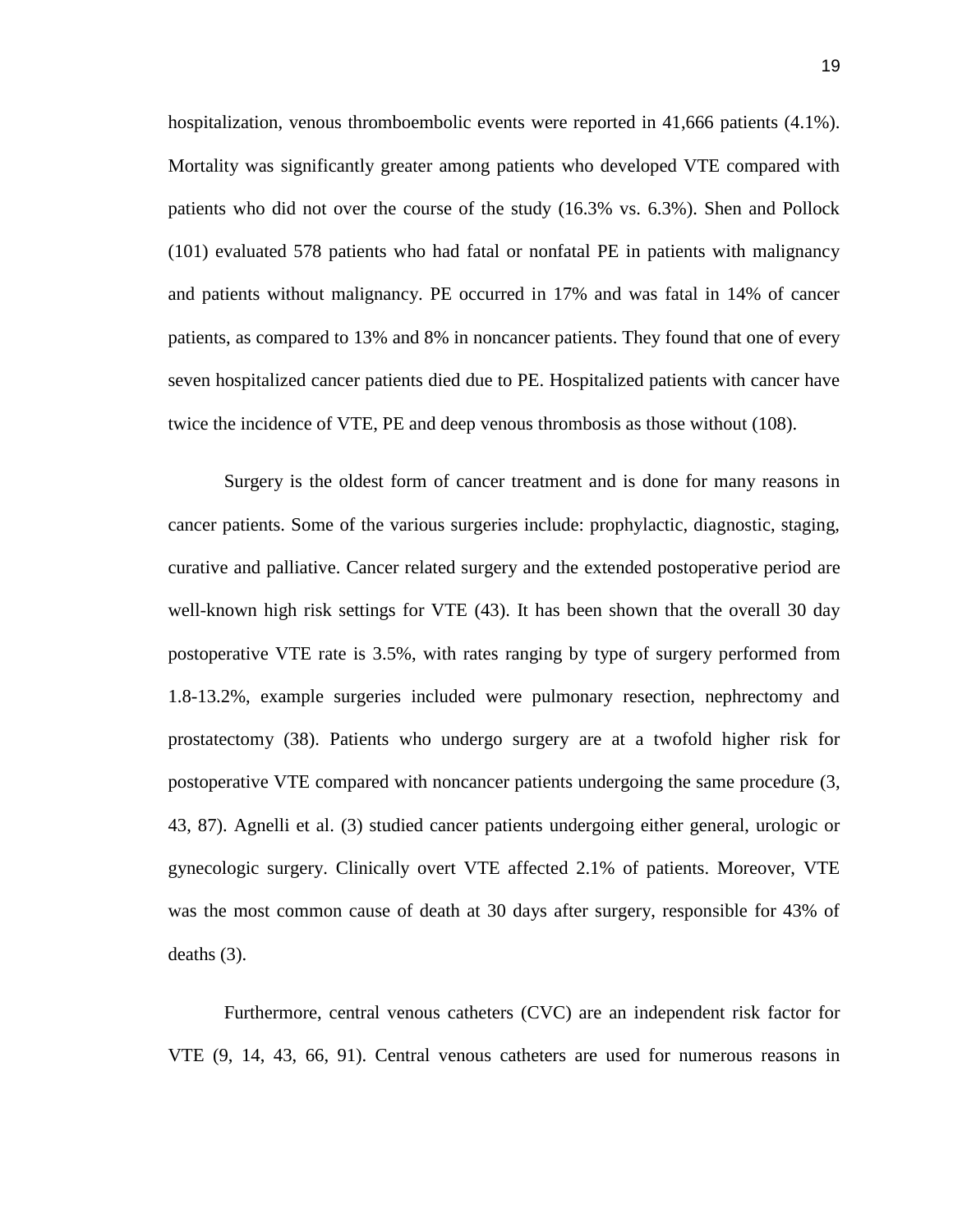patients with cancer. Examples include: long term therapy, the ability to give several drugs at one time and continuous infusion therapy. Almost 5% of cancer patients with CVCs develop CVC related DVT [\(66\)](#page-64-0). Revel-Vilk et al. [\(91\)](#page-65-5) reported CVC in children and young adults significantly increases risk for thrombosis and this risk increases by catheter type, insertion point and family history. Peripherally inserted central catheters lead to a higher risk of DVT over Hickman catheters or Port-a-Caths. Catheters inserted in the superior vena cava lead to higher risk of DVT over catheters inserted at the right atrium. Catheters inserted in the angiography suite also lead to higher risk of DVT over insertion in the operation room.

#### *Changes in Hemostasis that may lead to Clotting*

Venous thrombosis is generally preceded by changes in blood composition and blood flow that promote the creation of a blood clot [\(27,](#page-61-4) [75\)](#page-64-2). High levels of fibrinogen, factor VIII, and von Willebrand factor independently increase thrombotic risk [\(6,](#page-60-6) [112\)](#page-66-4). Tsai et al. [\(112\)](#page-66-4) assessed adults with no history of VTE, cancer or warfarin use to see whether higher levels of coagulation markers were risk factors for VTE. In subjects who developed VTE (within an average of eight years from baseline assessments), elevated factor VIII and von Willebrand factor levels were common, independent, and dosedependent risk factors for venous thromboembolism, and an elevated factor VII level was a possible risk factor.

Patients with cancer commonly experience these changes in blood composition and blood flow. Plasma markers of clotting activation such as fibrinogen, fibrinogen turnover rate, factor VII, factor VIII, thrombin-antithrombin complex, prothrombin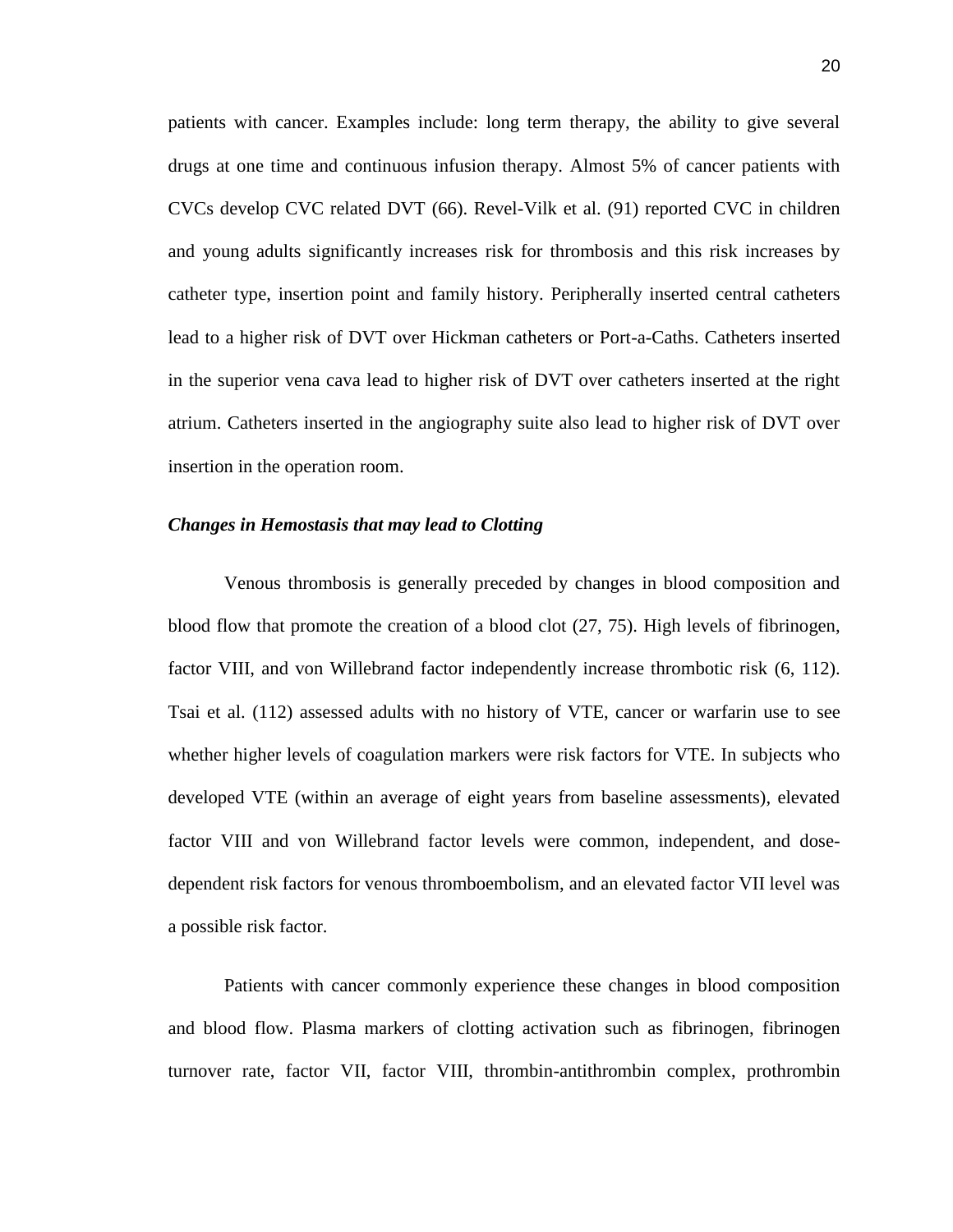fragments 1+ 2, d-dimer, and von Willebrand factor, are elevated in patients with cancer [\(26,](#page-61-5) [33,](#page-61-6) [55,](#page-63-12) [93,](#page-65-6) [96,](#page-65-1) [112,](#page-66-4) [121\)](#page-67-2). Moreover, high levels of d-dimer, prothrombin fragments 1 + 2, and factor VIII independently predict VTE in patients with cancer [\(7,](#page-60-12) [116\)](#page-67-4). Furthermore, a prolonged prothrombin time and elevated levels of prothrombin fragments 1 + 2 indicate a more advanced cancer stage [\(60\)](#page-63-13). Goldenberg, Kahn and Solymoss [\(33\)](#page-61-6) evaluated coagulation markers in (a) cancer patients with acute DVT, (b) non-cancer patients with acute DVT and (c) cancer patients with no thrombosis. They found that levels of thrombin-antithrombin III complex, prothrombin fragments 1+ 2 and von Willebrand factor antigen were significantly higher in the  $DVT +$  cancer group than the cancer control or DVT control groups. Additionally, Palumbo et al. [\(84\)](#page-65-7) have shown that the absence of fibrinogen strongly diminishes the metastatic potential of an aggressive tumor. Moreover, higher levels of fibrinogen and d-dimer are associated with a poor prognosis [\(16\)](#page-60-13).

Furthermore, persistent activation of the coagulant pathway is associated with an increased incidence of clinical malignancy, especially in the digestive tract [\(77\)](#page-64-4). Miller et al. [\(77\)](#page-64-4) studied healthy men to investigate the connection between the coagulant pathway and cancer incidence. Persistent activation of the coagulation pathway was classified as exceeding the upper quartiles of the population distribution of prothrombin fragments  $1 +$ 2 and fibrinopeptide A on two consecutive annual exams. Cancer incidence rates in men developing persistent activation were compared to men without this condition. They found that persistent activation of the hemostatic pathway was associated with activation through the coagulation pathway. In patients with persistent coagulation activation, total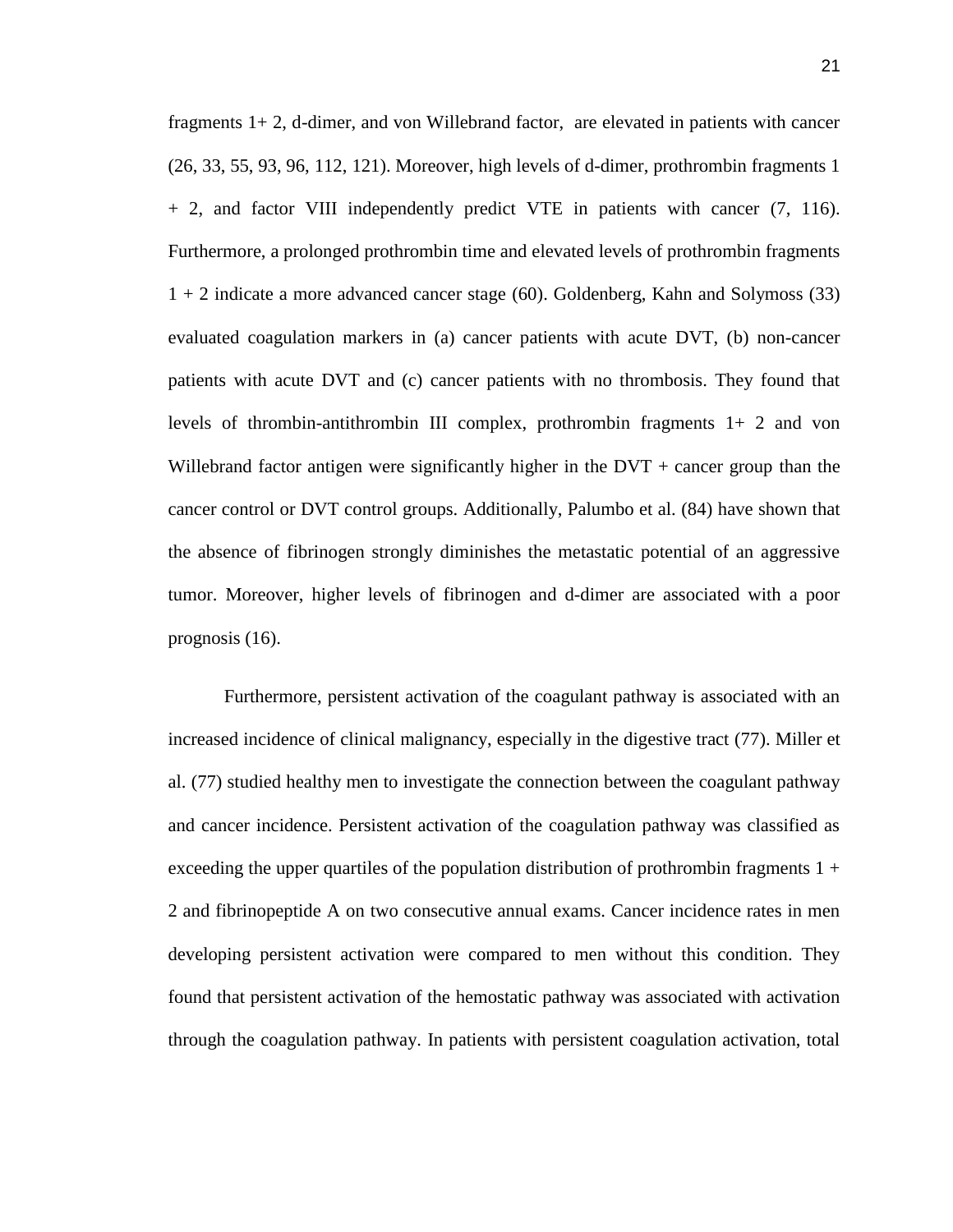mortality was almost double that in other men, this finding was attributed to a higher death rate from all cancers combined.

Tissue factor (TF), an initiator of blood coagulation, is also commonly expressed in a variety of malignancies, including glioma, breast cancer, lung cancer, leukemia, colon cancer and pancreatic cancer [\(22,](#page-61-12) [35-37,](#page-62-11) [48,](#page-62-12) [79,](#page-64-11) [100,](#page-66-12) [110,](#page-66-5) [113,](#page-66-13) [114\)](#page-67-3). Data have shown that cancer patients with high TF expression have a VTE rate of 26.3% [\(50\)](#page-62-3). High levels of TF expression are shown to be an independent prognostic factor for poor survival in patients with solid tumors [\(57,](#page-63-3) [73,](#page-64-5) [114,](#page-67-3) [117\)](#page-67-6). The plasma and breast cancer tissue of women with breast cancer were examined to evaluate the significance of TF expression in malignancy [\(114\)](#page-67-3). The concentration of plasma TF was associated with tissue TF expression in both the tumor and stroma. Tumor TF expression, established by a multivariate analysis, is an independent prognostic indicator for overall survival.

Vrana et al. [\(117\)](#page-67-6) found that the recruitment and/or activation of TF expressing stromal cells is an early event to invasive breast cancer. It has also been shown that tumor cells often induce the local expression of soluble hemostatic factors or their receptors in adjacent stromal cells [\(90\)](#page-65-8). Mueller et al. [\(78\)](#page-64-12) demonstrated that cell surface expression of TF contributes to melanoma progression by allowing metastatic cells to provide essential signals for prolonged adhesive interactions and/or movement of tumor cells across the endothelium, resulting in successful tumor metastases.

Cancer patients may also have abnormal clotting times, although research on these measures produces inconsistent results [\(2,](#page-60-5) [16,](#page-60-13) [55\)](#page-63-12). Kirwan et al. [\(55\)](#page-63-12) found that before chemotherapy, patients with breast cancer have prolonged clotting times of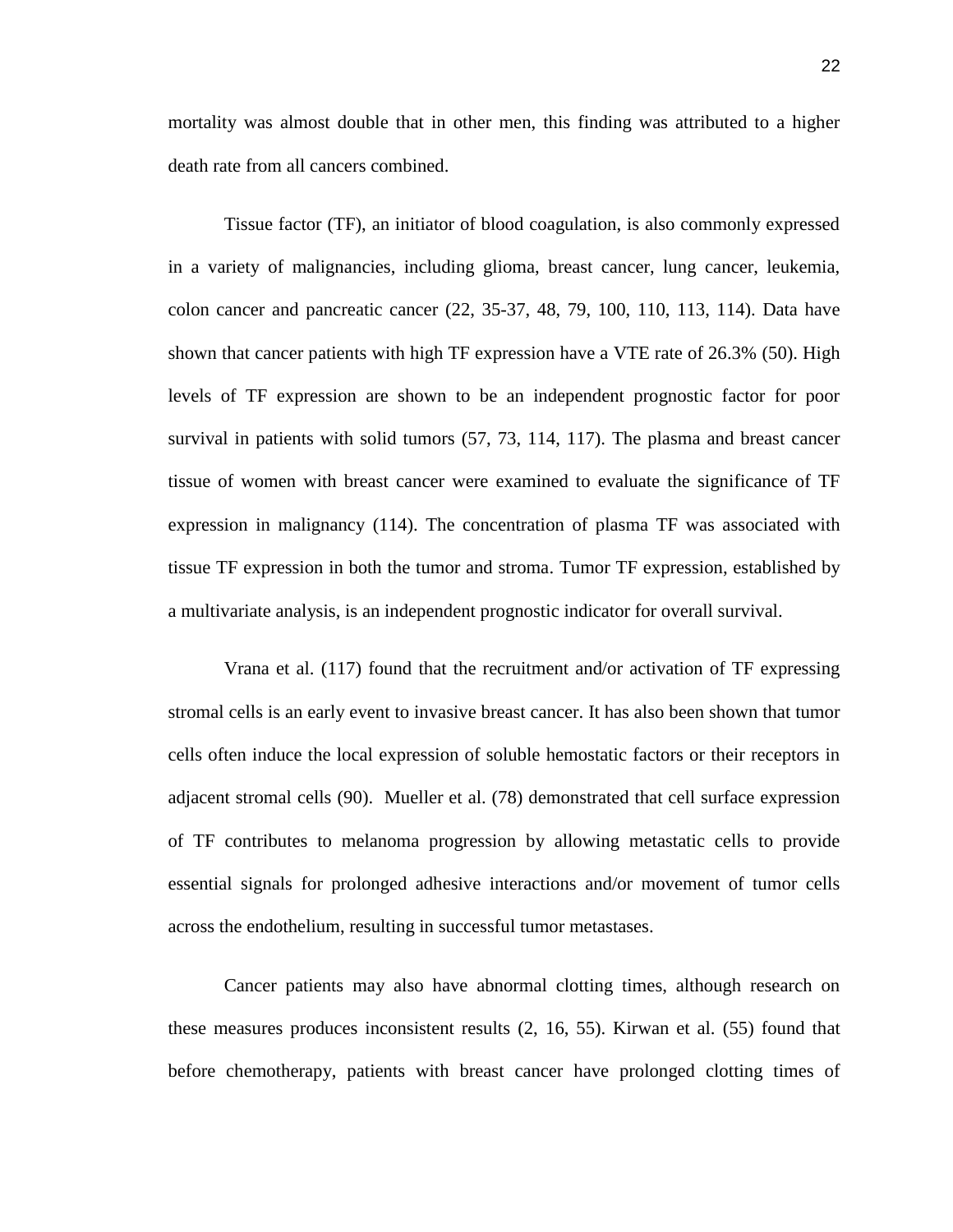activated partial thromboplastin time (APTT) and prothrombin time (PT). However, after chemotherapy treatment began (within 24 hours of receiving chemotherapy and up to three months thereafter) patients showed a significant shortening of APTT. Conversely, PT was prolonged further in patients after chemotherapy. Moreover, research has also shown that a prolonged PT is associated with poor prognosis [\(16,](#page-60-13) [55\)](#page-63-12). On the contrary, some studies show a prolongation in APTT and a shortening in PT [\(17,](#page-60-14) [86\)](#page-65-9), while other investigations show no change in either APTT or PT [\(76\)](#page-64-13).

## **Pharmacological Anticoagulant Treatment**

In light of the substantial prevalence of thrombosis in cancer patients, anticoagulant medications are generally recommended [\(49\)](#page-62-4). Studies of the use of anticoagulant drugs, however, produce inconsistent results and reflect the risks associated with such a treatment. A systematic review of 11 studies evaluating the impact of pharmacologic anticoagulation in cancer patients revealed a significant decrease in mortality in patients treated with anticoagulants [\(59\)](#page-63-4). However, major bleeding complications were observed with anticoagulant use, only reaching statistical significance in warfarin studies [\(59\)](#page-63-4). A recent clinical study of oral anticoagulant use by cancer patients reported hemorrhagic episodes in 14.8% of participants [\(96\)](#page-65-1).

Palareti et al. [\(83\)](#page-65-10) reported the effects of anticoagulants on patients who had cancer versus those without malignancy. The rates of major, minor and total bleeding were significantly higher in cancer patients, as well as an increased risk of recurrent thrombosis. Although, Lee et al. [\(65\)](#page-63-14) compared the effects of a low molecular weight heparin (LMWH) with an oral anticoagulant in thrombosis prevention in patients with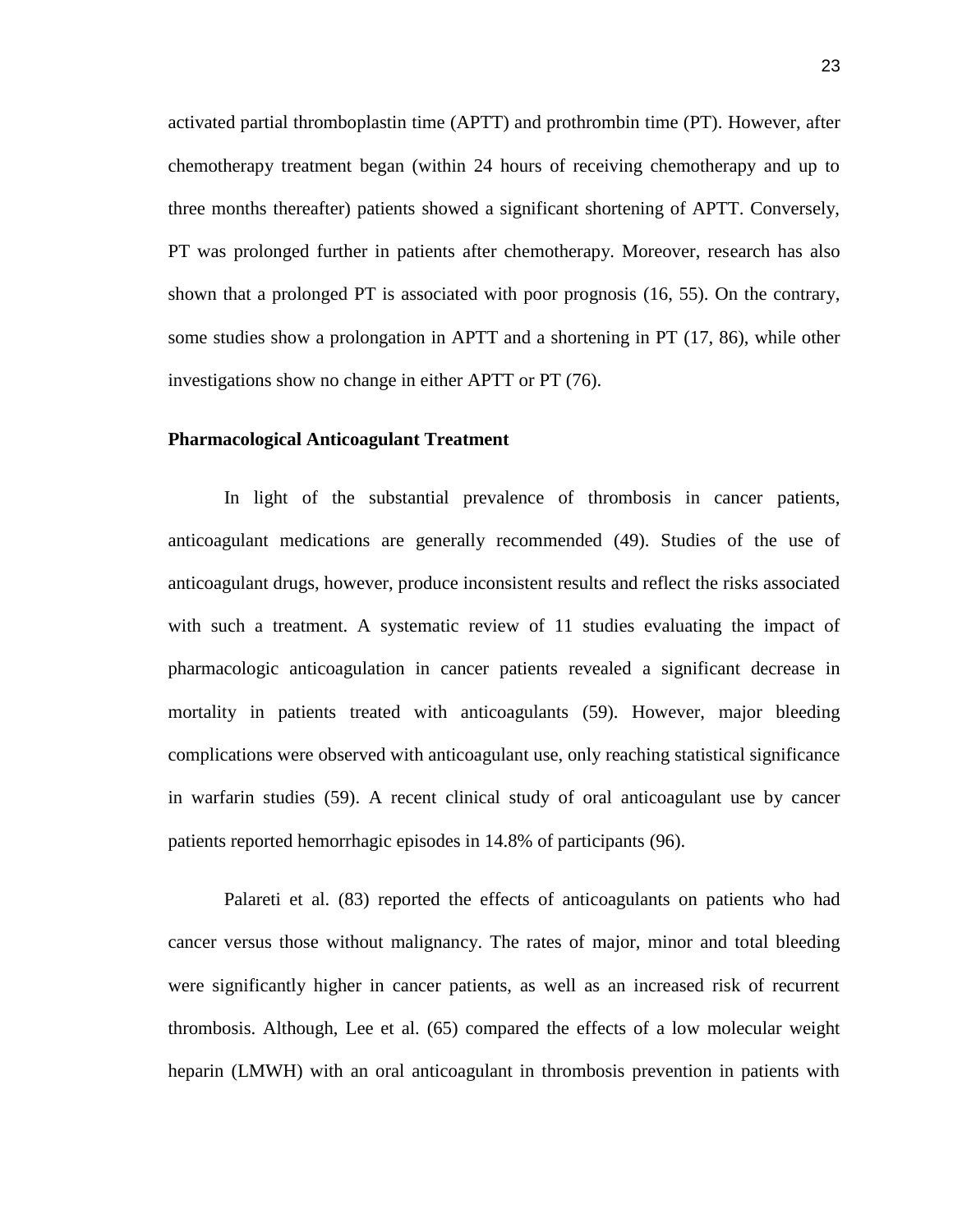cancer. While the significant risk of major bleeding in both groups was the same, the probability of recurrent thrombosis (17% vs. 9%) and mortality rate (39% vs. 49%) was lower in the LMWH group than the oral anticoagulant. This suggests LMWH reduce the risk of recurrent thromboembolism without increasing the risk of bleeding. Prandoni et al. [\(89\)](#page-65-3) found that the 12 month incidence of recurrent thromboembolism in cancer patients taking anticoagulants is 20.7% compared to 6.8% in patients without cancer. They also found that cancer patients are more likely to develop major bleeding during anticoagulation treatment than those without malignancy, at 12.4% and 4.9% respectively. Bona, Hickey and Wallace [\(15\)](#page-60-15) demonstrated the rate of recurrent thrombosis is sixfold higher in patients with cancer when treated with anticoagulants.

Given the risks associated with pharmacological anticoagulation, there is great need for alternative therapies that effectively minimize thrombotic potential without introducing additional risks to the patient.

## **SUMMARY**

There is a substantial prevalence and mortality risk of DVT in cancer patients [\(5,](#page-60-0) [12,](#page-60-3) [43\)](#page-62-1). This is primarily due to the type and stage of cancer, along with the treatment received and side effects arising from treatment [\(12,](#page-60-3) [13,](#page-60-4) [43,](#page-62-1) [103\)](#page-66-2). Anticoagulants are the current recommendation to reduce thrombotic potential in cancer patients, nevertheless, there are several risks associated with pharmacological anticoagulation [\(49,](#page-62-4) [59,](#page-63-4) [96\)](#page-65-1). Regular exercise training results in numerous benefits for the cancer patient [\(39,](#page-62-5) [47,](#page-62-6) [56,](#page-63-6) [62,](#page-63-7) [81,](#page-64-6) [102,](#page-66-6) [119\)](#page-67-5); however, there is no research examining potential improvements in thrombotic risk in this population following a period of exercise training. Thus, the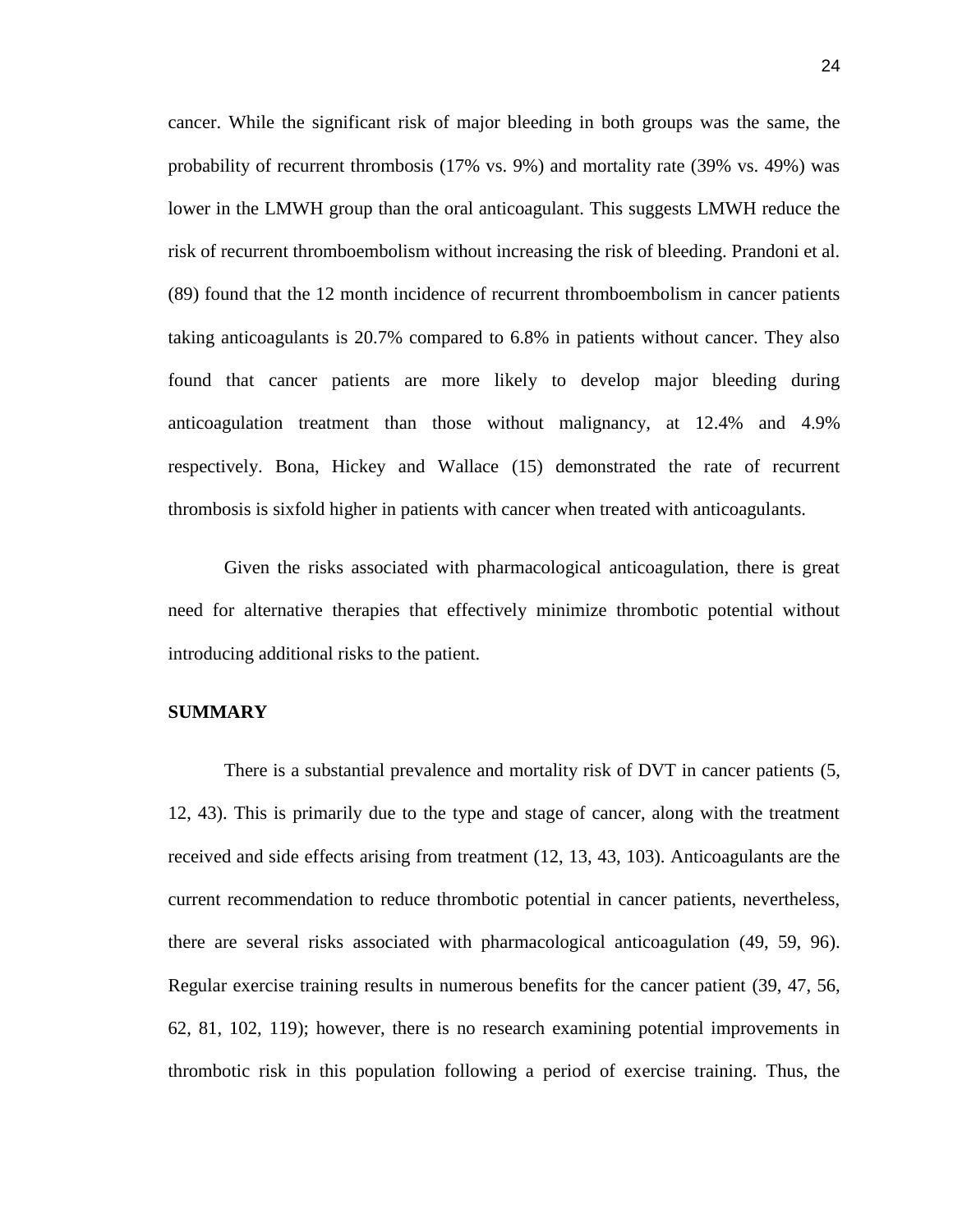25

purpose of this investigation was to examine the changes in thrombotic potential after a period of structured exercise training. Based upon previous findings with exercise and hemostasis, it was hypothesized that exercise training would reduce coagulation activity more than usual and customary care.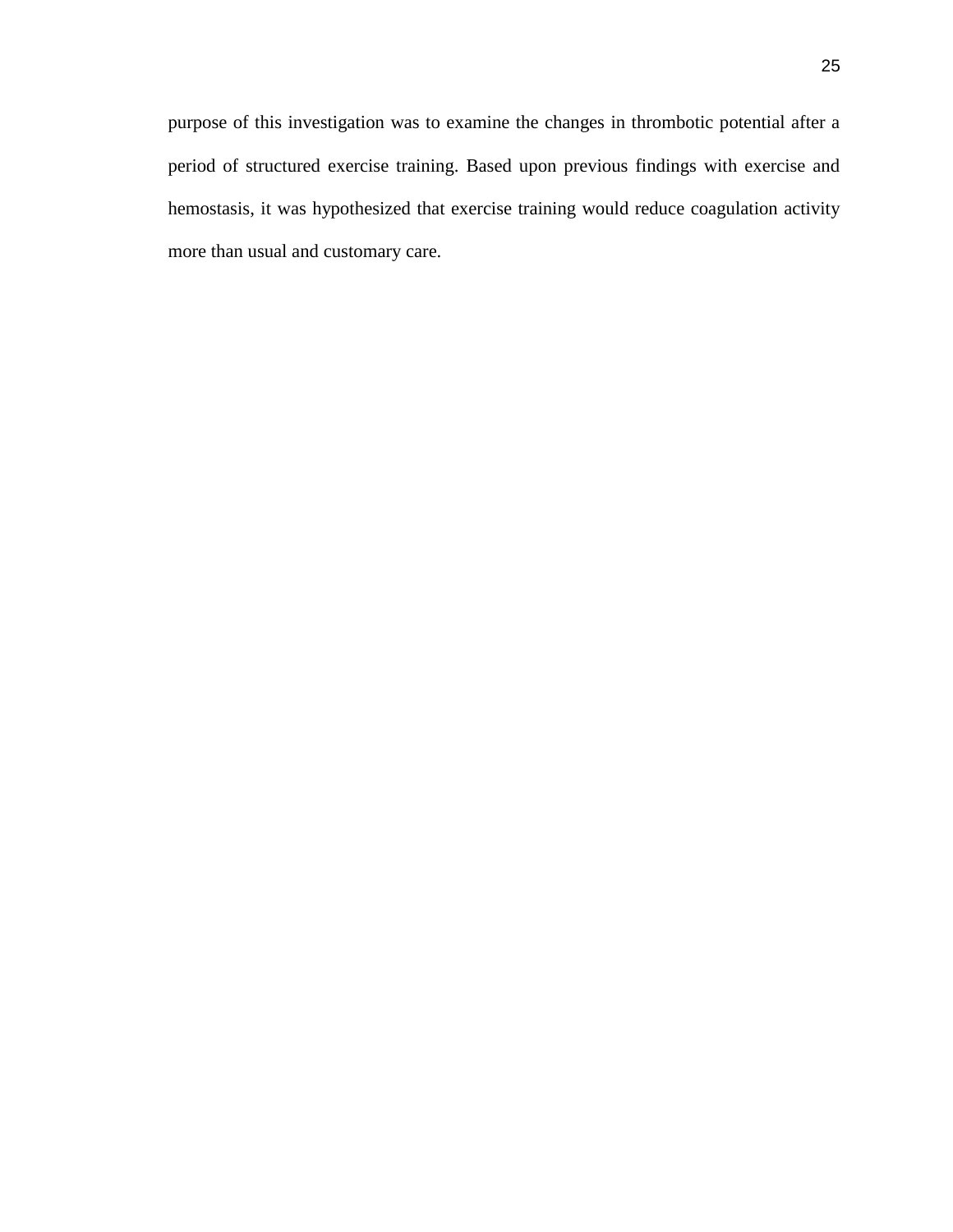## **CHAPTER III**

### **Methodology**

The purpose of this study was to examine the hemostatic adaptations following exercise training in patients with cancer compared to a matched group of patients receiving usual and customary care. All procedures were reviewed and approved by the Institutional Review Boards at Ball State University and IU Health Ball Memorial Hospital.

## **Subject Sample**

Subjects were recruited from the patients treated at IU Health - Ball Memorial Hospital's Cancer Center. Participants were men and women with an active cancer diagnosis who were at least 18 years of age, non-smokers, and who weighed at least 50 kg . Subjects were also free from known cardiovascular or metabolic disease. Use of anticoagulant medications was cause for exclusion from the study. Upon joining the study, subjects chose to participate in either the 12 week exercising group or a nonexercising, 12 week control group. Participants had no physical limitations that prevented them from participating in the aerobic exercise program described below. Ten subjects volunteered for this study, five in the exercise group and five in the non-exercising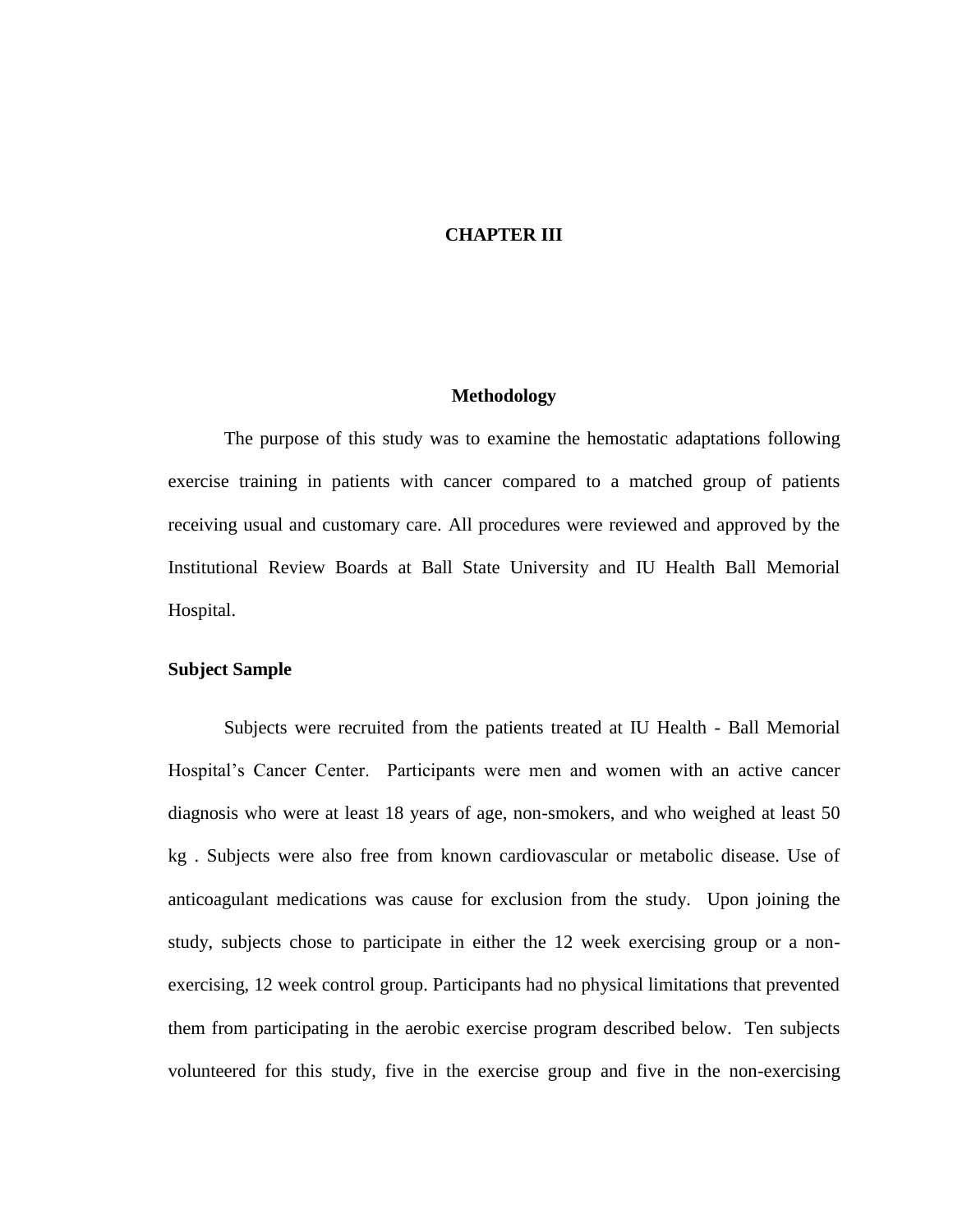control group.Two participants passed away from the disease during the course of the study and were not included in the final analyses.

## **Experimental Design**

All participants completed a written informed consent, and general health history questionnaire. Participants also signed a HIPPA document for the release of health information for research purposes related to this study. Prior to, and 24 hours after completion of the program, the subject was interviewed about the number of hours spent asleep and the amount of time spent engaged in physical activity using a standard, validated physical activity questionnaire [\(98\)](#page-66-14). The subject was further asked to describe the intensity of activity as Light, Moderate, Hard or Very Hard. Average physical activity during the prior seven days was quantified in kilocalories per kilogram of body weight per day. A venous blood sample was also obtained at this time.

#### *Control Group:*

The non-exercising control group completed a 12 week period of usual and customary care that did not include the exercise program.

## *Exercise Group:*

The exercise group completed training which lasted 12 weeks. Two sessions per week were completed for each of the first two weeks, after which patients participated in 3 sessions per week for a total of 34 exercise sessions. Data from subjects who participated in fewer than 80% of the prescribed sessions or who required more than 16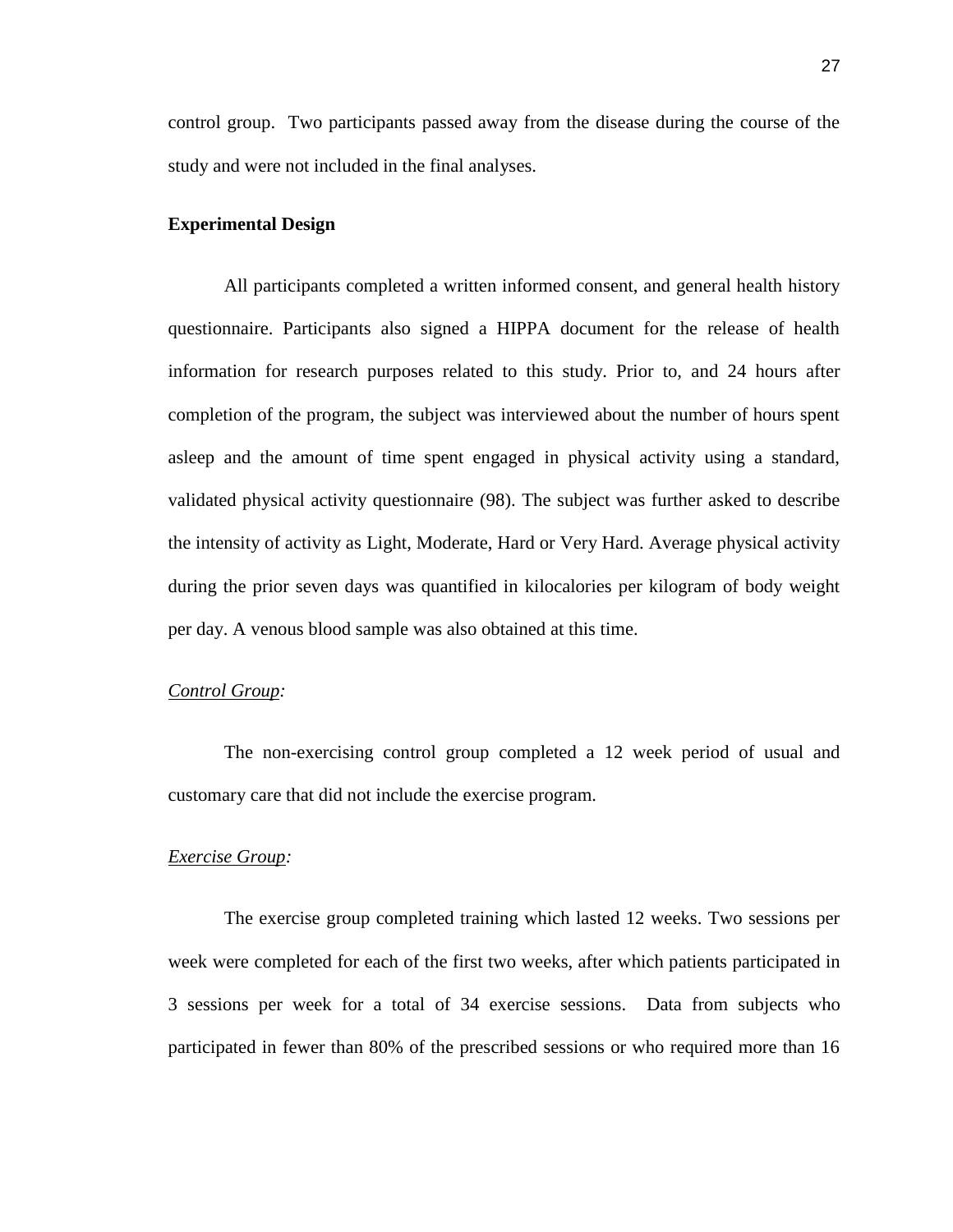weeks to complete 34 sessions were not included in final analyses. Aerobic exercise consisted of walking in a hallway or on a treadmill, or seated activity on a recumbent cross-training machine (Nu-Step® TRS 4000). Each patient's exercise prescription was tailored to the individual based on current fitness level as determined by the 6-minute walk test [\(71\)](#page-64-14) and any limitations to exercise. Severely deconditioned patients were given a target heart rate range associated with 30-45% of heart rate reserve (HRR), which equates to light to moderate intensity. Less sedentary, more fit patients were given appropriate HR ranges within 45-60% of HRR (moderate intensity). Using the Borg 6-20 category-ratio scale [\(80\)](#page-64-15), subjective ratings of perceived exertion were used as an adjunct to target HR ranges to determine appropriate exercise intensity. Exercise duration gradually progressed by adding 3-5 minutes per session as tolerated until the patient was able to exercise continuously for 40 minutes. Intensity was likewise increased over the 12 weeks of training through small increases in walking speed or resistance on the recumbent stepper, as tolerated by the patient. Exercise progression was carefully monitored by CEP staff, and was determined on a session by session basis for each individual patient.

Each exercise session began with acquisition of resting heart rate, blood pressure and oxygen saturation. Oral temperature was taken if the patient reported unusual symptoms related to fever or other illness. Exercise participation was prohibited if oral temperature exceeded 100°F, oxygen saturation was <88%, resting systolic blood pressure was >200 mmHg or diastolic BP was >110 mmHg.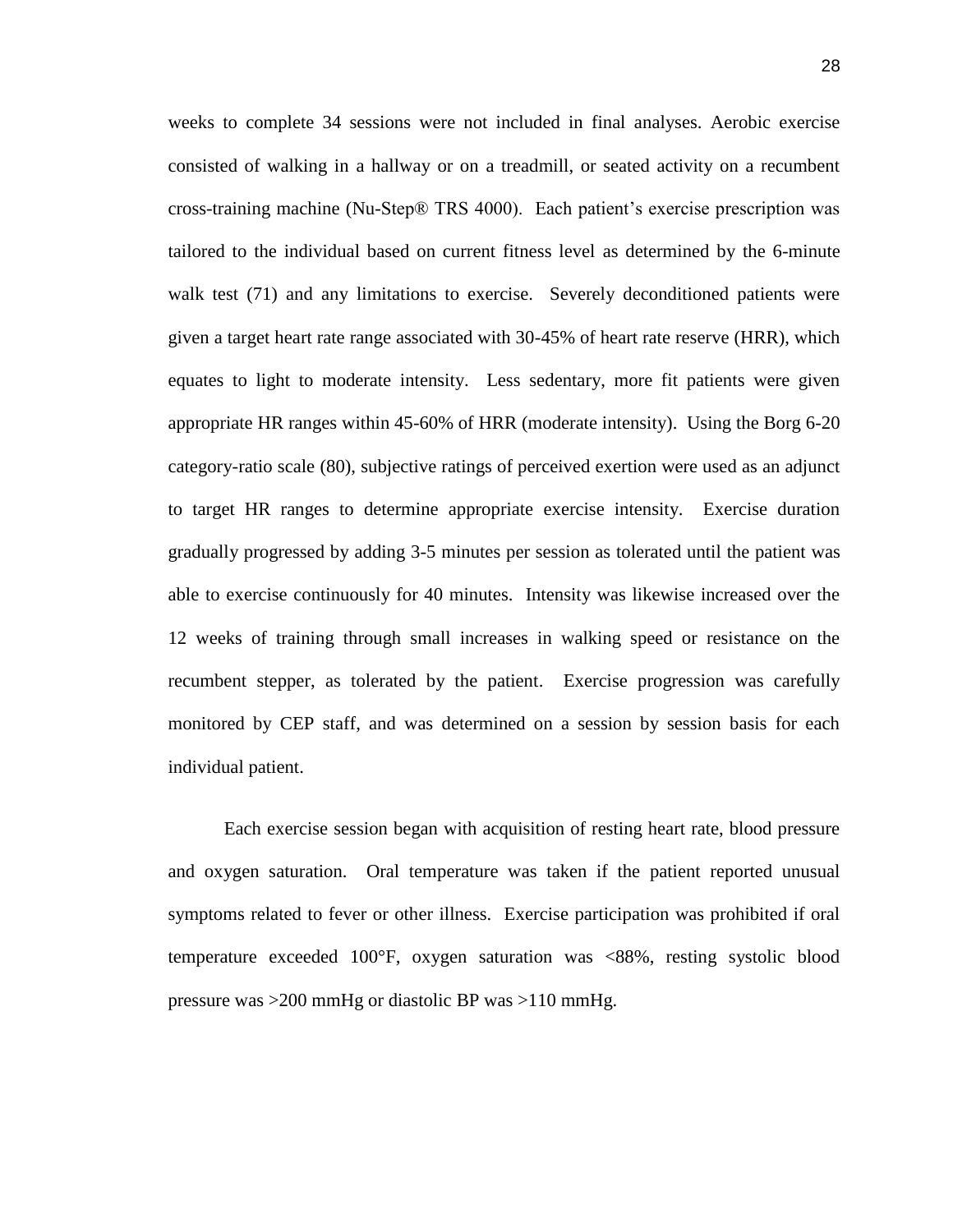All training sessions were conducted in the Cancer Exercise Program (CEP) in the Cancer Center at Ball Memorial Hospital in Muncie, IN. The CEP is a structured exercise program that is directly supervised by a Registered Nurse and staffed by master's trained exercise physiologists with expertise in cancer and exercise prescription. All exercise sessions were monitored by CEP personnel.

#### **Participant Benefits**

Voluntary educational opportunities were provided to each study participant. Classes covering different topics such as fatigue and pain, stress management and nutrition were offered each week. Upon completion of the study, each participant was compensated \$30. Subjects were also given any information collected as part of their participation in the project.

## **Blood Sampling and Assays**

Venous blood samples were obtained at baseline and after approximately 12 weeks (34 exercise sessions) of study participation. Each patient's blood samples were obtained at the same time of day to control for diurnal variations in coagulation. Blood samples were collected after a 12 hour fast and 24 hours without caffeine, alcohol or exercise. Platelet-poor plasma was isolated within 60 min of collection by centrifugation at 1,500 g for 20 min at  $4^{\circ}$ C. Plasma aliquots were frozen and stored at  $-80^{\circ}$ C until assayed.

Fibrinogen was measured as a percent relative to normal pooled plasma using a coagulometer (Start4®, Diagnostica Stago; Parsippany NJ) and according to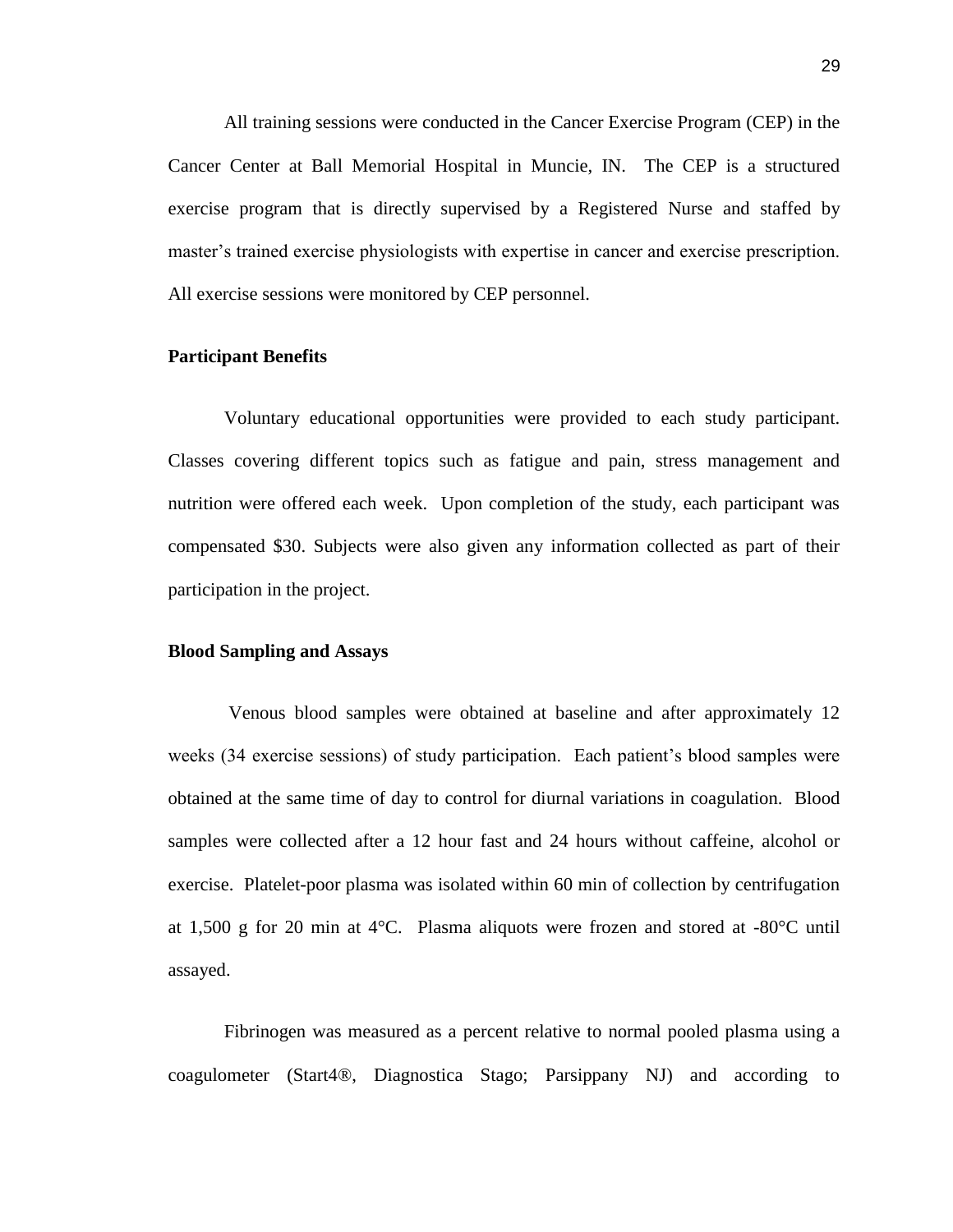manufacturer instructions. Clotting time assays (activated partial thromboplastin time, prothrombin time) were determined using standard methods according to manufacturer specifications (Start4®, Diagnostica Stago; Parsippany NJ). Factor VIII was measured by ELISA (VisuLize™; Affinity Biologicals; Ancaster, ON, Canada).

## **Statistical Analysis**

Changes in each variable across time and differences between groups were assessed using two-factor analyses of variance (ANOVA). Subsequent pairwise comparisons were made using Tukey's HSD method. A priori statistical significance for all analyses were set at  $\alpha$ =0.05.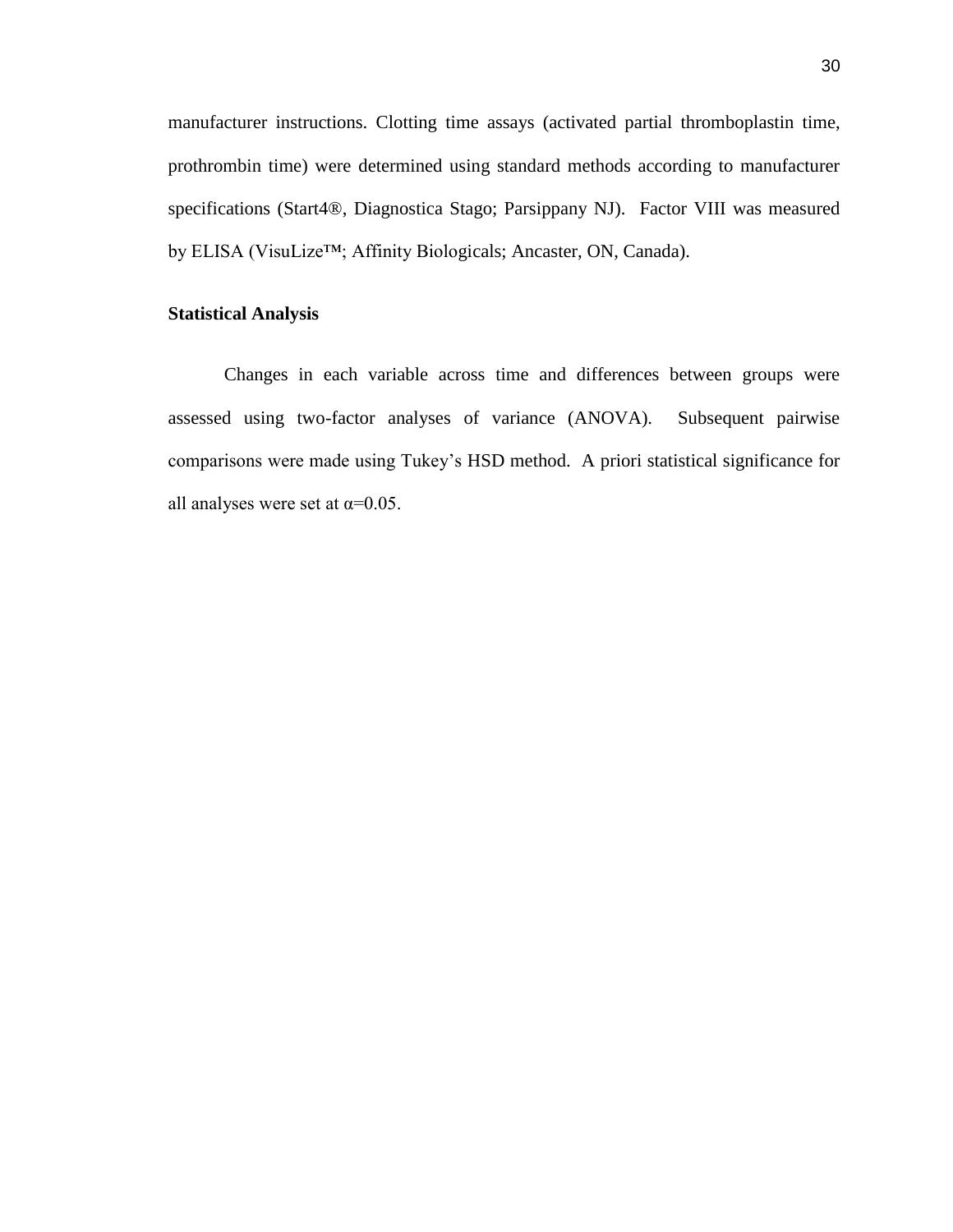## **CHAPTER IV**

**Research Manuscript**

**This manuscript was prepared in accordance with the instructions for authors for** 

**the journal: Medicine and Science in Sports and Exercise**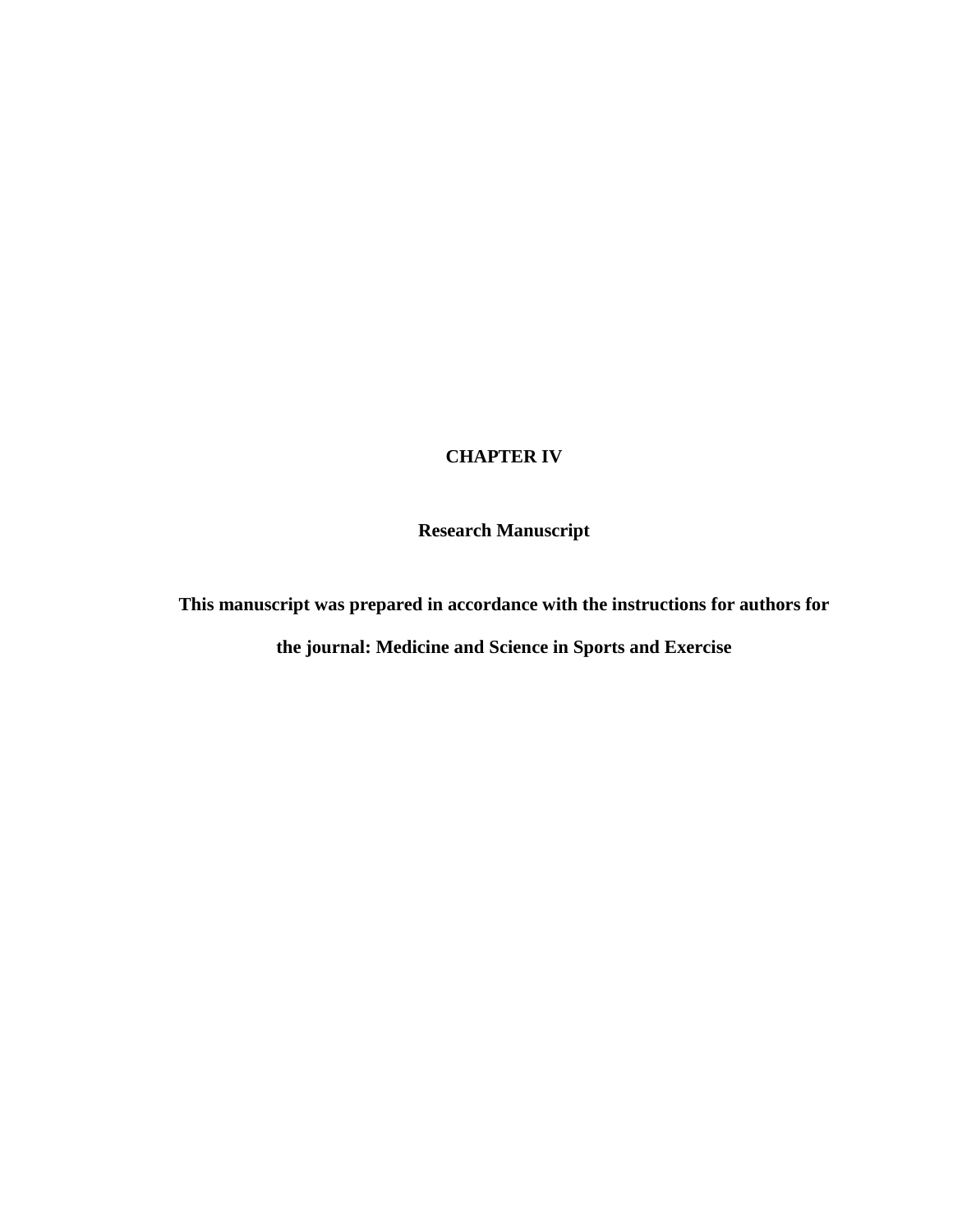#### **ABSTRACT**

**Background:** Thrombosis is a common and critical consequence of cancer. Changes in thrombotic potential were examined after exercise training in patients with cancer. **Methods:** Eight cancer patients ( $65 \pm 11$  yrs) completed this study, five exercising and three non-exercising controls. Venous blood samples were obtained at baseline and after approximately 12 weeks of study participation. Weekly physical activity was measured using a standard, validated physical activity questionnaire. APTT, PT, fibrinogen and factor VIII were measured before and after the 12-week intervention. **Results:** A trend  $(p=0.067)$  was observed with fibrinogen, concentrations decreased in the exercise group  $(355 \pm 49.3 \text{ mg/dL}$  to  $331 \pm 19.5 \text{ mg/dL}$ , but increased in the control group  $(341 \pm 52.4 \text{ m})$ mg/dL to 384  $\pm$  107.9 mg/dL). Physical activity significantly decreased over time, exercise:  $18 \pm 31\%$  and control:  $55 \pm 50\%$ . **Conclusions:** Regular exercise may reduce coagulation potential in cancer patients more than usual and customary care.

**Key Words:** Thrombosis, venous thromboembolism, coagulation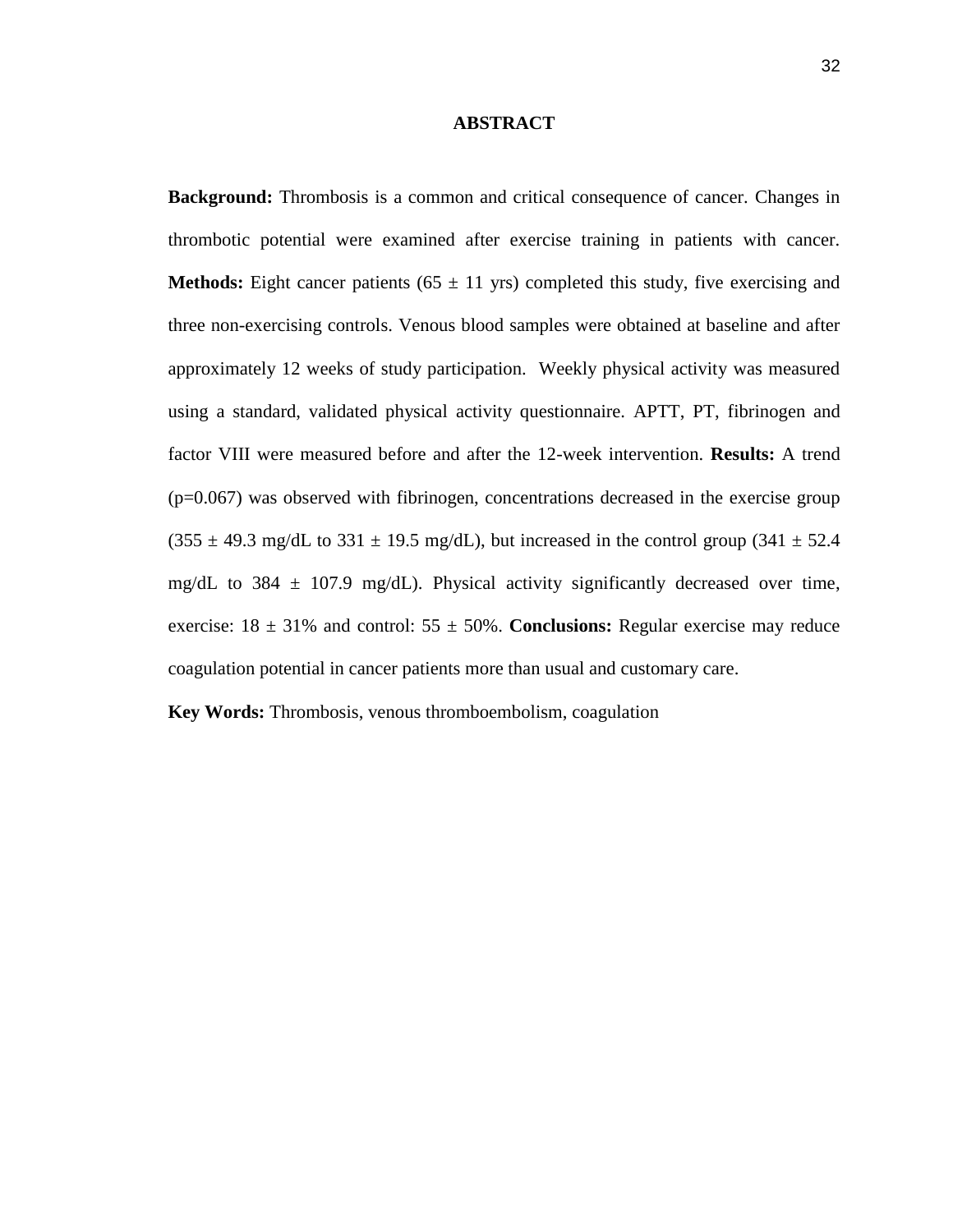### **INTRODUCTION**

There is a substantial prevalence and mortality risk of deep venous thrombosis (DVT) in cancer patients [\(1,](#page-60-0) [5,](#page-60-1) [17\)](#page-60-2). Evidence of the association between cancer and thrombosis was first identified in the  $19<sup>th</sup>$  century [\(17\)](#page-60-2). Patients with cancer have an increased risk of venous thromboembolism (VTE) compared to patients without cancer [\(4,](#page-60-3) [17\)](#page-60-2). Alternatively, VTE is often an early sign of an underlying malignancy [\(50\)](#page-62-0). Almost one in five cases of all symptomatic VTEs are thought to be cancer-related [\(16\)](#page-60-4), while cancer risk is higher in patients with VTE.

Heightened rates of VTE transpire in cancer patients attributable to multiple causes [\(14,](#page-60-5) [17,](#page-60-2) [24,](#page-61-0) [28,](#page-61-1) [45\)](#page-62-1). The highest rates of VTE are found in patients with cancers of the pancreas, breast, stomach, uterus, kidney, lung, and primary brain tumors [\(2,](#page-60-6) [7,](#page-60-7) [20,](#page-61-2) [30,](#page-61-3) [41,](#page-62-2) [43\)](#page-62-3). Compared to cancer patients without distant metastases, patients with distant metastases have an approximate 2 fold increased risk of venous thrombosis [\(5\)](#page-60-1). Chemotherapy, central venous catheters, and hospitalization are independent risk factors for VTE in patients with cancer [\(3,](#page-60-8) [5,](#page-60-1) [17,](#page-60-2) [21,](#page-61-4) [24,](#page-61-0) [28,](#page-61-1) [29,](#page-61-5) [36\)](#page-62-4). Compared with the general population, patients undergoing chemotherapy have a two to six fold increased risk of VTE [\(5,](#page-60-1) [17,](#page-60-2) [43\)](#page-62-3). Additionally, hormonal therapy leads to a 1.6 fold increased risk of venous thrombosis, compared to cancer patients who do not undergo hormonal therapy [\(5\)](#page-60-1). Cancer related surgery and the extended postoperative period are also well-known high risk settings for VTE  $(17)$ .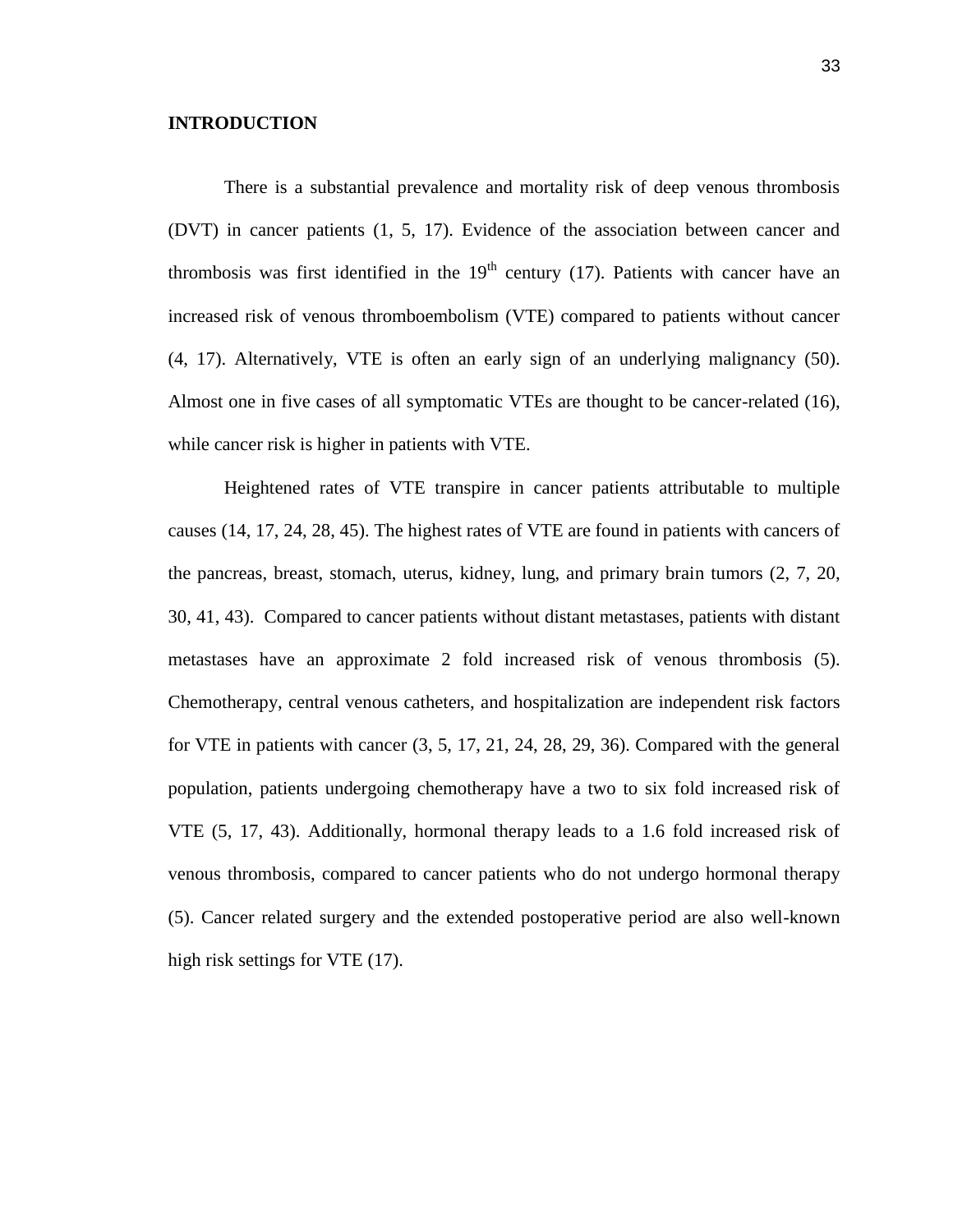Because of the magnitude and serious nature of thrombotic risk in cancer patients, clinicians have sought to reduce thrombotic risk in cancer patients. Anticoagulant medications are now commonly prescribed to both hospitalized and ambulatory cancer patients. Nevertheless, there are several risks, particularly bleeding complications, associated with pharmacological anticoagulation [\(19,](#page-61-6) [25,](#page-61-7) [40\)](#page-62-5). Regular exercise training results in numerous benefits for the cancer patient and is known to reduce thrombotic potential in healthy individuals and other clinical populations [\(15,](#page-60-9) [18,](#page-61-8) [23,](#page-61-9) [27,](#page-61-10) [34,](#page-61-11) [44,](#page-62-6) [52\)](#page-63-0); however, there is no research examining potential improvements in thrombotic risk for cancer patients following a period of exercise training. Therefore, the purpose of this investigation was to examine the changes in thrombotic potential after a period of structured exercise training in patients with cancer. It was hypothesized that exercise training would reduce coagulation activity more than usual and customary care.

### **METHODS**

All study procedures were reviewed and approved by the Institutional Review Boards at Ball State University and IU Health Ball Memorial Hospital. Prior to participation, each subject provided written informed consent.

#### *Participants*

Subjects were recruited from the patients treated at IU Health - Ball Memorial Hospital's Cancer Center. Participants were men and women with an active cancer diagnosis who were at least 18 years of age, non-smokers, and who weighed at least 50 kg . Subjects were also free from known cardiovascular or metabolic disease. Use of anticoagulant medications was cause for exclusion from the study. Upon joining the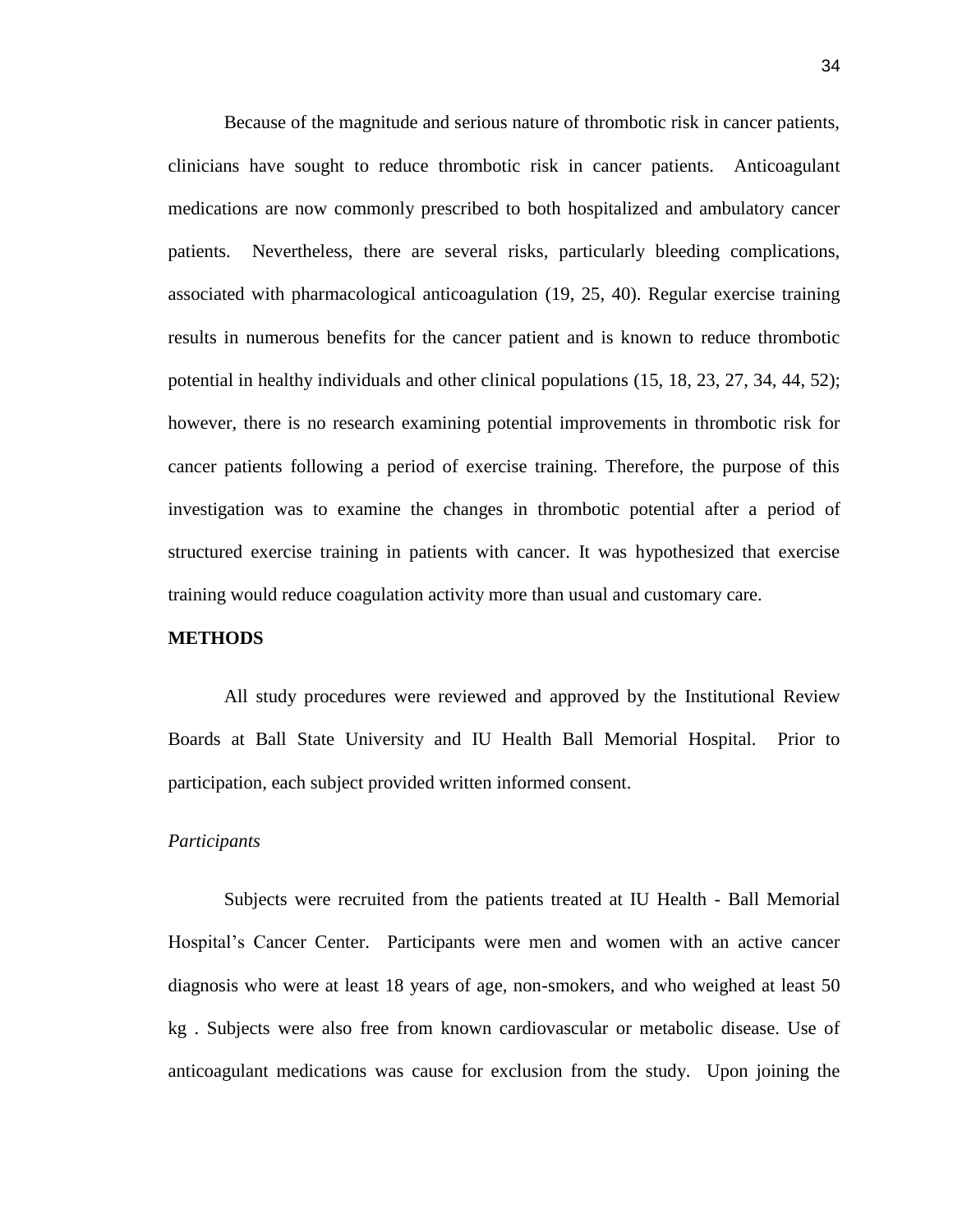study, subjects chose to participate in either the 12 week exercising group or a nonexercising, 12 week control group. Participants had no physical limitations that prevented them from participating in the aerobic exercise program described below. Ten subjects volunteered for this study, five in the exercise group and five in the non-exercising control group.Two participants passed away from the disease during the course of the study and were not included in the final analyses. Physical characteristics of the subjects are shown in Table 1 and characteristics of cancer type and treatment are shown in Table 2.

### *Experimental Design*

All participants completed a written informed consent, and general health history questionnaire. Participants also signed a HIPAA document for the release of health information for research purposes related to this study. Prior to, and 24 hours after completion of the program, the subject was interviewed about the number of hours spent asleep and the amount of time spent engaged in physical activity using a standard, validated physical activity questionnaire [\(42\)](#page-62-7). The subject was further asked to describe the intensity of activity as Light, Moderate, Hard or Very Hard. Average physical activity during the prior seven days was quantified in kilocalories per kilogram of body weight per day. A venous blood sample was also obtained at this time.

*Control Group:* The non-exercising control group completed a 12 week period of usual and customary care that did not include the exercise program.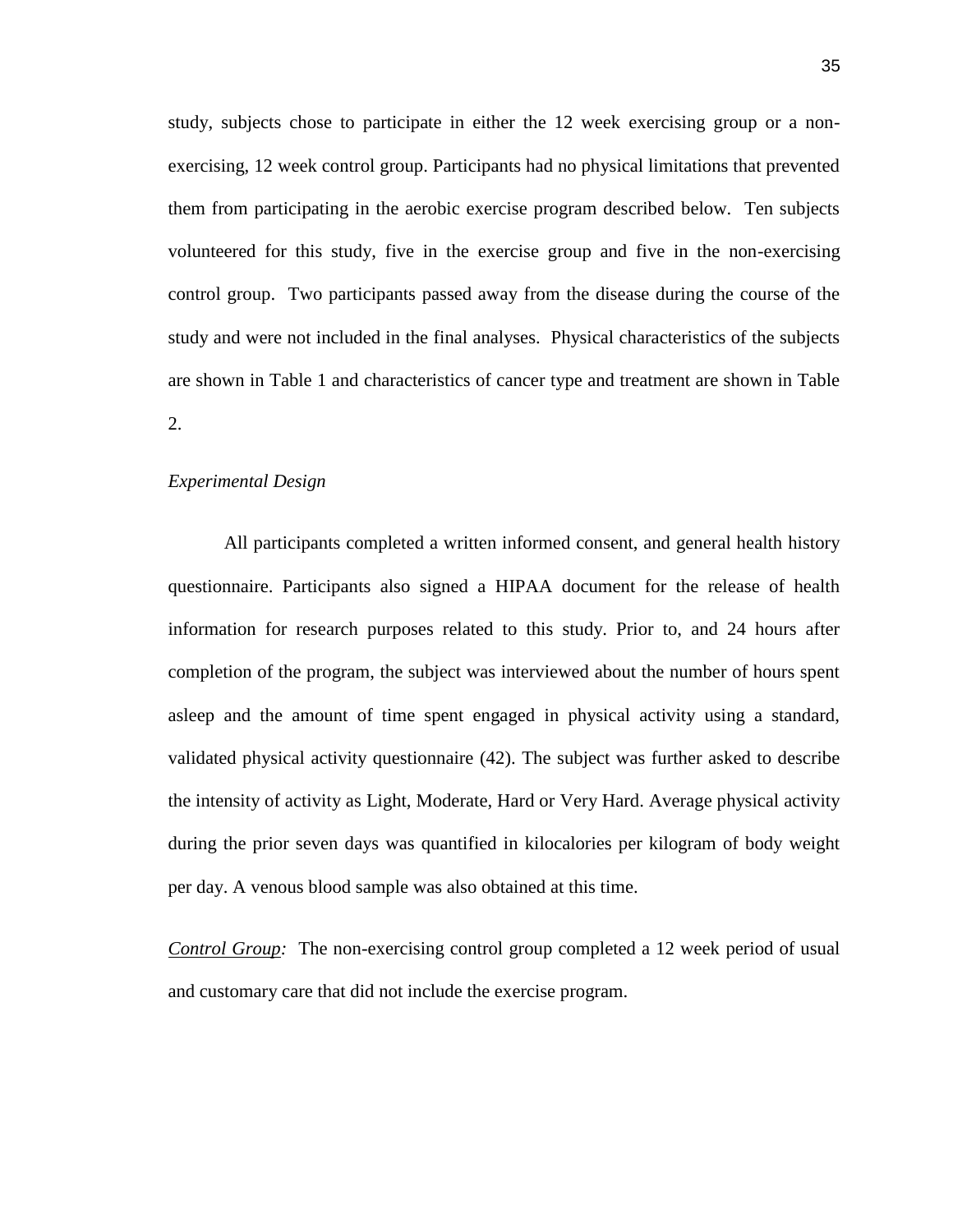*Exercise Group:* All training sessions were conducted in the Cancer Exercise Program (CEP) in the Cancer Center at IU Health - Ball Memorial Hospital in Muncie, IN. The exercise group completed 34 exercise sessions, designed to transpire over 12 weeks. Two sessions per week were completed for each of the first two weeks, after which patients participated in 3 sessions per week for a total of 34 exercise sessions. Data from subjects who participated in fewer than 80% of the prescribed sessions or who required more than 16 weeks to complete 34 sessions were not included in final analyses. Each exercise session began with acquisition of resting heart rate, blood pressure and oxygen saturation. Aerobic exercise consisted of walking in a hallway or on a treadmill, or seated activity on a recumbent cross-training machine (Nu-Step® TRS 4000). Each patient's exercise prescription was tailored to the individual based on current fitness level as determined by the 6-minute walk test [\(31\)](#page-61-12) and any limitations to exercise. Severely deconditioned patients were given a target heart rate range associated with 30-45% of heart rate reserve (HRR), which equates to light to moderate intensity. Less sedentary, more fit patients were given appropriate HR ranges within 45-60% of HRR (moderate intensity). Using the Borg 6-20 category-ratio scale [\(33\)](#page-61-13), subjective ratings of perceived exertion were used as an adjunct to target HR ranges to determine appropriate exercise intensity. Exercise duration gradually progressed by adding 3-5 minutes per session as tolerated until the patient was able to exercise continuously for 40 minutes. Intensity was likewise increased over the 12 weeks of training through small increases in walking speed or resistance on the recumbent stepper, as tolerated by the patient. Exercise progression was carefully monitored by CEP staff, and was determined on a session by session basis for each individual patient.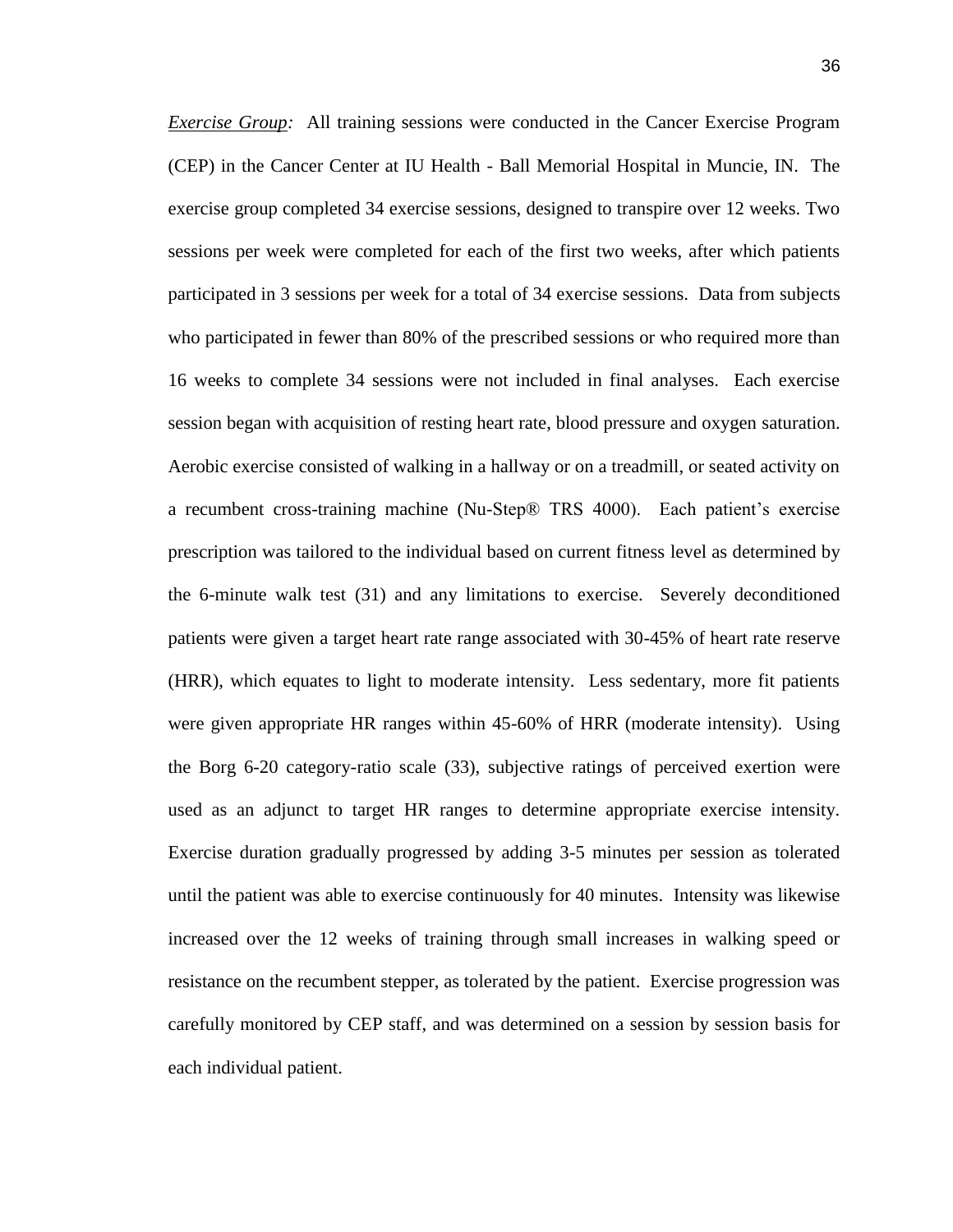Venous blood samples were obtained by clean venipuncture with minimal stasis at baseline and after approximately 12 weeks (34 exercise sessions) of study participation. Each patient's blood samples were obtained at the same time of day to control for diurnal variations in coagulation, and after 20 minutes of seated rest. Blood samples were collected after a 12 hour fast and 24 hours without caffeine, alcohol or exercise. Platelet-poor plasma was isolated within 60 min of collection by centrifugation at 1,500 *g* for 20 min at 4°C. Plasma aliquots were frozen and stored at -20°C until assayed.

Fibrinogen was measured as a percent relative to normal pooled plasma using a coagulometer (Start4®, Diagnostica Stago; Parsippany NJ) and according to manufacturer instructions. Clotting time assays (activated partial thromboplastin time, prothrombin time) were determined using standard methods according to manufacturer specifications (Start4®, Diagnostica Stago; Parsippany NJ). Factor VIII was measured by ELISA (VisuLize™; Affinity Biologicals; Ancaster, ON, Canada).

### *Statistical Analysis*

Statistical analyses were done using IBM SPSS v20.0. Changes in each variable across time and differences between groups were assessed using two-factor analyses of variance (ANOVA). A priori statistical significance for all analyses were set at  $\alpha$ =0.05.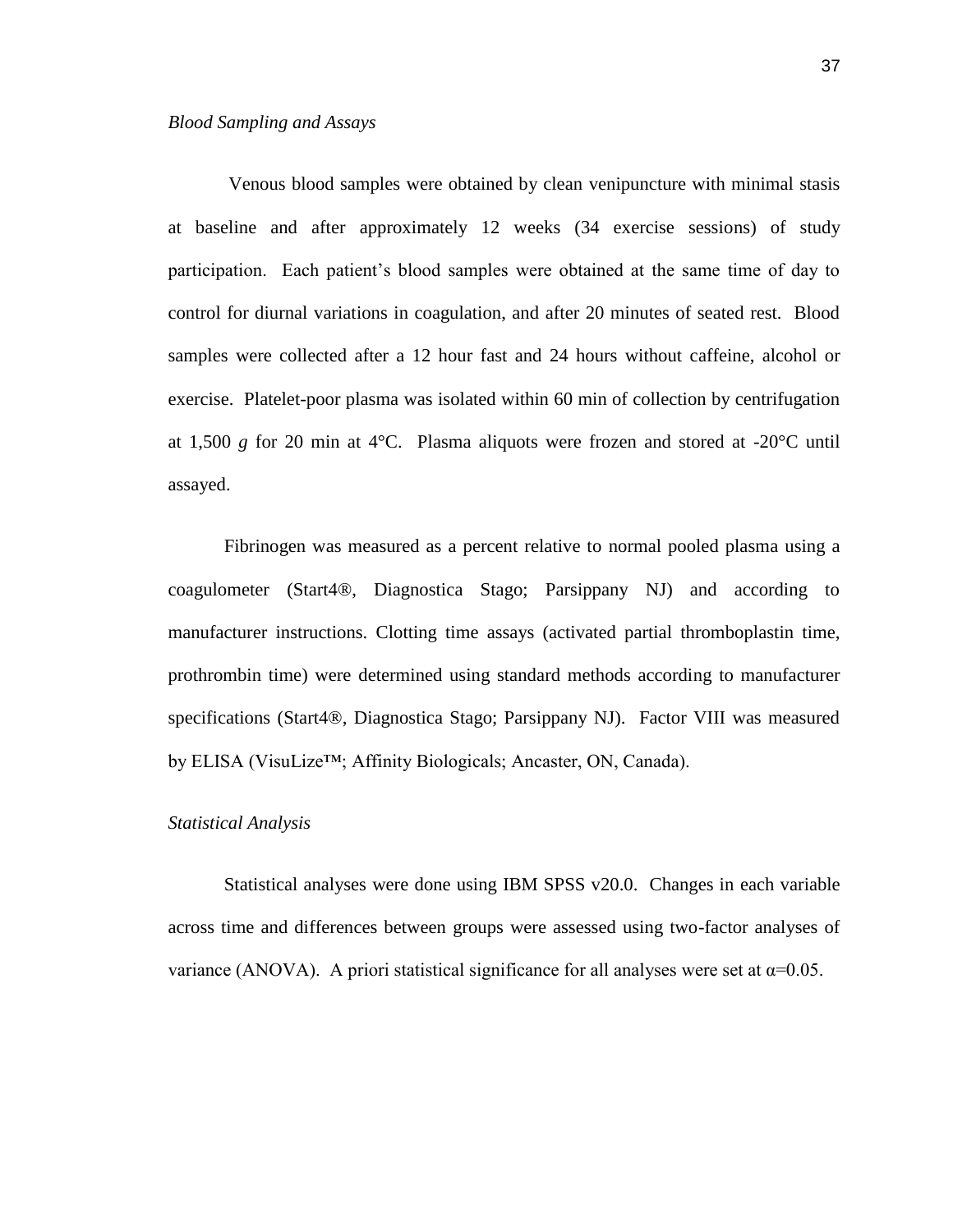#### **RESULTS**

Activated partial thromboplastin time (APTT) significantly decreased from baseline to completion of the 12 week protocol in exercise  $(37.4 \pm 3.8 \text{ s to } 33.9 \pm 1.5 \text{ s})$ and control  $(34.6 \pm 4.4 \text{ s to } 31.5 \pm 2.3 \text{ s})$  groups,  $(p < 0.05)$ . However, there were no significant differences between groups and no time x group interaction.

Prothrombin time (PT) significantly decreased from baseline to completion of the 12 week protocol in both exercise (13.2  $\pm$  0.5 s to 11.9  $\pm$  0.5 s) and control (14.7  $\pm$  0.8 s to  $12.2 \pm 1.2$  s) groups ( $p < 0.05$ ). However, there were no significant time x group interactions.

Fibrinogen levels were not significantly different between groups and there was no main effect of time ( $p > 0.05$ ). Although the time x group interaction did not rise to the level of statistical significance, a trend was observed  $(p=0.067)$  and the associated effect size was very high ( $\eta^2 = 0.70$ ). Figure 1 indicates the exercise group experienced a decrease in fibrinogen levels from baseline to post test measurements; whereas, the control group experienced an increase in fibrinogen levels from baseline to post test measurements.

There were no significant differences found with Factor VIII activity between group and no time x group interactions ( $p < 0.05$ ).

As shown in Figure 2, a significant main effect of time was observed for physical activity, indicating both groups became less active during the study period  $(p=0.05)$ .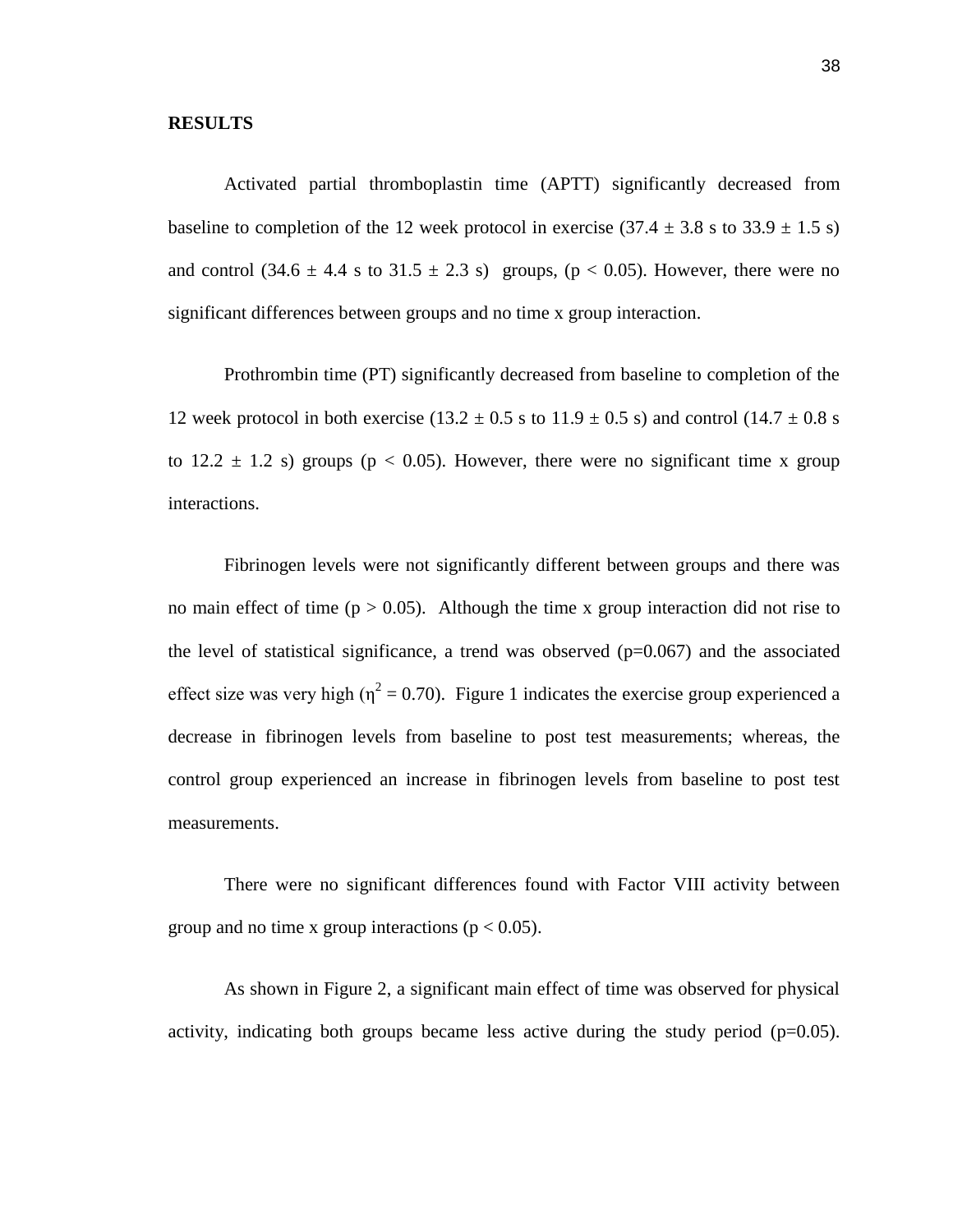However, there were no significant differences between groups ( $p < 0.05$ ) and no time x group interaction.

#### **DISCUSSION**

The purpose of this study was to examine the changes in thrombotic potential after a period of structured exercise training in patients with cancer. The main finding from this investigation was that physical training appeared to reduce fibrinogen concentration in patients with cancer whereas fibrinogen concentration increased in patients participating in the control group. This finding supports the hypothesis that exercise training would reduce thrombotic potential. Earlier studies have found that exercise training reduces coagulation activity in healthy individuals as well as other clinical populations [\(8,](#page-60-10) [12,](#page-60-11) [13,](#page-60-12) [32,](#page-61-14) [37,](#page-62-8) [51\)](#page-63-1). Specifically, among other coagulation measures, fibrinogen is shown to decline [\(8,](#page-60-10) [12,](#page-60-11) [51\)](#page-63-1). In the present study, the small sample size may have limited statistical power, thus precluding the ability to observe statistically significant changes. However, the interaction trend and effect size suggest that exercise training provoked a potentially clinically important decrease in fibrinogen that was not observed in the control group. Fibrinogen is an acute phase protein, whose plasma concentrations will increase or decrease in response to inflammation. Research demonstrates that physical activity mitigates inflammation [\(9\)](#page-60-13). Thus the decrease in fibrinogen levels in the exercise group may have resulted from a reduction in inflammation due to the exercise training regimen.

Other findings from the present study do not corroborate the fibrinogen results. There were no significant differences between groups observed for APTT and PT.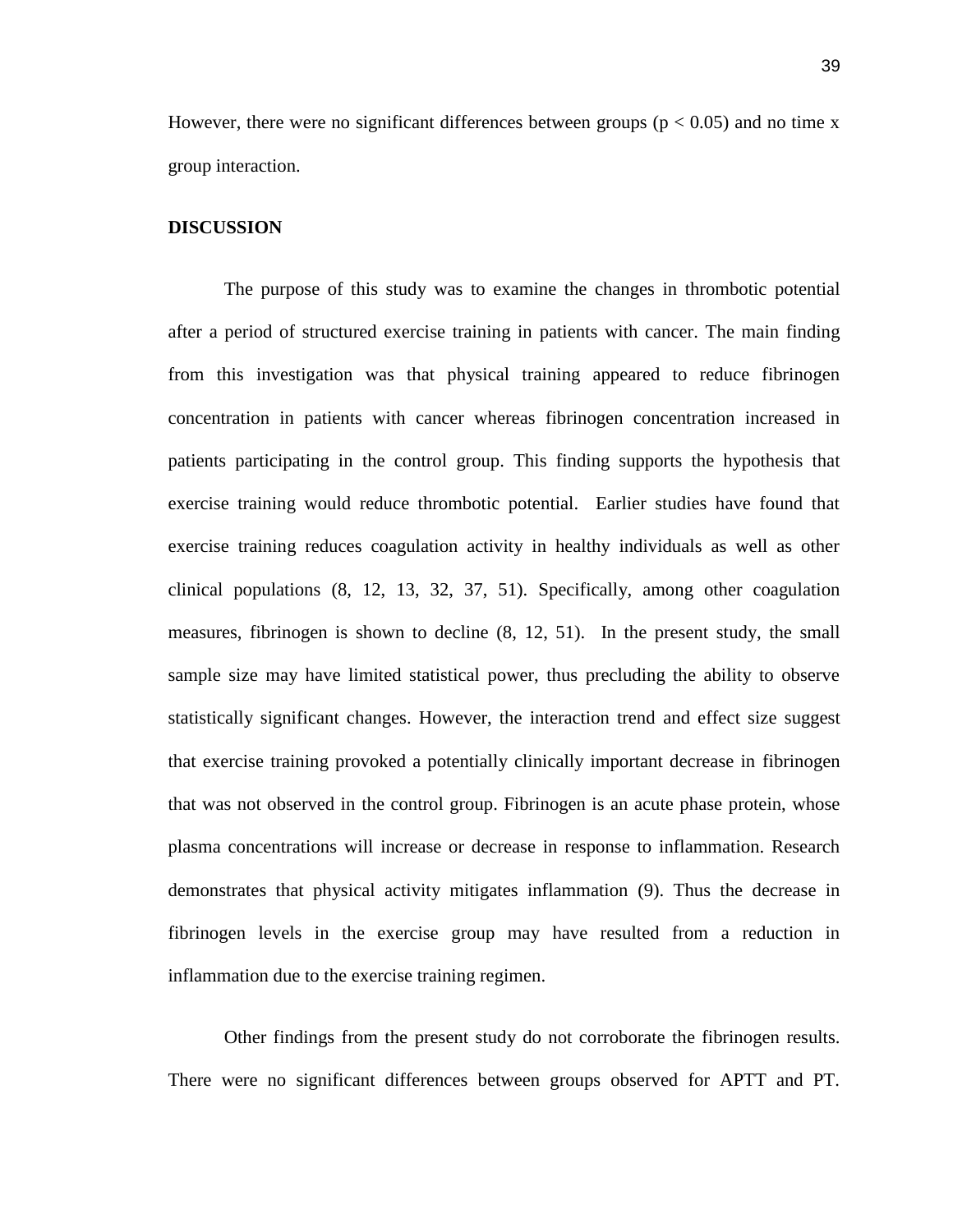Surprisingly, there was a significant shortening in clotting times observed with both groups over time, possibly indicating changes in the blood that favor thrombotic development. Studies of clotting times in patients with cancer have produced inconsistent results [\(6,](#page-60-14) [22,](#page-61-15) [35\)](#page-62-9). A possible explanation for the overall reduction in clotting time is related to seasonal changes in hemostatic activity. Increased plasma concentrations of fibrinogen, factor VII, d-dimer, von Willebrand factor and thrombin are seen in the winter months [\(10,](#page-60-15) [38,](#page-62-10) [39,](#page-62-11) [47,](#page-62-12) [53\)](#page-63-2). In the present study, participants completed baseline measurements in the fall, (August through November), and post test measurements for all subjects were completed in the winter months (December through February). On the other hand, van den Burg et al. [\(49\)](#page-62-13) showed the unfavorable seasonal changes in hemostatic markers are negated by exercise training, which may also explain the fibrinogen findings discussed above.

The present study observed no significant differences in coagulation factor VIII for either group. Earlier studies show regular exercise is associated with reductions in thrombotic potential, including coagulation factor VIII [\(11,](#page-60-16) [12,](#page-60-11) [37,](#page-62-8) [51\)](#page-63-1). There is an inverse dose-response relationship of exercise intensity with hemostatic and inflammatory variables [\(46,](#page-62-14) [51\)](#page-63-1). Exercising at higher intensity decreases serum levels of fibrinogen, factor VII and factor VIII more than exercise at a lower intensity [\(46\)](#page-62-14). Wannamethee et al. [\(51\)](#page-63-1) demonstrated a significant and inverse dose-response relationship of physical activity to hemostatic measures of fibrinogen, plasma and blood viscosity, platelet count, coagulation factors VIII and IX, von Willebrand factor and Ddimer. In the present study, participants in the exercise group performed mainly light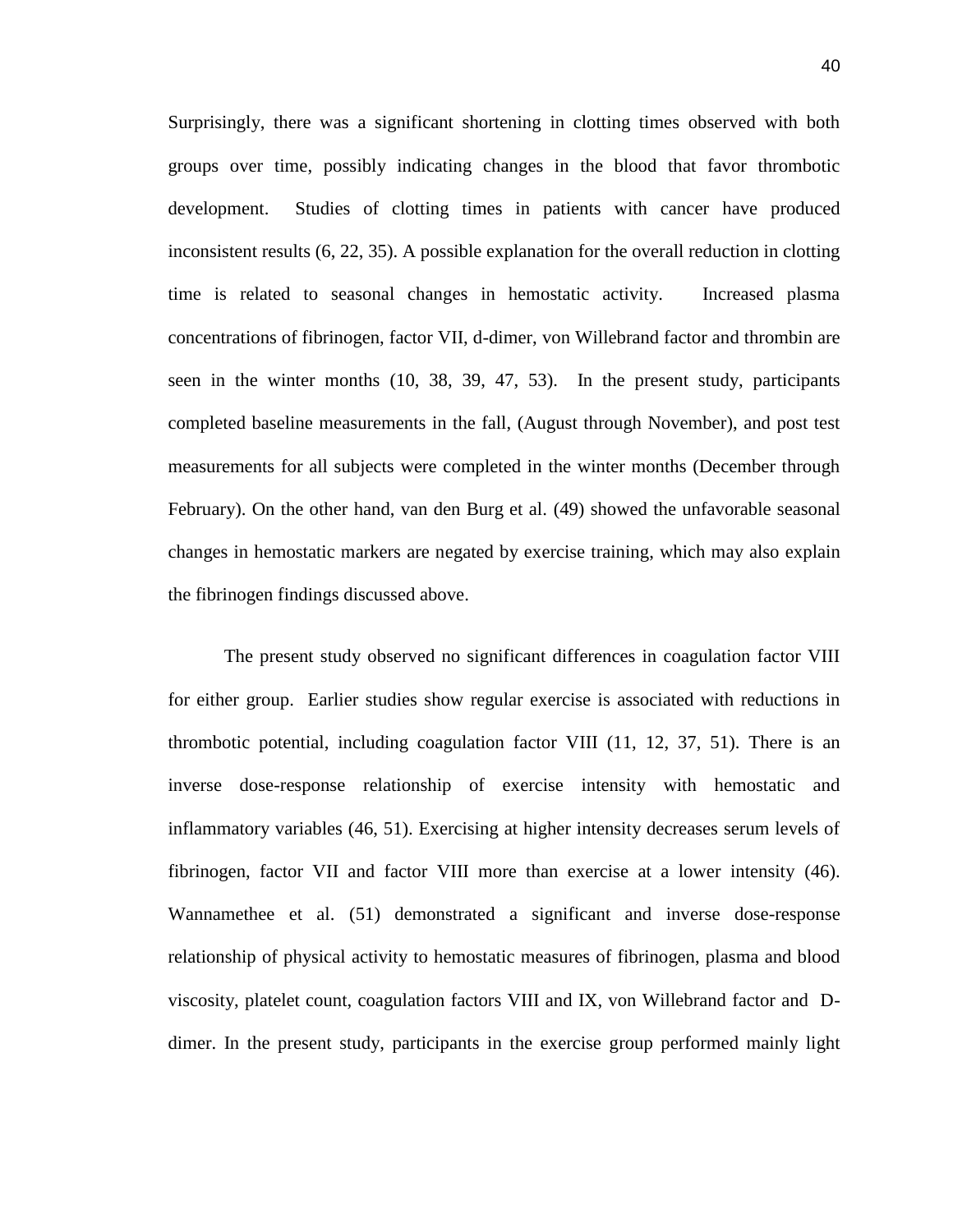with some moderate intensity exercise. Thus, the exercise regimen may not have been strenuous enough to affect factor VIII as well as the clotting times.

Another potential explanation for the lack of significant findings with regard to PT, APTT and factor VIII is related to overall physical activity. Previous studies indicate physical activity is correlated to reduced levels of hemostatic markers such as fibrinogen, coagulation factors VIII and X, von Willebrand factor and d-dimer [\(12,](#page-60-11) [26,](#page-61-16) [51\)](#page-63-1). Participants in both groups of the present study decreased overall weekly physical activity levels from baseline to conclusion of the investigation. One might predict that subjects who participated in a supervised exercise training program would therefore increase physical activity levels. However, we suspect that the seasonal change from fall to winter months throughout the 12 week protocol may have affected the physical activity levels of the participants.

One limitation of this study was the small sample size, which may have hindered our statistical power. Controlling for or limiting the medications used by our patients was another constraint. Also, as described above, the light intensity of exercise in the present study may have resulted in the non-significant findings of APTT, PT and factor VIII. Future research is warranted to examine the changes in thrombotic potential after a period of structured exercise training in patients with cancer using higher exercise intensity ranges and a sufficient sample size. Future research should also take seasonal variation on hemostatic measures and physical activity into account.

In conclusion, the present study indicates a formal exercise training program may reduce coagulation potential in cancer patients more than usual and customary care. It is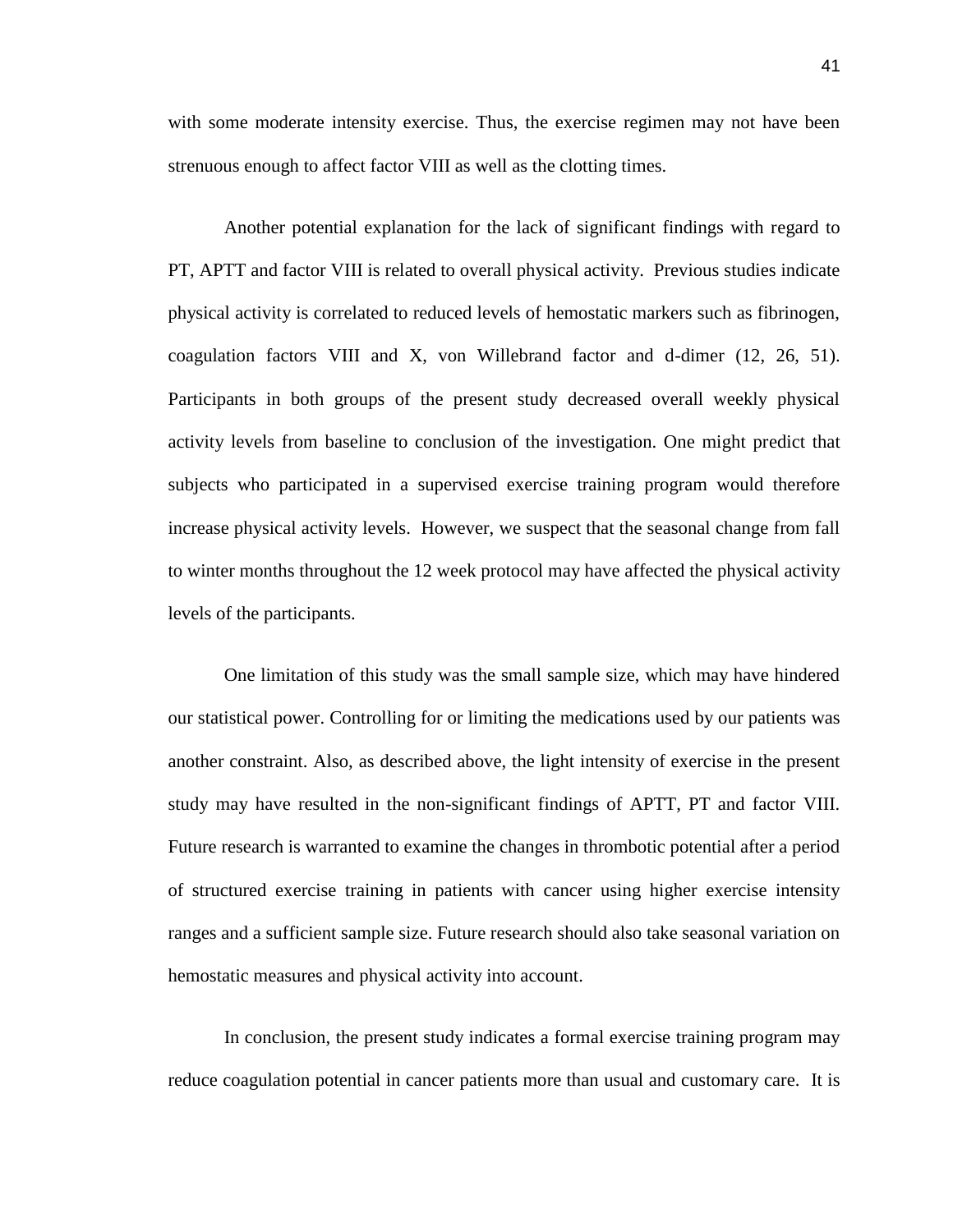speculated that more intense exercise programs that also increase overall physical activity are likely to induce even greater reductions in thrombotic risk. Results of this study may be important for medical and exercise professionals who work with individuals with cancer.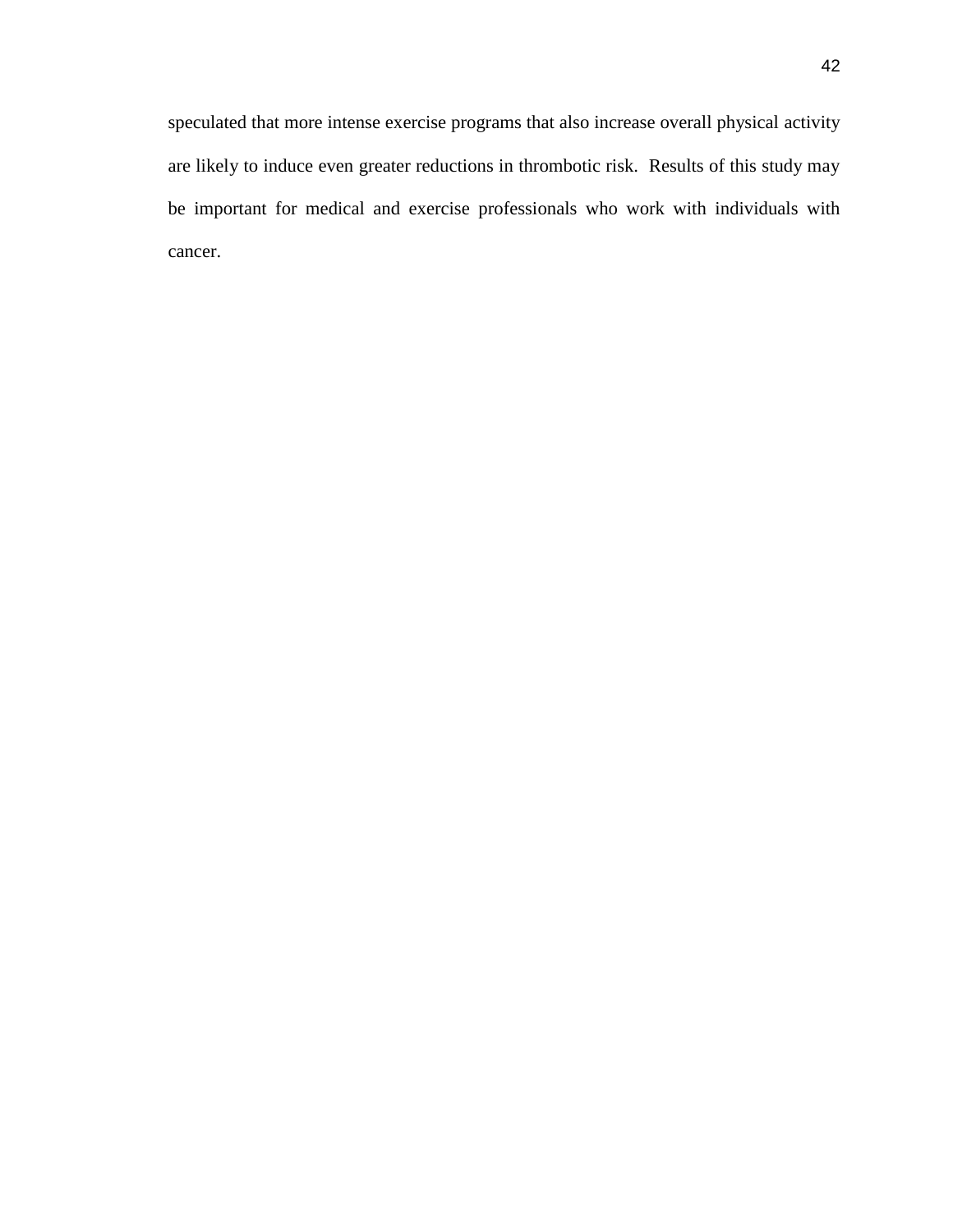#### **REFERENCES**

**1. Ambrus JL, Ambrus CM, Mink IB, and Pickren JW. Causes of death in cancer patients.** *J Med***. 1975;6(1):61-4.**

**2. Baron JA, Gridley G, Weiderpass E, Nyren O, and Linet M. Venous thromboembolism and cancer.** *Lancet***. 1998;351(9109):1077-80.**

**3. Beckers MM, Ruven HJ, Seldenrijk CA, Prins MH, and Biesma DH. Risk of thrombosis and infections of central venous catheters and totally implanted access ports in patients treated for cancer.** *Thromb Res***. 2010;125(4):318-21.**

**4. Blom JW, Doggen CJ, Osanto S, and Rosendaal FR. Malignancies, prothrombotic mutations, and the risk of venous thrombosis.** *JAMA***. 2005;293(6):715-22.**

**5. Blom JW, Vanderschoot JPM, Oostindier MJ, Osanto S, van der Meer FJM, and Rosendaal FR. Incidence of venous thrombosis in a large cohort of 66 329 cancer patients: results of a record linkage study.** *J. Thromb. Haemost.* **2006;4(3):529-35.**

**6. Buccheri G, Ferrigno D, Ginardi C, and Zuliani C. Haemostatic abnormalities in lung cancer: prognostic implications.** *Eur J Cancer***. 1997;33(1):50-5.**

**7. Chew HK, Wun T, Harvey D, Zhou H, and White RH. Incidence of venous thromboembolism and its effect on survival among patients with common cancers.** *Arch Intern Med***. 2006;166(4):458-64.**

**8. Connelly JB, Cooper JA, and Meade TW. Strenuous exercise, plasma fibrinogen, and factor VII activity.** *Br Heart J***. 1992;67(5):351-4.**

**9.Ford ES. Does exercise reduce inflammation? Physical activity and C-reactive protein among U.S. adults.** *Epidemiology***. 2002;13(5):561-8.**

**10. Frohlich M, Sund M, Russ S, Hoffmeister A, Fischer HG, Hombach V, and Koenig W. Seasonal variations of rheological and hemostatic parameters and acute-phase reactants in young, healthy subjects.** *Arterioscler Thromb Vasc Biol***. 1997;17(11):2692-7.**

**11. Gardner AW, and Killewich LA. Association between physical activity and endogenous fibrinolysis in peripheral arterial disease: a cross-sectional study.**  *Angiology***. 2002;53(4):367-74.**

**12. Geffken DF, Cushman M, Burke GL, Polak JF, Sakkinen PA, and Tracy RP. Association between physical activity and markers of inflammation in a healthy elderly population.** *Am J Epidemiol***. 2001;153(3):242-50.**

**13. Gris JC, Schved JF, Feugeas O, Aguilar-Martinez P, Arnaud A, Sanchez N, and Sarlat C. Impact of smoking, physical training and weight reduction on FVII, PAI-1 and hemostatic markers in sedentary men.** *Thromb Haemost***. 1990;64(4):516-20.**

**14. Hammond J, Kozma C, Hart JC, Nigam S, Daskiran M, Paris A, and Mackowiak JI. Rates of Venous Thromboembolism Among Patients with Major Surgery for Cancer.** *Ann Surg Oncol***. 2011.**

**15. Hanna LR, Avila PF, Meteer JD, Nicholas DR, and Kaminsky LA. The effects of a comprehensive exercise program on physical function, fatigue, and mood in patients with various types of cancer.** *Oncol Nurs Forum***. 2008;35(3):461-9.**

**16. Heit JA, O'Fallon WM, Petterson TM, Lohse CM, Silverstein MD, Mohr DN, and Melton LJ, 3rd. Relative impact of risk factors for deep vein thrombosis and pulmonary embolism: a population-based study.** *Arch Intern Med***. 2002;162(11):1245-8.**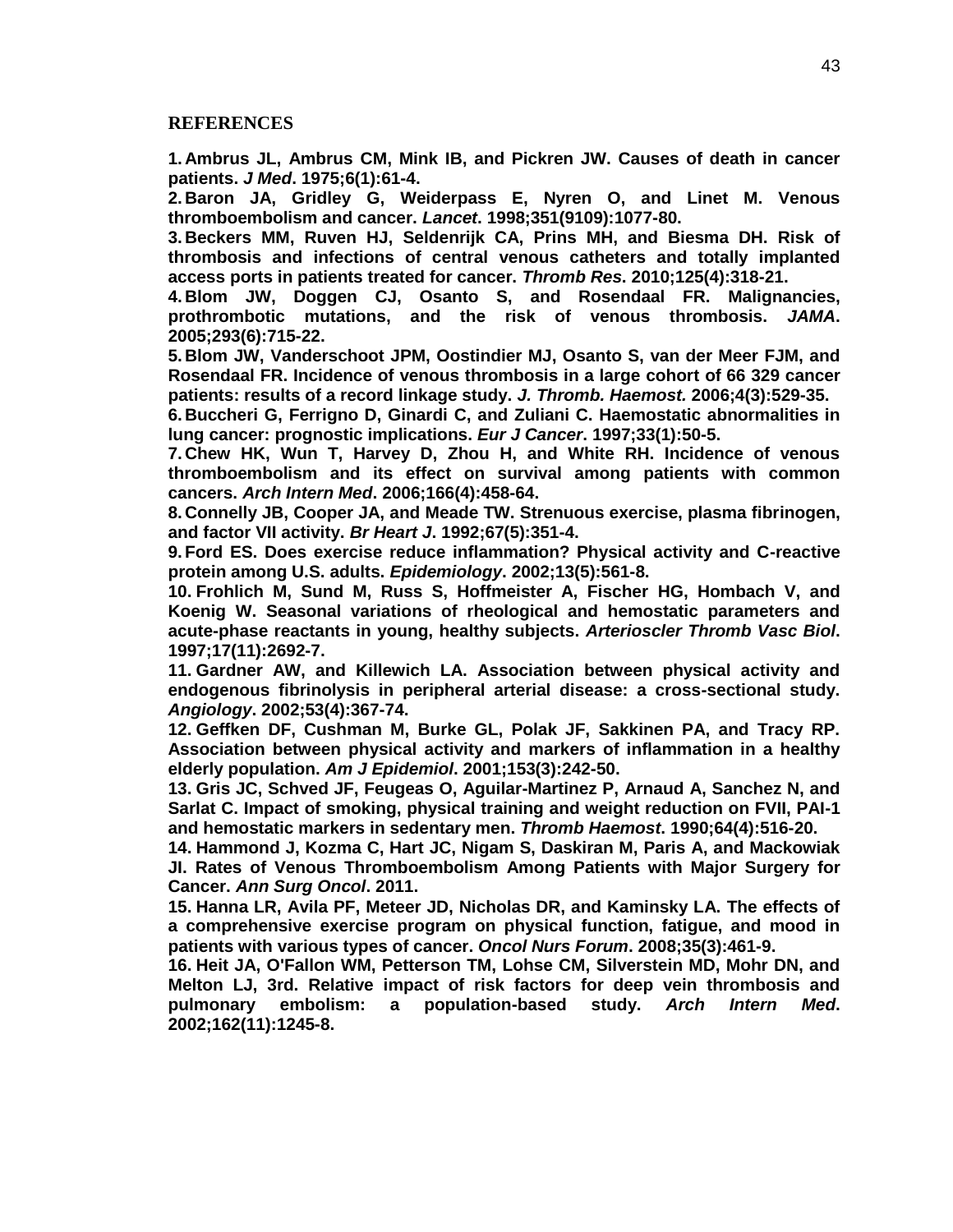**17. Heit JA, Silverstein MD, Mohr DN, Petterson TM, O'Fallon WM, and Melton LJ, 3rd. Risk factors for deep vein thrombosis and pulmonary embolism: a population-based case-control study.** *Arch Intern Med***. 2000;160(6):809-15.**

**18. John EM, Koo J, and Horn-Ross PL. Lifetime physical activity and risk of endometrial cancer.** *Cancer Epidemiol Biomarkers Prev***. 2010;19(5):1276-83.**

**19. Khorana AA. The NCCN Clinical Practice Guidelines on Venous Thromboembolic Disease: strategies for improving VTE prophylaxis in hospitalized cancer patients.** *Oncologist***. 2007;12(11):1361-70.**

**20. Khorana AA, and Connolly GC. Assessing risk of venous thromboembolism in the patient with cancer.** *J Clin Oncol***. 2009;27(29):4839-47.**

**21. Khorana AA, Francis CW, Culakova E, and Lyman GH. Risk factors for chemotherapy-associated venous thromboembolism in a prospective observational study.** *Cancer***. 2005;104(12):2822-9.**

**22. Kirwan CC, McDowell G, McCollum CN, Kumar S, and Byrne GJ. Early changes in the haemostatic and procoagulant systems after chemotherapy for breast cancer.** *Br J Cancer***. 2008;99(7):1000-6.**

**23. Kolden GG, Strauman TJ, Ward A, Kuta J, Woods TE, Schneider KL, Heerey E, Sanborn L, Burt C, Millbrandt L, Kalin NH, Stewart JA, and Mullen B. A pilot study of group exercise training (GET) for women with primary breast cancer: feasibility and health benefits.** *Psychooncology***. 2002;11(5):447-56.**

**24. Kroger K, Weiland D, Ose C, Neumann N, Weiss S, Hirsch C, Urbanski K, Seeber S, and Scheulen ME. Risk factors for venous thromboembolic events in cancer patients.** *Ann Oncol***. 2006;17(2):297-303.**

**25. Kuderer NM, Khorana AA, Lyman GH, and Francis CW. A meta-analysis and systematic review of the efficacy and safety of anticoagulants as cancer treatment: impact on survival and bleeding complications.** *Cancer***. 2007;110(5):1149-61.**

**26. Lakka TA, and Salonen JT. Moderate to high intensity conditioning leisure time physical activity and high cardiorespiratory fitness are associated with reduced plasma fibrinogen in eastern Finnish men.** *J Clin Epidemiol***. 1993;46(10):1119-27.**

**27. LaStayo PC, Marcus RL, Dibble LE, Smith SB, and Beck SL. Eccentric exercise versus usual-care with older cancer survivors: the impact on muscle and mobility- -an exploratory pilot study.** *BMC Geriatr***. 2011;11:5.**

**28. Lee AY, Levine MN, Butler G, Webb C, Costantini L, Gu C, and Julian JA. Incidence, risk factors, and outcomes of catheter-related thrombosis in adult patients with cancer.** *J Clin Oncol***. 2006;24(9):1404-8.**

**29. Levine MN. Prevention of thrombotic disorders in cancer patients undergoing chemotherapy.** *Thromb Haemost***. 1997;78(1):133-6.**

**30. Levitan N, Dowlati A, Remick SC, Tahsildar HI, Sivinski LD, Beyth R, and Rimm AA. Rates of initial and recurrent thromboembolic disease among patients with malignancy versus those without malignancy. Risk analysis using Medicare claims data.** *Medicine (Baltimore)***. 1999;78(5):285-91.**

**31. Lipkin DP, Scriven AJ, Crake T, and Poole-Wilson PA. Six minute walking test for assessing exercise capacity in chronic heart failure.** *Br Med J (Clin Res Ed)***. 1986;292(6521):653-5.**

**32. Lockard MM, Gopinathannair R, Paton CM, Phares DA, and Hagberg JM. Exercise training-induced changes in coagulation factors in older adults.** *Med Sci Sports Exerc***. 2007;39(4):587-92.**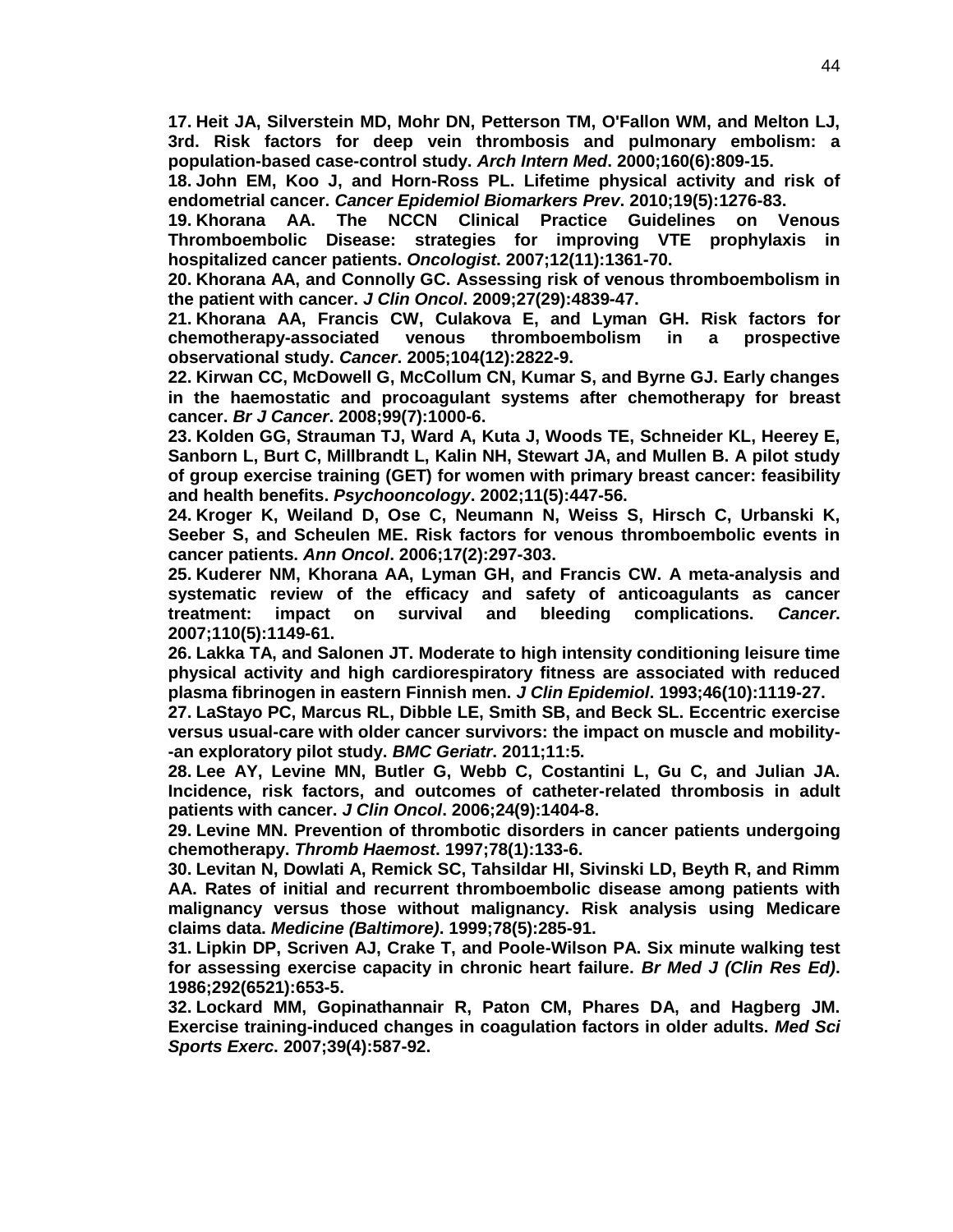**33. Noble BJ, Borg GA, Jacobs I, Ceci R, and Kaiser P. A category-ratio perceived exertion scale: relationship to blood and muscle lactates and heart rate.** *Med Sci Sports Exerc***. 1983;15(6):523-8.**

**34. Oliveira MM, Souza GA, Miranda Mde S, Okubo MA, Amaral MT, Silva MP, and Gurgel MS. [Upper limbs exercises during radiotherapy for breast cancer and quality of life].** *Rev Bras Ginecol Obstet***. 2010;32(3):133-8.**

**35. Pectasides D, Tsavdaridis D, Aggouridaki C, Tsavdaridou V, Visvikis A, Tsatalas K, and Fountzilas G. Effects on blood coagulation of adjuvant CNF (cyclophosphamide, novantrone, 5-fluorouracil) chemotherapy in stage II breast cancer patients.** *Anticancer Res***. 1999;19(4C):3521-6.**

**36. Revel-Vilk S, Yacobovich J, Tamary H, Goldstein G, Nemet S, Weintraub M, Paltiel O, and Kenet G. Risk factors for central venous catheter thrombotic complications in children and adolescents with cancer.** *Cancer***. 2010;116(17):4197-205.**

**37. Rigla M, Fontcuberta J, Mateo J, Caixas A, Pou JM, de Leiva A, and Perez A. Physical training decreases plasma thrombomodulin in type I and type II diabetic patients.** *Diabetologia***. 2001;44(6):693-9.**

**38. Rudez G, Meijer P, Spronk HM, Leebeek FW, ten Cate H, Kluft C, and de Maat MP. Biological variation in inflammatory and hemostatic markers.** *J Thromb Haemost***. 2009;7(8):1247-55.**

**39. Rudnicka AR, Rumley A, Lowe GDO, and Strachan DP. Diurnal, seasonal, and blood-processing patterns in levels of circulating fibrinogen, fibrin D-dimer, Creactive protein, tissue plasminogen activator, and von Willebrand factor in a 45 year-old population.** *Circulation***. 2007;115(8):996-1003.**

**40. Sallah S, Husain A, Sigounas V, Wan J, Turturro F, Sigounas G, and Nguyen NP. Plasma coagulation markers in patients with solid tumors and venous thromboembolic disease receiving oral anticoagulation therapy.** *Clin Cancer Res***. 2004;10(21):7238-43.**

**41. Sallah S, Wan JY, and Nguyen NP. Venous thrombosis in patients with solid tumors: determination of frequency and characteristics.** *Thromb Haemost***. 2002;87(4):575-9.**

**42. Sallis JF, Haskell WL, Wood PD, Fortmann SP, Rogers T, Blair SN, and Paffenbarger RS, Jr. Physical activity assessment methodology in the Five-City Project.** *Am J Epidemiol***. 1985;121(1):91-106.**

**43. Saphner T, Tormey DC, and Gray R. Venous and arterial thrombosis in patients who received adjuvant therapy for breast cancer.** *J Clin Oncol***. 1991;9(2):286-94.**

**44. Sherman KA, Heard G, and Cavanagh KL. Psychological effects and mediators of a group multi-component program for breast cancer survivors.** *J Behav Med***. 2010;33(5):378-91.**

**45. Silverstein MD, Heit JA, Mohr DN, Petterson TM, O'Fallon WM, and Melton LJ, 3rd. Trends in the incidence of deep vein thrombosis and pulmonary embolism: a 25-year population-based study.** *Arch Intern Med***. 1998;158(6):585-93.**

**46. Siscovick DS, Fried L, Mittelmark M, Rutan G, Bild D, and O'Leary DH. Exercise intensity and subclinical cardiovascular disease in the elderly. The Cardiovascular Health Study.** *Am J Epidemiol***. 1997;145(11):977-86.**

**47. Stout RW, and Crawford V. Seasonal-Variations in Fibrinogen Concentrations among Elderly People.** *Lancet***. 1991;338(8758):9-13.**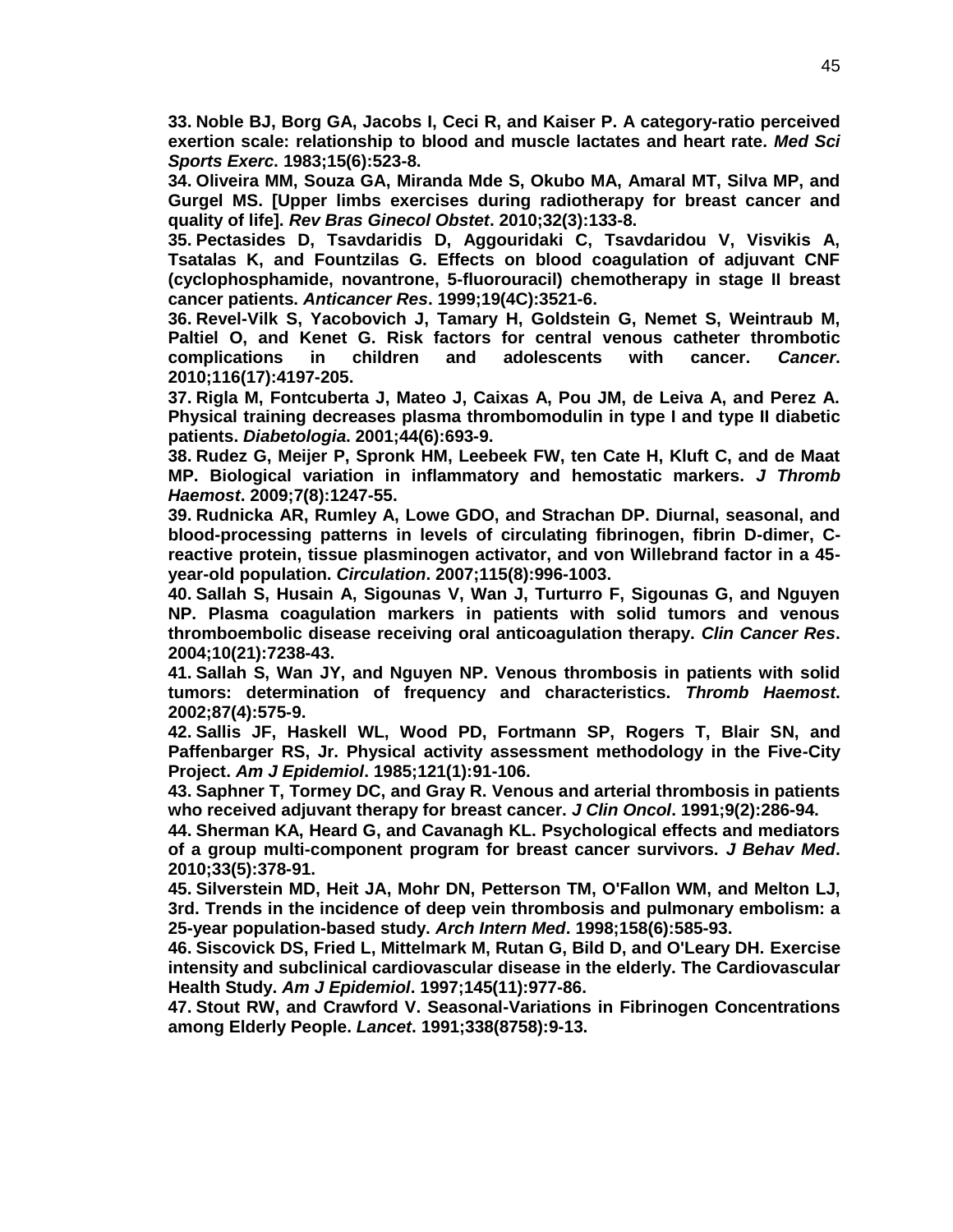**48. van den Burg PJ, Hospers JE, Mosterd WL, Bouma BN, and Huisveld IA. Aging, physical conditioning, and exercise-induced changes in hemostatic factors and reaction products.** *J Appl Physiol***. 2000;88(5):1558-64.**

**49. van den Burg PJ, Hospers JE, van Vliet M, Mosterd WL, Bouma BN, and Huisveld IA. Effect of endurance training and seasonal fluctuation on coagulation and fibrinolysis in young sedentary men.** *J Appl Physiol***. 1997;82(2):613-20.**

**50. Varki A. Trousseau's syndrome: multiple definitions and multiple mechanisms.**  *Blood***. 2007;110(6):1723-9.**

**51. Wannamethee SG, Lowe GD, Whincup PH, Rumley A, Walker M, and Lennon L. Physical activity and hemostatic and inflammatory variables in elderly men.**  *Circulation***. 2002;105(15):1785-90.**

**52. Wolin KY, Yan Y, and Colditz GA. Physical activity and risk of colon adenoma: a meta-analysis.** *Br J Cancer***. 2011;104(5):882-5.**

**53. Woodhouse PR, Khaw KT, Plummer M, Foley A, and Meade TW. Seasonal-Variations of Plasma-Fibrinogen and Factor-Vii Activity in the Elderly - Winter Infections and Death from Cardiovascular-Disease.** *Lancet***. 1994;343(8895):435-9.**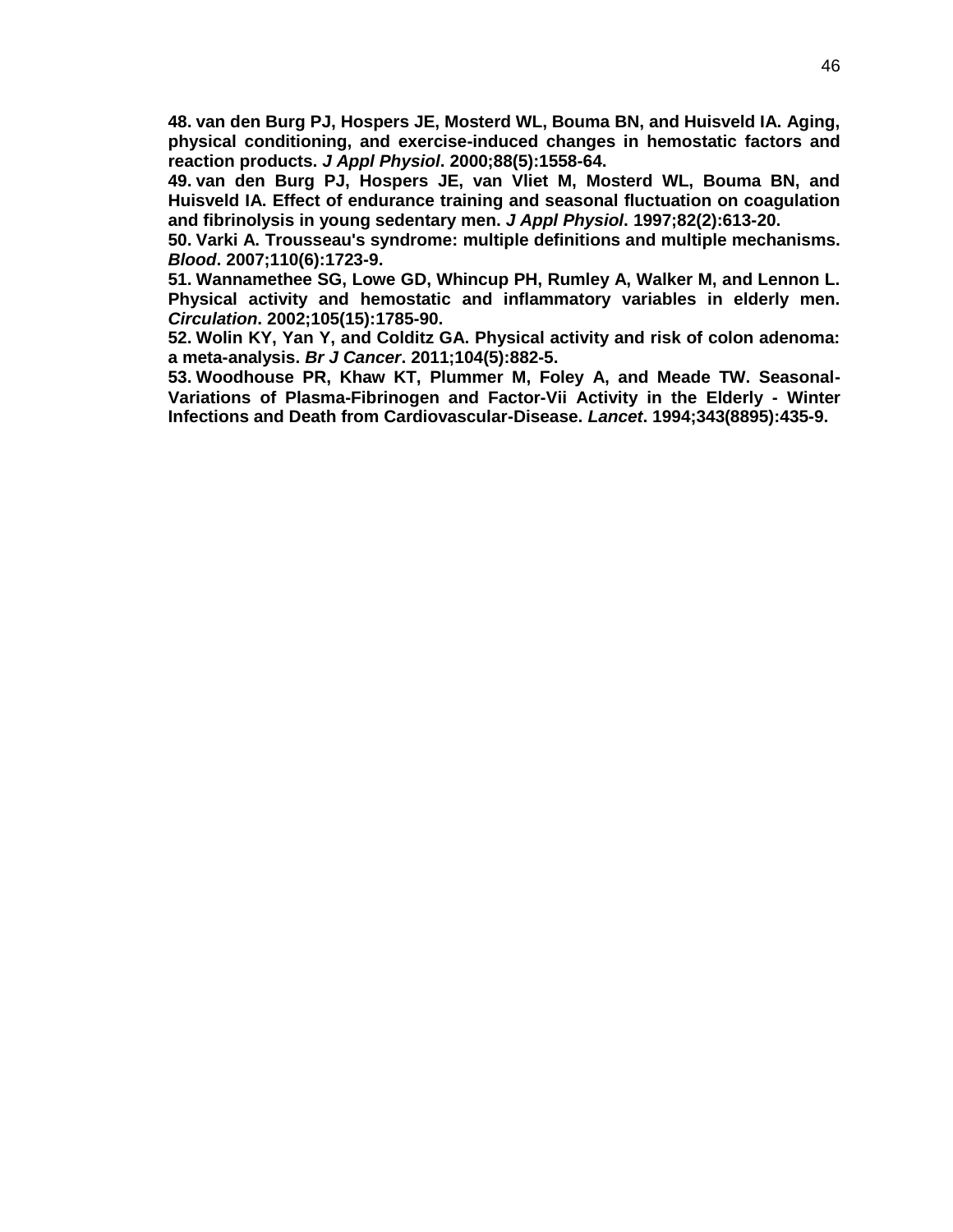|                 | Exercise $(n=5)$ | Control $(n=3)$ |
|-----------------|------------------|-----------------|
| % Female        | 100              | 66              |
| Age, yrs        | $65.8 \pm 9$     | $63.7 \pm 18$   |
| Height, cm      | $163.1 \pm 8$    | $164.3 \pm 14$  |
| Weight, kg      | $82.4 \pm 47$    | $76.5 \pm 12$   |
| Body Mass Index | $30.4 \pm 17$    | $28.4 \pm 3.6$  |
|                 |                  |                 |

**Table 1.** Physical characteristics of the study subjects

Values are represented as mean ± SD.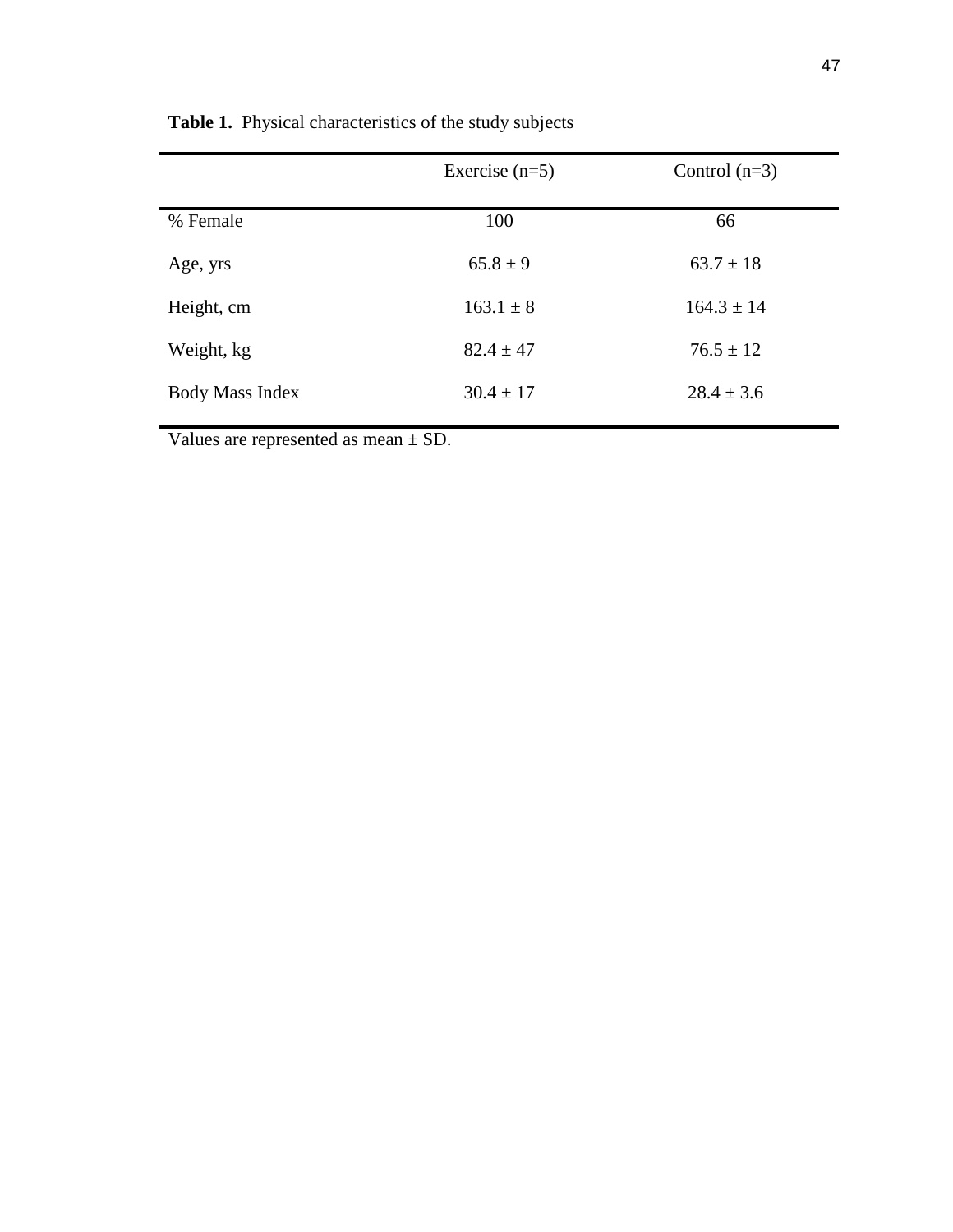|                         | Exercise $(n=5)$ | Control $(n=3)$            |
|-------------------------|------------------|----------------------------|
| Cancer Type             | Breast $(5)$     | Breast (2), Lymph Node (1) |
| Chemotherapy            | 3                | 2                          |
| Radiation               | 5                | 3                          |
| Surgery                 | 4                | 2                          |
| <b>Hormonal Therapy</b> | 5                | 2                          |

**Table 2.** Cancer type and treatment of the study subjects

Values are represented as number of subjects who underwent treatment.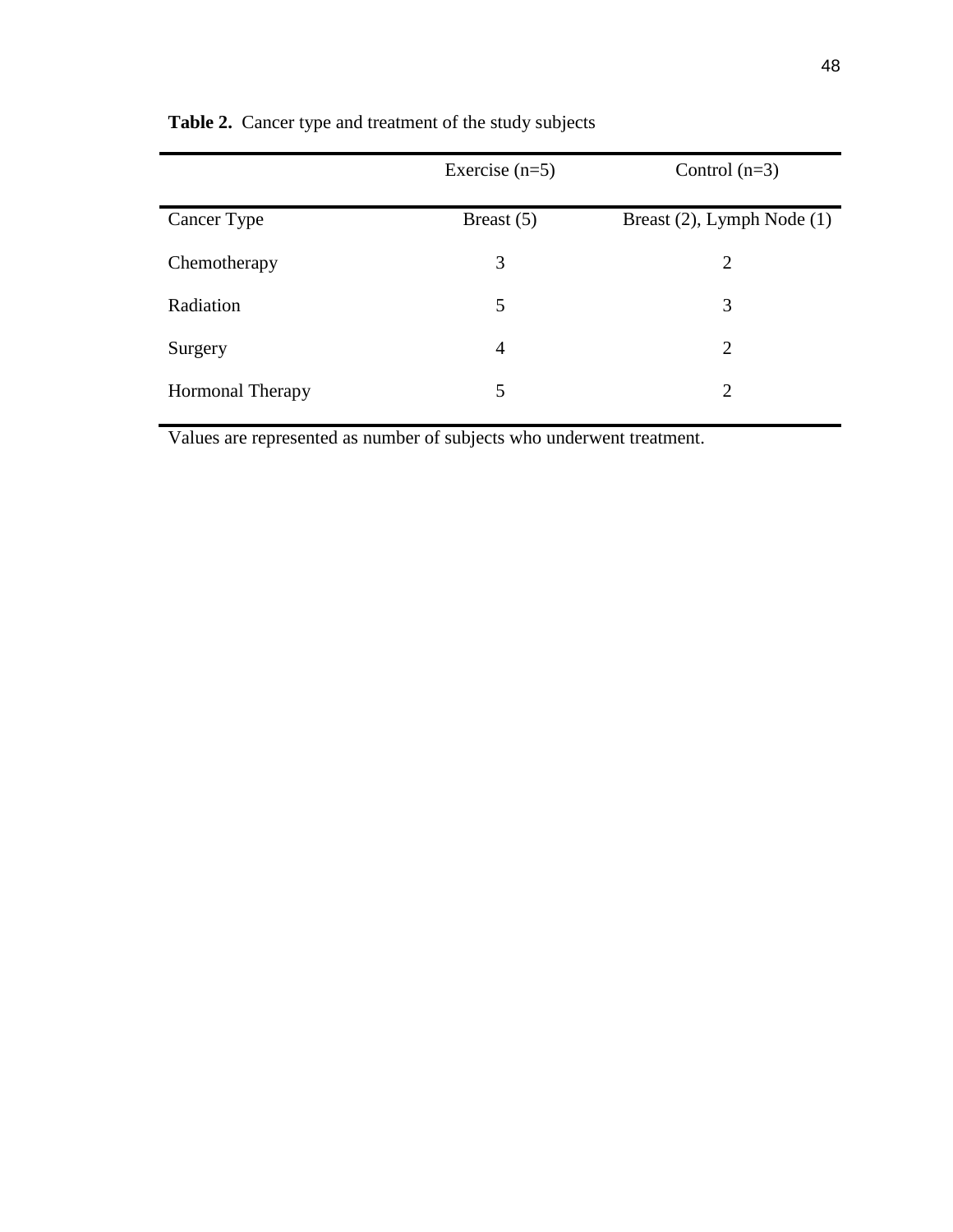**Figure 1.**

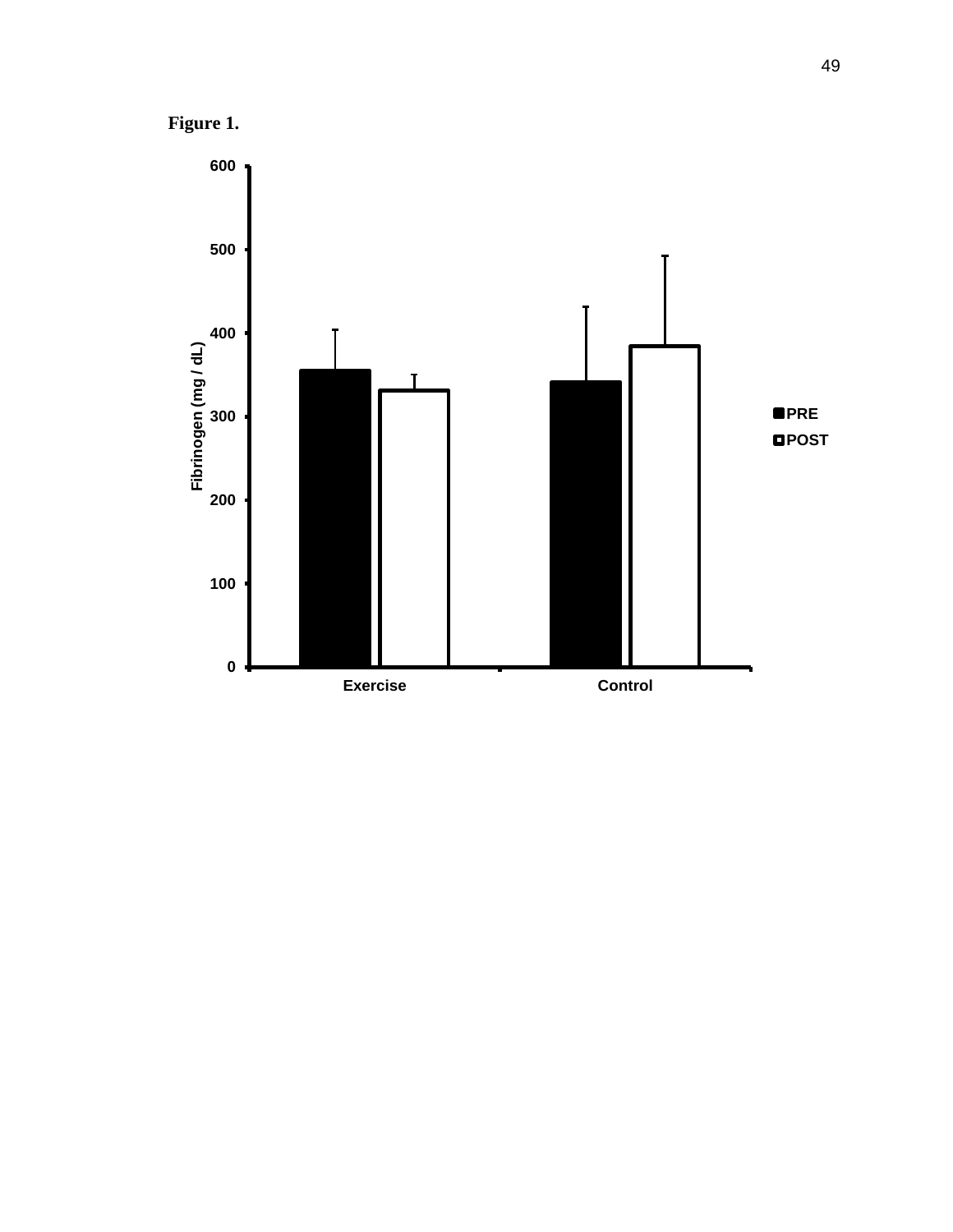**Figure 2.**

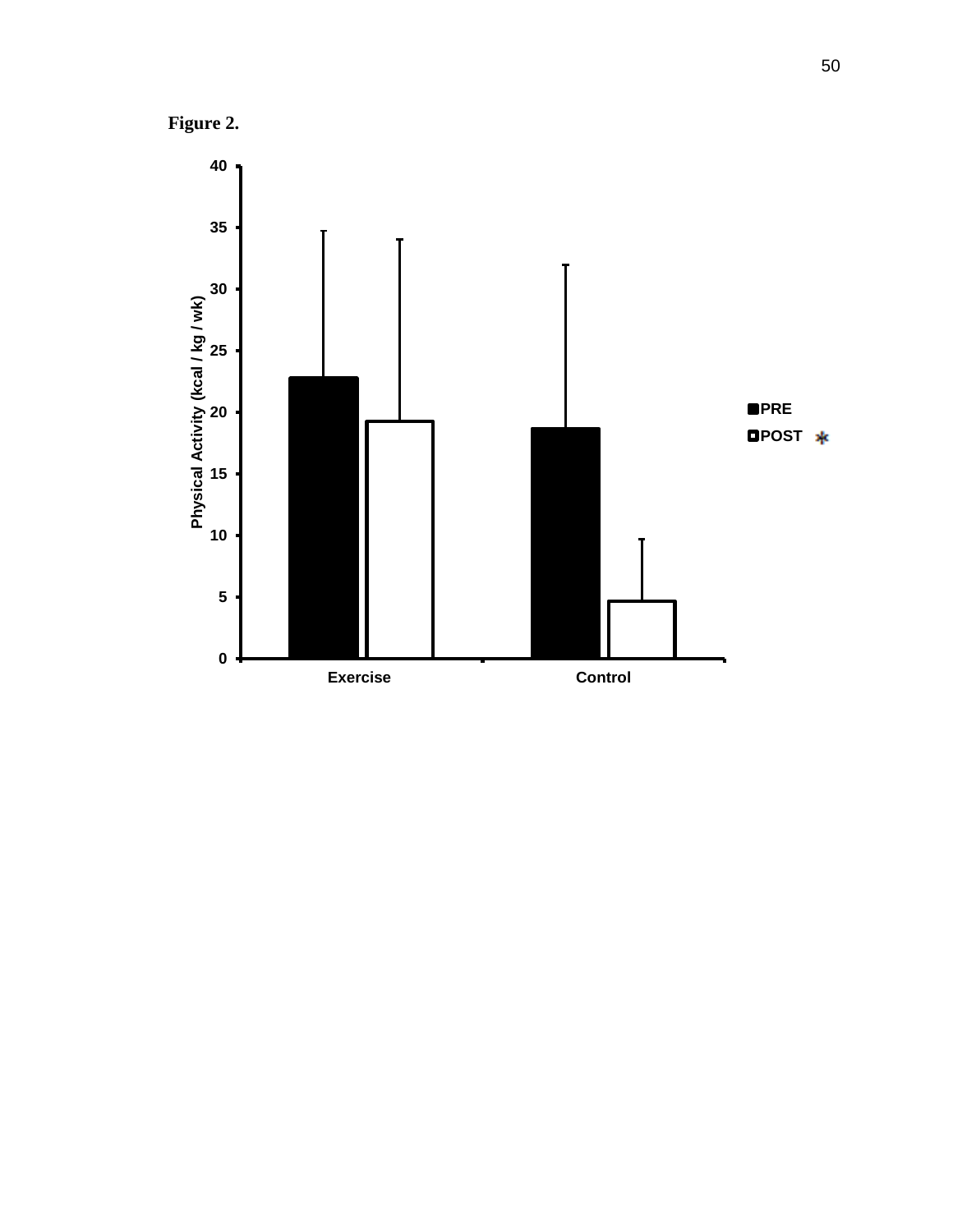# **FIGURE LEGENDS**

- Figure 1. Measures of fibrinogen before and after 12 weeks of exercise training or usual and customary care (control). Data are presented as mean  $\pm$  SD. A linear trend of time x group was observed with fibrinogen (p=0.067).
- **Figure 2.** Weekly physical activity levels before and after 12 weeks of exercise training or usual and customary care (control). Data are presented as mean ± SD.  $*p=0.05$ .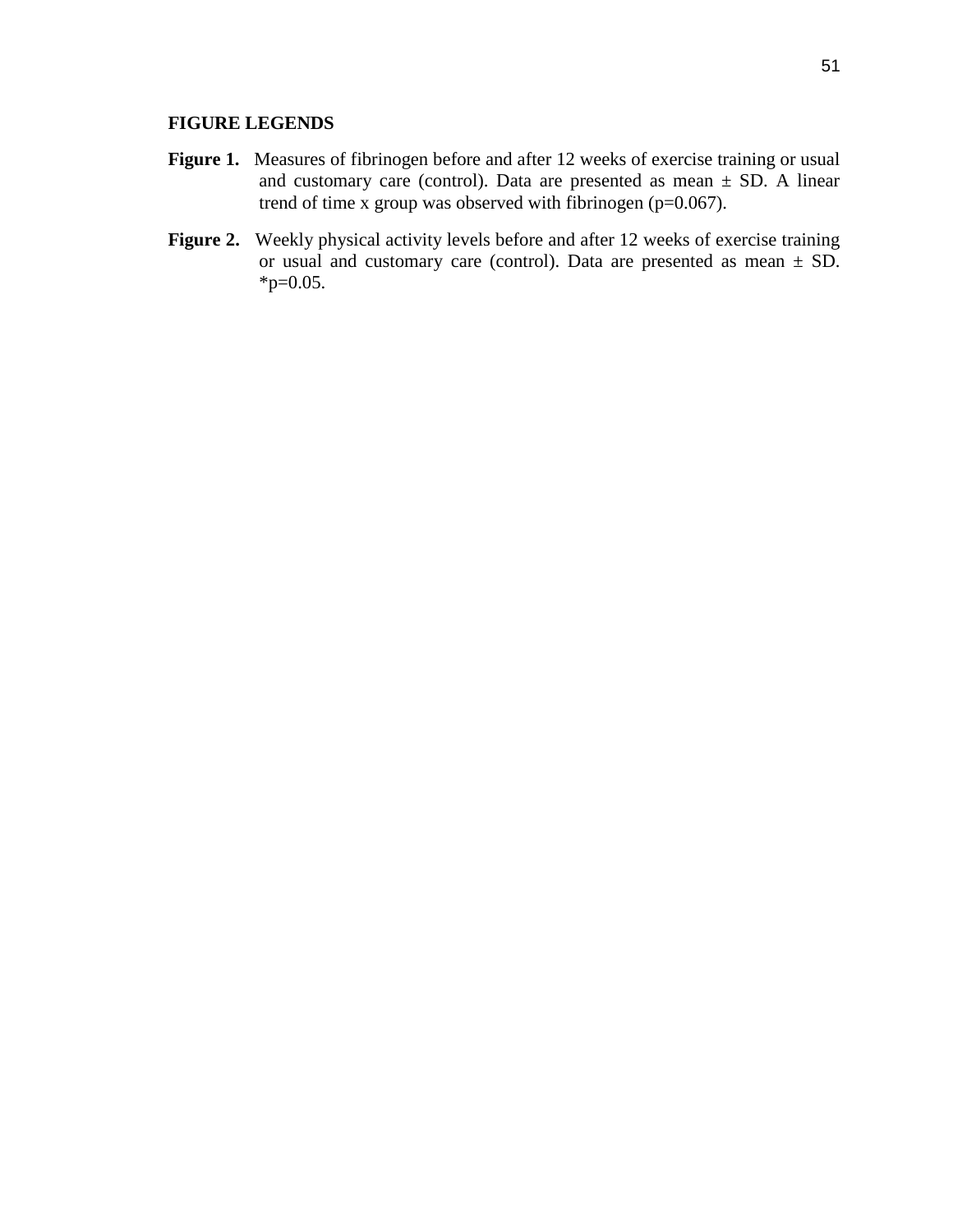### **CHAPTER V**

#### **Summary**

The purpose of this study was to examine the changes in thrombotic potential after a period of structured exercise training in patients with cancer. The main finding from this investigation was that physical training may influence fibrinogen in patients with cancer. A trend in fibrinogen levels was observed in this investigation (p 0.067). A reduced level of fibrinogen from baseline to post measurements was seen in patients participating in the exercise group, whereas fibrinogen concentration increased in patients participating in the control group. This finding supports our hypothesis that exercise training would reduce thrombotic potential. Earlier studies have found that exercise training reduces coagulation activity in healthy individuals as well as other clinical populations [\(21,](#page-61-4) [32,](#page-61-14) [34,](#page-61-11) [72,](#page-64-0) [92,](#page-65-0) [118\)](#page-67-0). Specifically, among other coagulation measures, fibrinogen is shown to decline [\(21,](#page-61-4) [32,](#page-61-14) [118\)](#page-67-0). In the present study, the small sample size may have limited statistical power, thus precluding the ability to observe statistically significant changes. However, the interaction trend suggests fibrinogen changed in the exercise group differently than the control group. Fibrinogen is an acute phase protein, whose plasma concentrations will increase or decrease in response to inflammation. Research demonstrates that physical activity mitigates inflammation [\(29\)](#page-61-5). Thus the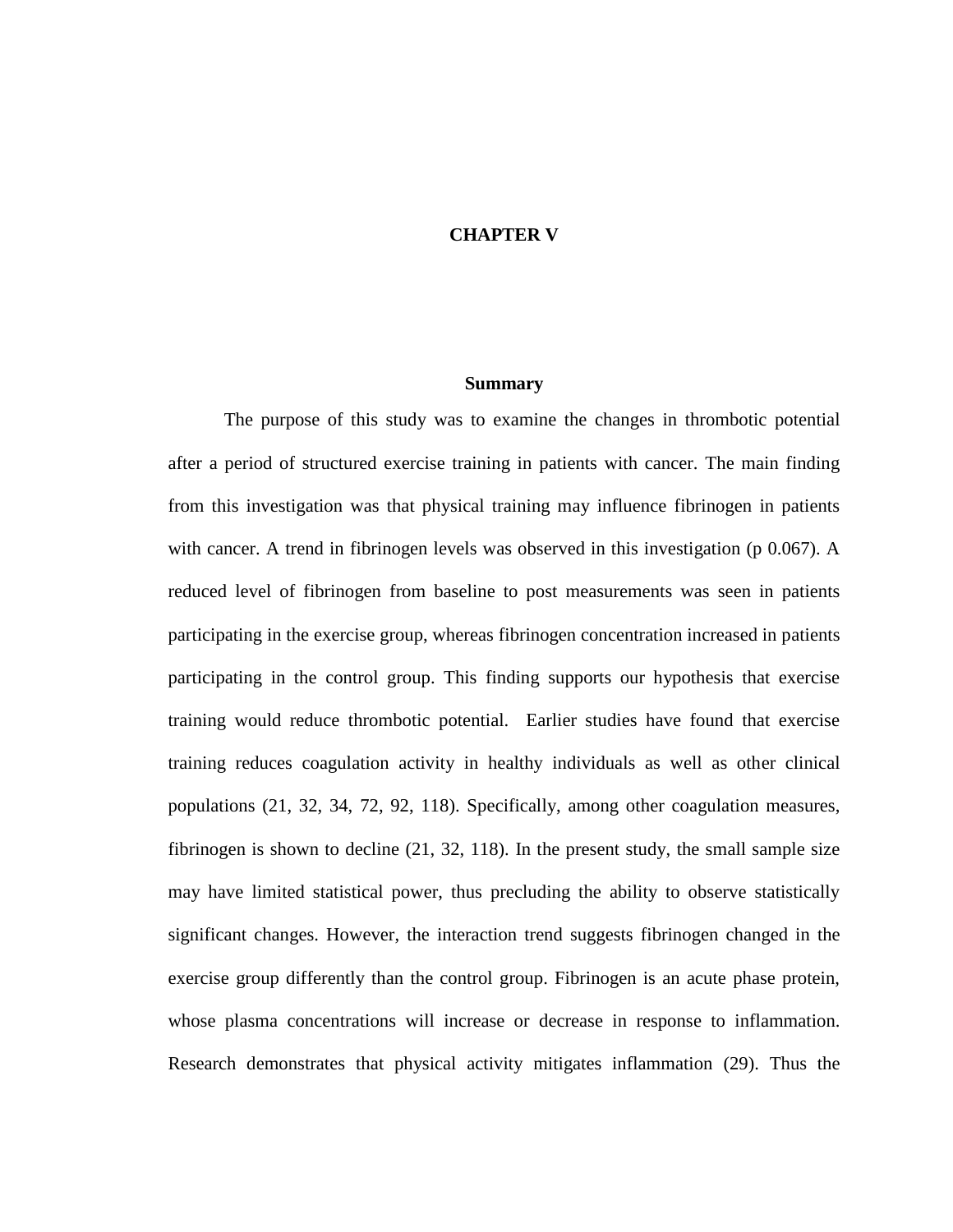decrease in fibrinogen levels in the exercise group may have resulted from a reduction in inflammation due to the exercise training regimen.

Other findings from the present study do not corroborate the fibrinogen results. There were no significant differences between groups observed in clotting times APTT and PT. Surprisingly, there was a significant shortening in clotting times observed with both groups over time. Studies measuring clotting times of the coagulation pathways in patients with cancer produce inconsistent results [\(16,](#page-60-4) [55,](#page-63-3) [86\)](#page-65-1). A possible explanation for the overall reduction in clotting time is related to seasonal changes in hemostatic activity. Increased plasma concentrations of fibrinogen, factor VII, d-dimer, von Willebrand factor and thrombin are seen in the winter months [\(30,](#page-61-3) [94,](#page-65-2) [95,](#page-65-3) [109,](#page-66-0) [120\)](#page-67-1). Frohlich et al. [\(30\)](#page-61-3) measured rheological and hemostatic markers in 16 volunteers monthly over the course of a year. Seasonal variation with peak values in the winter months was found in plasma viscosity, whole blood viscosity, fibrinogen, plasminogen activator inhibitor, LDL cholesterol and triglyceride levels. Rudnicka et al. [\(95\)](#page-65-3) measured circulating levels of hemostatic markers in 9377 men and women aged 45 years. Levels of fibrinogen, ddimer and von Willebrand factor were all significantly higher in the winter months. In the present study, participants completed baseline measurements in the fall, (August through November), and post test measurements for all subjects were completed in the winter months (December through February).

The present study observed no significant differences in coagulation factor VIII for either group. Earlier studies show regular exercise is associated with reductions in thrombotic potential, including coagulation factor VIII [\(31,](#page-61-12) [32,](#page-61-14) [92,](#page-65-0) [118\)](#page-67-0). There is an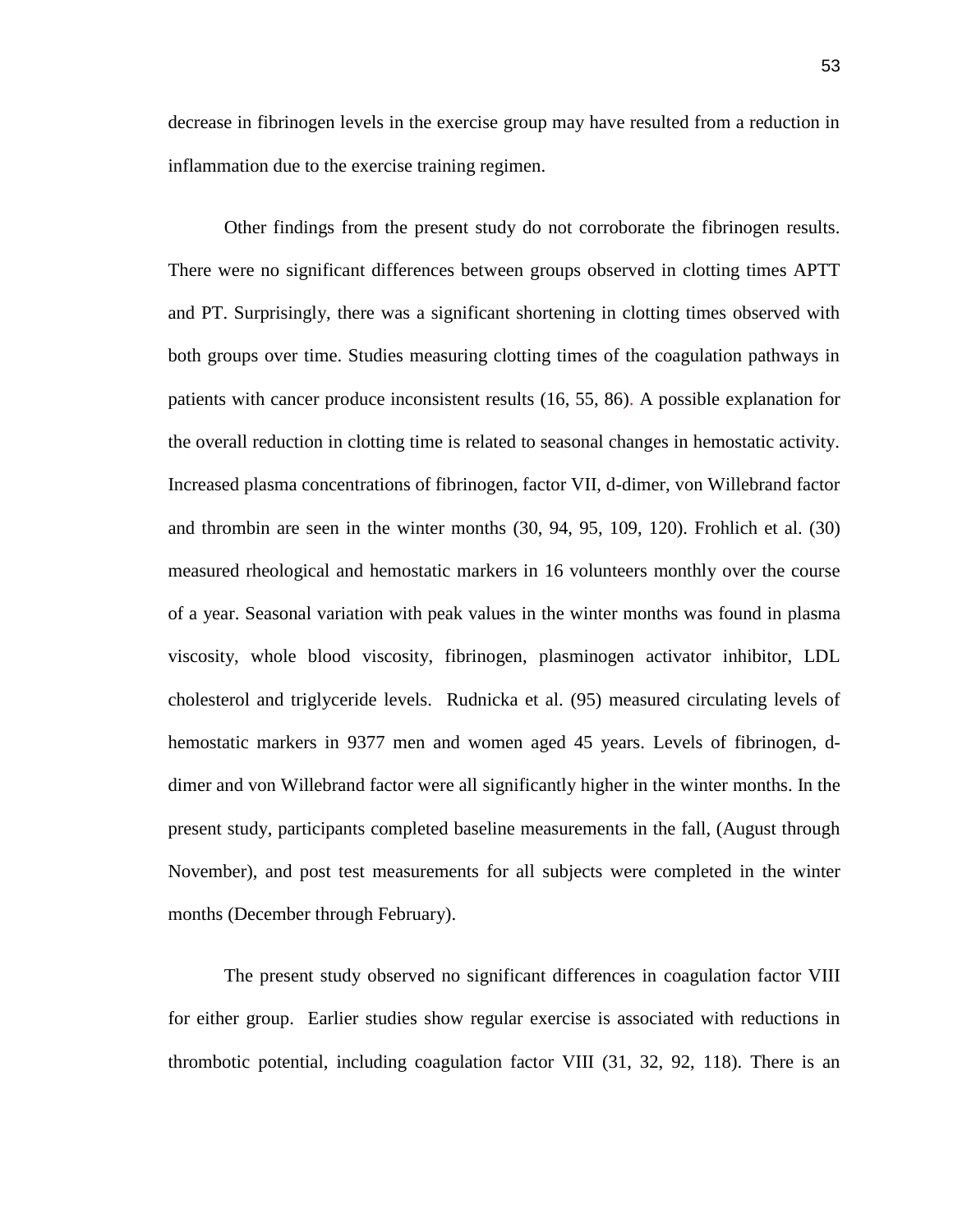inverse dose-response relationship of exercise intensity with hemostatic and inflammatory variables [\(104,](#page-66-1) [118\)](#page-67-0). Exercising at higher intensity decreases serum levels of fibrinogen, factor VII and factor VIII more than exercise at a lower intensity [\(104\)](#page-66-1). Wannamethee et al. [\(118\)](#page-67-0) demonstrated a significant and inverse dose-response relationship of physical activity to hemostatic measures of fibrinogen, plasma and blood viscosity, platelet count, coagulation factors VIII and IX, von Willebrand factor and Ddimer. In the present study, participants in the exercise group performed mainly light with some moderate intensity exercise. Thus, the exercise regimen may not have been strenuous enough to affect factor VIII as well as the clotting times.

Another potential explanation for the lack of significant findings with regard to PT, APTT and factor VIII is related to overall physical activity. Previous studies indicate physical activity is correlated to reduced levels of hemostatic markers such as fibrinogen, coagulation factors VIII and X, von Willebrand factor and d-dimer [\(32,](#page-61-14) [61,](#page-63-4) [118\)](#page-67-0). Panagiotakos et al [\(85\)](#page-65-4) assessed the relationship between self reported physical activity and hemostatic markers in over 3000 men and women. Participants classified as physically active had lower levels of hemostatic and inflammatory markers, including Creactive protein and fibrinogen than those classified as sedentary. Participants in both groups of the present study decreased overall weekly physical activity levels from baseline to conclusion of the investigation. One might predict that subjects who participated in a supervised exercise training program would therefore increase physical activity levels. However, we suspect that the seasonal change from fall to winter months throughout the 12 week protocol may have affected the physical activity levels of the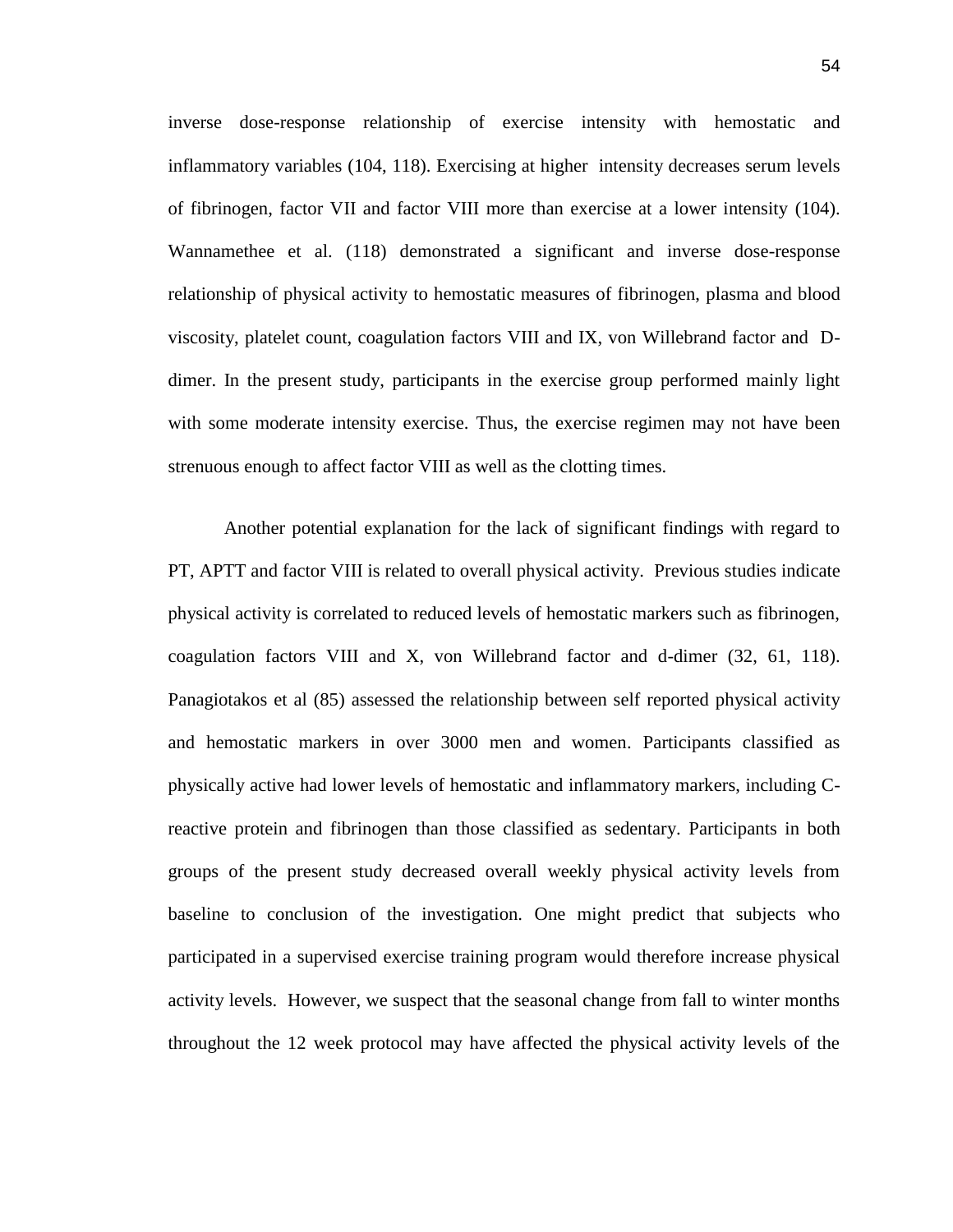participants. Research indicates that overall physical activity levels are higher in the spring, summer and fall than in winter [\(10,](#page-60-15) [20,](#page-61-2) [25,](#page-61-7) [40,](#page-62-5) [74\)](#page-64-1). Ma et al. [\(74\)](#page-64-1) followed 593 participants aged 20- 70 for one year. Seasonal differences were found in quantity of physical activity, levels were highest in spring and lowest in winter. Hechler et al. [\(40\)](#page-62-5) surveyed women from Australia and Germany. They found that 73% of participants perceived themselves to be less active in winter. Lastly, the limited statistical power due to the small sample size may have also precluded a significant change in factor VIII.

One limitation of this study was the small sample size, which may have hindered our statistical power. Controlling for or limiting the prescriptions of our patients was another constraint. The medications of the patients in the present study may have hindered the results. Also, as described above, the light intensity of exercise in the present study may have resulted in the non-significant findings of APTT, PT and factor VIII. Future research is warranted to examine the changes in thrombotic potential after a period of structured exercise training in patients with cancer using higher exercise intensity ranges and a sufficient sample size. Future research should also take seasonal variation on hemostatic measures and physical activity into account.

In conclusion, the present study indicates a formal exercise training program may reduce coagulation potential in cancer patients more than usual and customary care. However, this conclusion is speculative, and results of this study may have been obfuscated by the small sample size and likely seasonal fluctuations in hemostasis.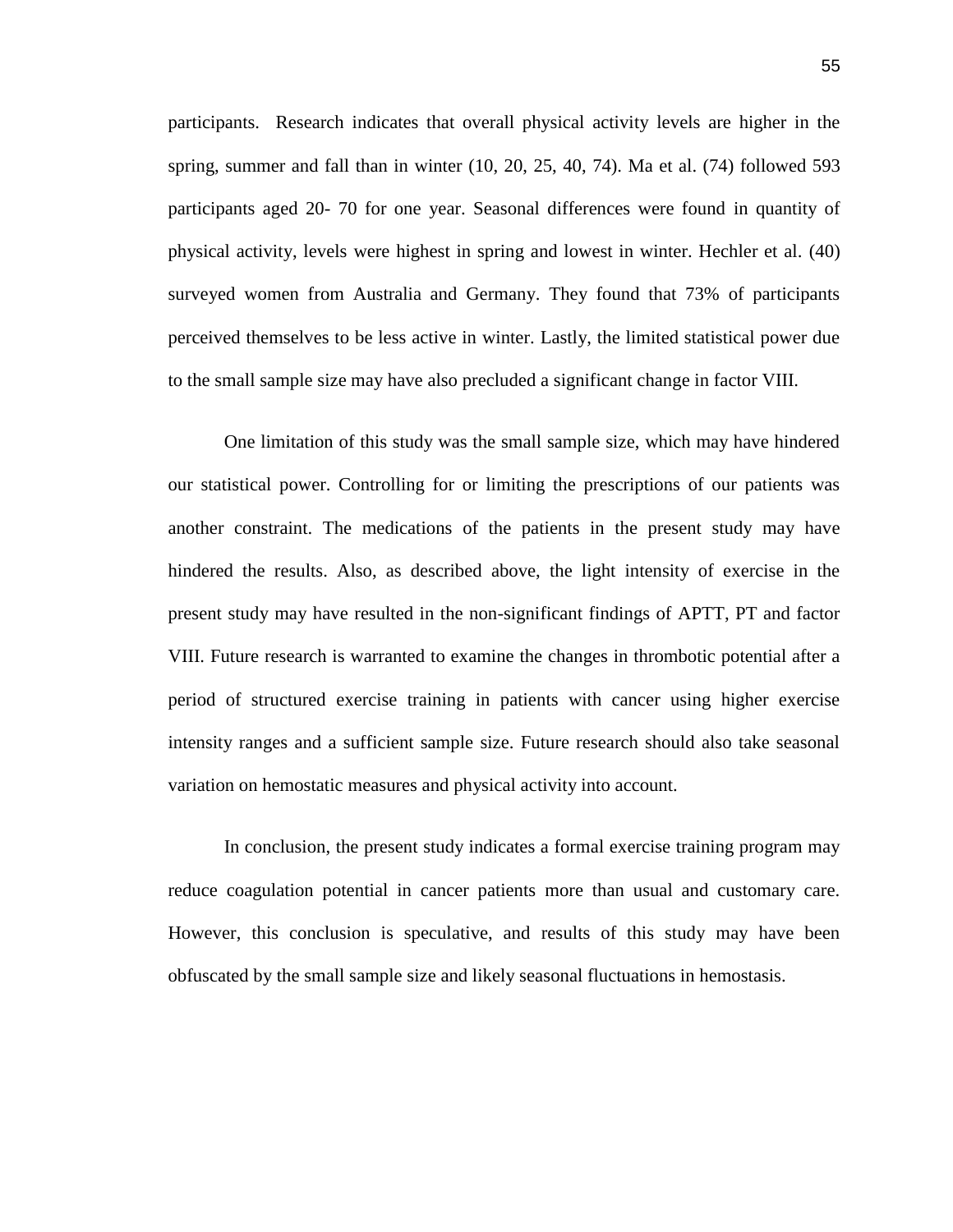#### **REFERENCES**

<span id="page-60-0"></span>**1. Cancer Facts & Figures 2011.** *Atlanta: American Cancer Society***. 2011.**

<span id="page-60-6"></span>**2. Abudoureyimu S, Zhang HL, Aizezi R, Jin W, and Upur H. [Changes of prethrombotic state indexes in patients with malignant cancer].** *Zhong Nan Da Xue Xue Bao Yi Xue Ban***. 2007;32(6):973-7.**

<span id="page-60-8"></span>**3. Agnelli G, Bolis G, Capussotti L, Scarpa RM, Tonelli F, Bonizzoni E, Moia M, Parazzini F, Rossi R, Sonaglia F, Valarani B, Bianchini C, and Gussoni G. A clinical outcome-based prospective study on venous thromboembolism after cancer surgery: the @RISTOS project.** *Ann Surg***. 2006;243(1):89-95.**

<span id="page-60-3"></span>**4. Alcalay A, Wun T, Khatri V, Chew HK, Harvey D, Zhou H, and White RH. Venous thromboembolism in patients with colorectal cancer: incidence and effect on survival.** *J Clin Oncol***. 2006;24(7):1112-8.**

<span id="page-60-1"></span>**5. Ambrus JL, Ambrus CM, Mink IB, and Pickren JW. Causes of death in cancer patients.** *J Med***. 1975;6(1):61-4.**

<span id="page-60-14"></span>**6. Ariens RA. Elevated fibrinogen causes thrombosis.** *Blood***. 2011;117(18):4687-8.**

<span id="page-60-7"></span>**7. Ay C, Vormittag R, Dunkler D, Simanek R, Chiriac AL, Drach J, Quehenberger P, Wagner O, Zielinski C, and Pabinger I. D-dimer and prothrombin fragment 1 + 2 predict venous thromboembolism in patients with cancer: results from the Vienna Cancer and Thrombosis Study.** *J Clin Oncol***. 2009;27(25):4124-9.**

<span id="page-60-10"></span>**8. Baron JA, Gridley G, Weiderpass E, Nyren O, and Linet M. Venous thromboembolism and cancer.** *Lancet***. 1998;351(9109):1077-80.**

<span id="page-60-13"></span>**9. Beckers MM, Ruven HJ, Seldenrijk CA, Prins MH, and Biesma DH. Risk of thrombosis and infections of central venous catheters and totally implanted access ports in patients treated for cancer.** *Thromb Res***. 2010;125(4):318-21.**

<span id="page-60-15"></span>**10. Beighle A, Alderman B, Morgan CF, and Le Masurier G. Seasonality in children's pedometer-measured physical activity levels.** *Res Q Exercise Sport***. 2008;79(2):256-60.**

<span id="page-60-16"></span>**11. Blom JW, Doggen CJ, Osanto S, and Rosendaal FR. Malignancies, prothrombotic mutations, and the risk of venous thrombosis.** *JAMA***. 2005;293(6):715-22.**

<span id="page-60-11"></span>**12. Blom JW, Vanderschoot JPM, Oostindier MJ, Osanto S, van der Meer FJM, and Rosendaal FR. Incidence of venous thrombosis in a large cohort of 66 329 cancer patients: results of a record linkage study.** *J. Thromb. Haemost.* **2006;4(3):529-35.**

<span id="page-60-12"></span>**13. Bohlius J, Wilson J, Seidenfeld J, Piper M, Schwarzer G, Sandercock J, Trelle S, Weingart O, Bayliss S, Djulbegovic B, Bennett CL, Langensiepen S, Hyde C, and Engert A. Recombinant human erythropoietins and cancer patients: updated meta-analysis of 57 studies including 9353 patients.** *J Natl Cancer Inst***. 2006;98(10):708-14.**

<span id="page-60-5"></span>**14. Bona RD. Thrombotic complications of central venous catheters in cancer patients.** *Semin Thromb Hemost***. 1999;25(2):147-55.**

<span id="page-60-9"></span>**15. Bona RD, Hickey AD, and Wallace DM. Warfarin is safe as secondary prophylaxis in patients with cancer and a previous episode of venous thrombosis.**  *Am J Clin Oncol***. 2000;23(1):71-3.**

<span id="page-60-4"></span>**16. Buccheri G, Ferrigno D, Ginardi C, and Zuliani C. Haemostatic abnormalities in lung cancer: prognostic implications.** *Eur J Cancer***. 1997;33(1):50-5.**

<span id="page-60-2"></span>**17. Canobbio L, Fassio T, Ardizzoni A, Bruzzi P, Queirolo MA, Zarcone D, Di Giorgio F, Rosso R, and Santi L. Hypercoagulable state induced by cytostatic drugs in stage II breast cancer patients.** *Cancer***. 1986;58(5):1032-6.**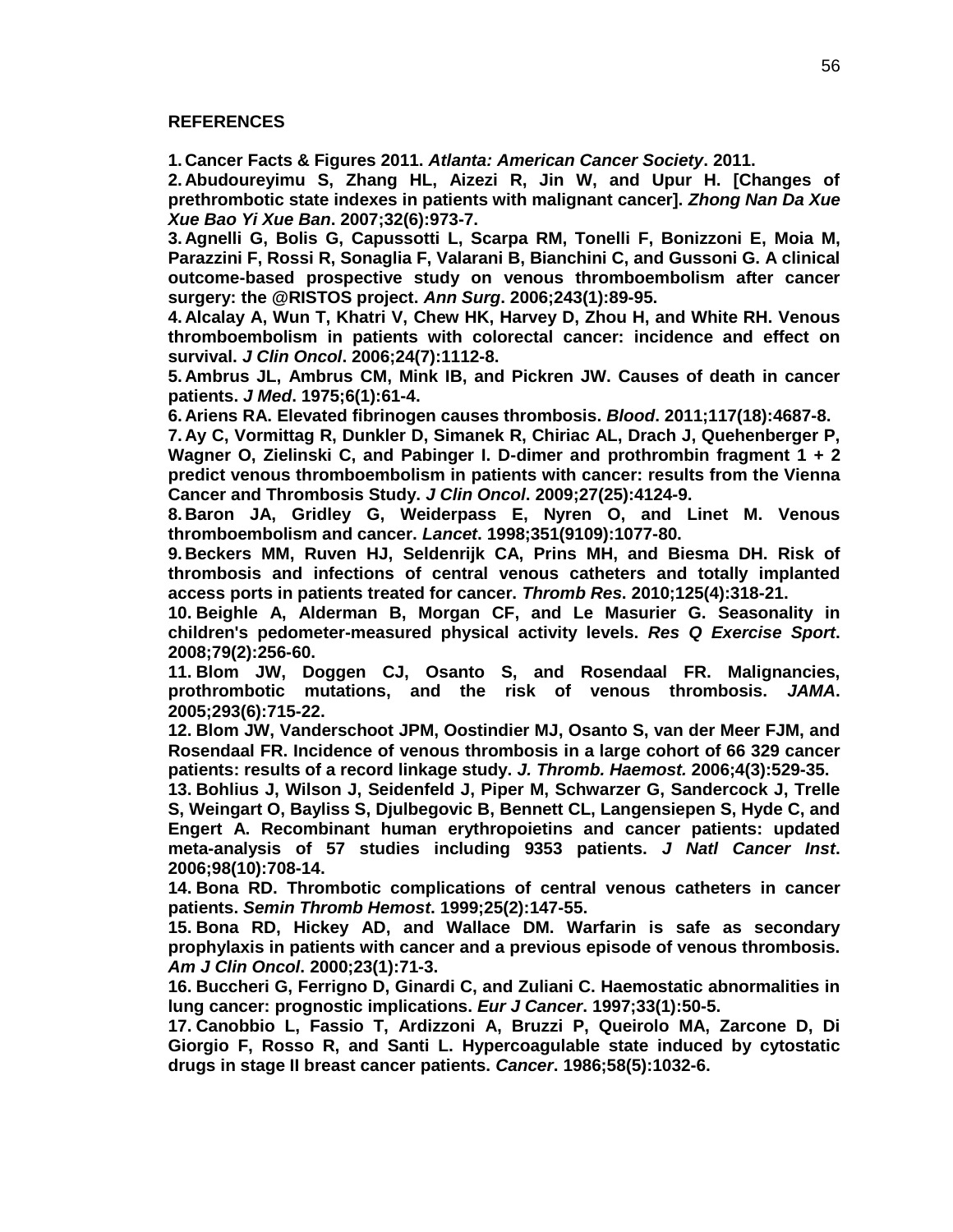<span id="page-61-8"></span>**18. Chew HK, Wun T, Harvey D, Zhou H, and White RH. Incidence of venous thromboembolism and its effect on survival among patients with common cancers.** *Arch Intern Med***. 2006;166(4):458-64.**

<span id="page-61-6"></span>**19. Chow WH, Dosemeci M, Zheng W, Vetter R, McLaughlin JK, Gao YT, and Blot WJ. Physical activity and occupational risk of colon cancer in Shanghai, China.** *Int J Epidemiol***. 1993;22(1):23-9.**

<span id="page-61-2"></span>**20. Clemes SA, Hamilton SL, and Griffiths PL. Summer to Winter Variability in the Step Counts of Normal Weight and Overweight Adults Living in the UK.** *J. Phys. Act. Health***. 2011;8(1):36-44.**

<span id="page-61-4"></span>**21. Connelly JB, Cooper JA, and Meade TW. Strenuous exercise, plasma fibrinogen, and factor VII activity.** *Br Heart J***. 1992;67(5):351-4.**

<span id="page-61-15"></span>**22. Contrino J, Hair G, Kreutzer DL, and Rickles FR. In situ detection of tissue factor in vascular endothelial cells: correlation with the malignant phenotype of human breast disease.** *Nat Med***. 1996;2(2):209-15.**

<span id="page-61-9"></span>**23. Deitcher SR. Cancer-related deep venous thrombosis: clinical importance, treatment challenges, and management strategies.** *Semin Thromb Hemost***. 2003;29(3):247-58.**

<span id="page-61-0"></span>**24. Dosemeci M, Hayes RB, Vetter R, Hoover RN, Tucker M, Engin K, Unsal M, and Blair A. Occupational physical activity, socioeconomic status, and risks of 15 cancer sites in Turkey.** *Cancer Causes Control***. 1993;4(4):313-21.**

<span id="page-61-7"></span>**25. Dunton GF, Whalen CK, Jamner LD, and Floro JN. Mapping the social and physical contexts of physical activity across adolescence using ecological momentary assessment.** *Ann Behav Med***. 2007;34(2):144-53.**

<span id="page-61-16"></span>**26. Edwards RL, Rickles FR, Moritz TE, Henderson WG, Zacharski LR, Forman WB, Cornell CJ, Forcier RJ, O'Donnell JF, Headley E, and et al. Abnormalities of blood coagulation tests in patients with cancer.** *Am J Clin Pathol***. 1987;88(5):596-602.**

<span id="page-61-10"></span>**27. Eppihimer MJ, and Schaub RG. P-Selectin-dependent inhibition of thrombosis during venous stasis.** *Arterioscler Thromb Vasc Biol***. 2000;20(11):2483-8.**

<span id="page-61-1"></span>**28. Estelles A, Aznar J, Tormo G, Sapena P, Tormo V, and Espana F. Influence of a rehabilitation sports programme on the fibrinolytic activity of patients after myocardial infarction.** *Thromb Res***. 1989;55(2):203-12.**

<span id="page-61-5"></span>**29. Ford ES. Does exercise reduce inflammation? Physical activity and C-reactive protein among U.S. adults.** *Epidemiology***. 2002;13(5):561-8.**

<span id="page-61-3"></span>**30. Frohlich M, Sund M, Russ S, Hoffmeister A, Fischer HG, Hombach V, and Koenig W. Seasonal variations of rheological and hemostatic parameters and acute-phase reactants in young, healthy subjects.** *Arterioscler Thromb Vasc Biol***. 1997;17(11):2692-7.**

<span id="page-61-12"></span>**31. Gardner AW, and Killewich LA. Association between physical activity and endogenous fibrinolysis in peripheral arterial disease: a cross-sectional study.**  *Angiology***. 2002;53(4):367-74.**

<span id="page-61-14"></span>**32. Geffken DF, Cushman M, Burke GL, Polak JF, Sakkinen PA, and Tracy RP. Association between physical activity and markers of inflammation in a healthy elderly population.** *Am J Epidemiol***. 2001;153(3):242-50.**

<span id="page-61-13"></span>**33. Goldenberg N, Kahn SR, and Solymoss S. Markers of coagulation and angiogenesis in cancer-associated venous thromboembolism.** *J Clin Oncol***. 2003;21(22):4194-9.**

<span id="page-61-11"></span>**34. Gris JC, Schved JF, Feugeas O, Aguilar-Martinez P, Arnaud A, Sanchez N, and Sarlat C. Impact of smoking, physical training and weight reduction on FVII, PAI-1 and hemostatic markers in sedentary men.** *Thromb Haemost***. 1990;64(4):516-20.**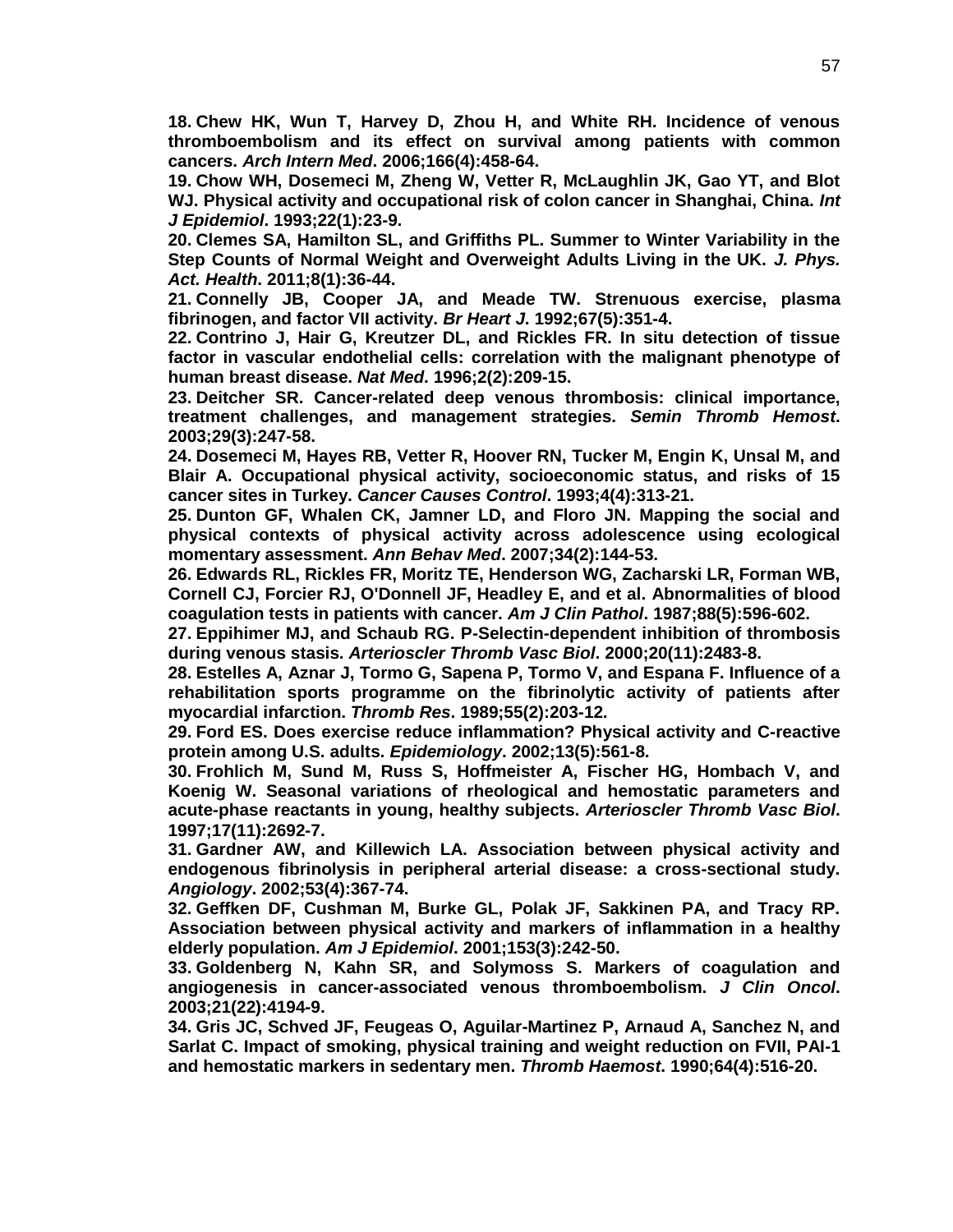<span id="page-62-9"></span>**35. Guan M, Jin J, Su B, Liu WW, and Lu Y. Tissue factor expression and angiogenesis in human glioma.** *Clin Biochem***. 2002;35(4):321-5.**

<span id="page-62-4"></span>**36. Guan M, Su B, and Lu Y. Quantitative reverse transcription-PCR measurement of tissue factor mRNA in glioma.** *Mol Biotechnol***. 2002;20(2):123-9.**

<span id="page-62-8"></span>**37. Hair GA, Padula S, Zeff R, Schmeizl M, Contrino J, Kreutzer DL, de Moerloose P, Boyd AW, Stanley I, Burgess AW, and Rickles FR. Tissue factor expression in human leukemic cells.** *Leuk Res***. 1996;20(1):1-11.**

<span id="page-62-10"></span>**38. Hammond J, Kozma C, Hart JC, Nigam S, Daskiran M, Paris A, and Mackowiak JI. Rates of Venous Thromboembolism Among Patients with Major Surgery for Cancer.** *Ann Surg Oncol***. 2011.**

<span id="page-62-11"></span>**39. Hanna LR, Avila PF, Meteer JD, Nicholas DR, and Kaminsky LA. The effects of a comprehensive exercise program on physical function, fatigue, and mood in patients with various types of cancer.** *Oncol Nurs Forum***. 2008;35(3):461-9.**

<span id="page-62-5"></span>**40. Hechler T, Chau JY, Giesecke S, and Vocks S. Perception of seasonal changes in physical activity among young Australian and German women.** *Med J Aust***. 2004;181(11-12):710-1.**

<span id="page-62-2"></span>**41. Heit JA, Mohr DN, Silverstein MD, Petterson TM, O'Fallon WM, and Melton LJ, 3rd. Predictors of recurrence after deep vein thrombosis and pulmonary embolism: a population-based cohort study.** *Arch Intern Med***. 2000;160(6):761-8.**

<span id="page-62-7"></span>**42. Heit JA, O'Fallon WM, Petterson TM, Lohse CM, Silverstein MD, Mohr DN, and Melton LJ, 3rd. Relative impact of risk factors for deep vein thrombosis and pulmonary embolism: a population-based study.** *Arch Intern Med***. 2002;162(11):1245-8.**

<span id="page-62-3"></span>**43. Heit JA, Silverstein MD, Mohr DN, Petterson TM, O'Fallon WM, and Melton LJ, 3rd. Risk factors for deep vein thrombosis and pulmonary embolism: a population-based case-control study.** *Arch Intern Med***. 2000;160(6):809-15.**

<span id="page-62-6"></span>**44. Henke M, Laszig R, Rube C, Schafer U, Haase KD, Schilcher B, Mose S, Beer KT, Burger U, Dougherty C, and Frommhold H. Erythropoietin to treat head and neck cancer patients with anaemia undergoing radiotherapy: randomised, doubleblind, placebo-controlled trial.** *Lancet***. 2003;362(9392):1255-60.**

<span id="page-62-1"></span>**45. Hettiarachchi RJK, Lok J, Prins MH, Buller HR, and Prandoni P. Undiagnosed malignancy in patients with deep vein thrombosis - Incidence, risk indicators, and diagnosis.** *Cancer***. 1998;83(1):180-5.**

<span id="page-62-14"></span>**46. Hutten BA, Prins MH, Gent M, Ginsberg J, Tijssen JG, and Buller HR. Incidence of recurrent thromboembolic and bleeding complications among patients with venous thromboembolism in relation to both malignancy and achieved international normalized ratio: a retrospective analysis.** *J Clin Oncol***. 2000;18(17):3078-83.**

<span id="page-62-12"></span>**47. John EM, Koo J, and Horn-Ross PL. Lifetime physical activity and risk of endometrial cancer.** *Cancer Epidemiol Biomarkers Prev***. 2010;19(5):1276-83.**

**48. Kakkar AK, Lemoine NR, Scully MF, Tebbutt S, and Williamson RC. Tissue factor expression correlates with histological grade in human pancreatic cancer.**  *Br J Surg***. 1995;82(8):1101-4.**

<span id="page-62-13"></span>**49. Khorana AA. The NCCN Clinical Practice Guidelines on Venous Thromboembolic Disease: strategies for improving VTE prophylaxis in hospitalized cancer patients.** *Oncologist***. 2007;12(11):1361-70.**

<span id="page-62-0"></span>**50. Khorana AA, Ahrendt SA, Ryan CK, Francis CW, Hruban RH, Hu YC, Hostetter G, Harvey J, and Taubman MB. Tissue factor expression, angiogenesis, and thrombosis in pancreatic cancer.** *Clin Cancer Res***. 2007;13(10):2870-5.**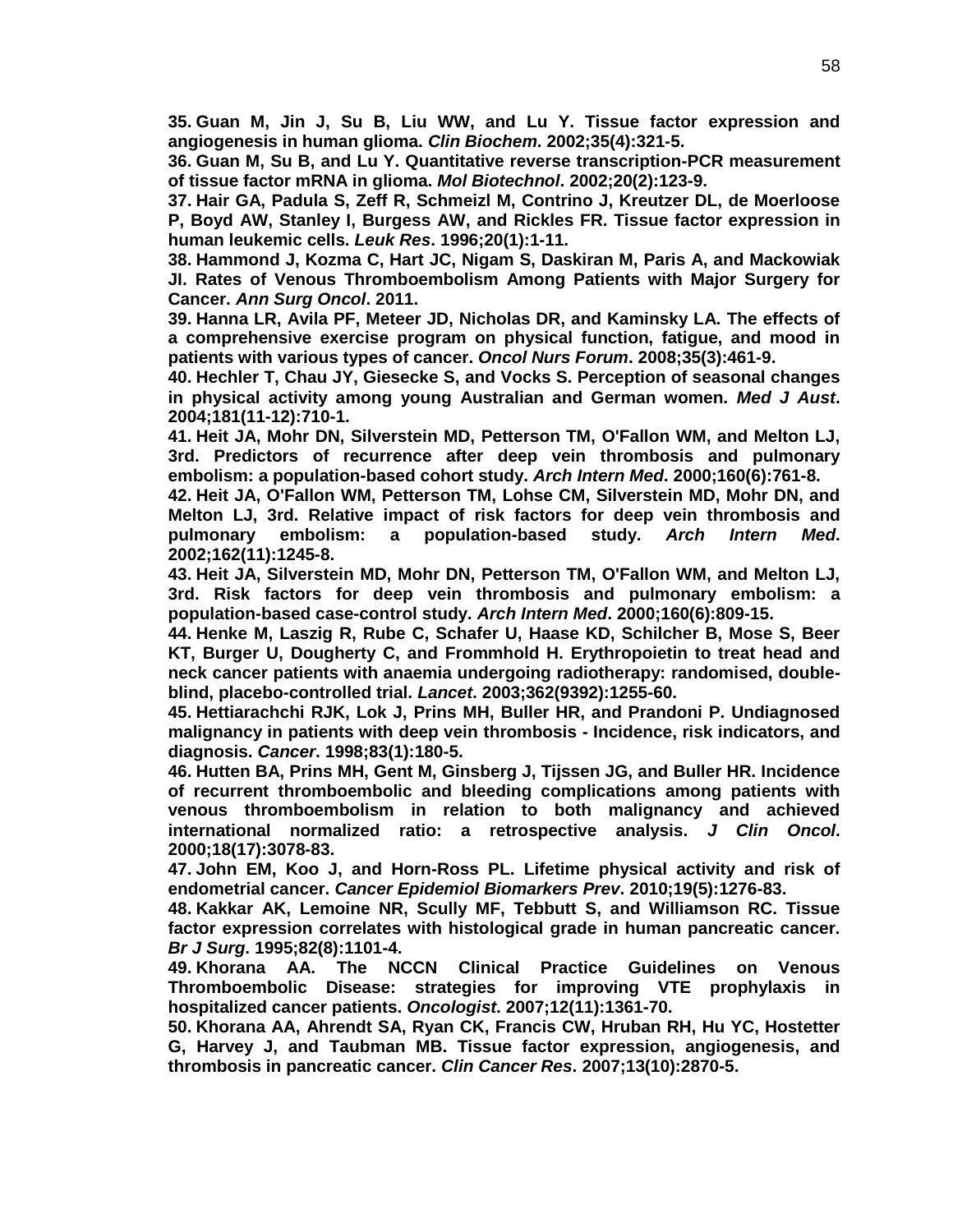<span id="page-63-1"></span>**51. Khorana AA, and Connolly GC. Assessing risk of venous thromboembolism in the patient with cancer.** *J Clin Oncol***. 2009;27(29):4839-47.**

<span id="page-63-0"></span>**52. Khorana AA, Francis CW, Culakova E, Kuderer NM, and Lyman GH. Frequency, risk factors, and trends for venous thromboembolism among hospitalized cancer patients.** *Cancer***. 2007;110(10):2339-46.**

<span id="page-63-2"></span>**53. Khorana AA, Francis CW, Culakova E, Kuderer NM, and Lyman GH. Thromboembolism is a leading cause of death in cancer patients receiving outpatient chemotherapy.** *J. Thromb. Haemost.* **2007;5(3):632-4.**

**54. Khorana AA, Francis CW, Culakova E, and Lyman GH. Risk factors for chemotherapy-associated venous thromboembolism in a prospective observational study.** *Cancer***. 2005;104(12):2822-9.**

<span id="page-63-3"></span>**55. Kirwan CC, McDowell G, McCollum CN, Kumar S, and Byrne GJ. Early changes in the haemostatic and procoagulant systems after chemotherapy for breast cancer.** *Br J Cancer***. 2008;99(7):1000-6.**

**56. Kolden GG, Strauman TJ, Ward A, Kuta J, Woods TE, Schneider KL, Heerey E, Sanborn L, Burt C, Millbrandt L, Kalin NH, Stewart JA, and Mullen B. A pilot study of group exercise training (GET) for women with primary breast cancer: feasibility and health benefits.** *Psychooncology***. 2002;11(5):447-56.**

**57. Koomagi R, and Volm M. Tissue-factor expression in human non-small-cell lung carcinoma measured by immunohistochemistry: correlation between tissue factor and angiogenesis.** *Int J Cancer***. 1998;79(1):19-22.**

**58. Kroger K, Weiland D, Ose C, Neumann N, Weiss S, Hirsch C, Urbanski K, Seeber S, and Scheulen ME. Risk factors for venous thromboembolic events in cancer patients.** *Ann Oncol***. 2006;17(2):297-303.**

**59. Kuderer NM, Khorana AA, Lyman GH, and Francis CW. A meta-analysis and systematic review of the efficacy and safety of anticoagulants as cancer treatment: impact on survival and bleeding complications.** *Cancer***. 2007;110(5):1149-61.**

**60. Kwon HC, Oh SY, Lee S, Kim SH, Han JY, Koh RY, Kim MC, and Kim HJ. Plasma levels of prothrombin fragment F1+2, D-dimer and prothrombin time correlate with clinical stage and lymph node metastasis in operable gastric cancer patients.** *Jpn J Clin Oncol***. 2008;38(1):2-7.**

<span id="page-63-4"></span>**61. Lakka TA, and Salonen JT. Moderate to high intensity conditioning leisure time physical activity and high cardiorespiratory fitness are associated with reduced plasma fibrinogen in eastern Finnish men.** *J Clin Epidemiol***. 1993;46(10):1119-27.**

**62. LaStayo PC, Marcus RL, Dibble LE, Smith SB, and Beck SL. Eccentric exercise versus usual-care with older cancer survivors: the impact on muscle and mobility- -an exploratory pilot study.** *BMC Geriatr***. 2011;11:5.**

**63. Lee AY. Thrombosis and cancer: the role of screening for occult cancer and recognizing the underlying biological mechanisms.** *Hematology Am Soc Hematol Educ Program***. 2006:438-43.**

**64. Lee AY, and Levine MN. Venous thromboembolism and cancer: risks and outcomes.** *Circulation***. 2003;107(23 Suppl 1):I17-21.**

**65. Lee AY, Levine MN, Baker RI, Bowden C, Kakkar AK, Prins M, Rickles FR, Julian JA, Haley S, Kovacs MJ, and Gent M. Low-molecular-weight heparin versus a coumarin for the prevention of recurrent venous thromboembolism in patients with cancer.** *N Engl J Med***. 2003;349(2):146-53.**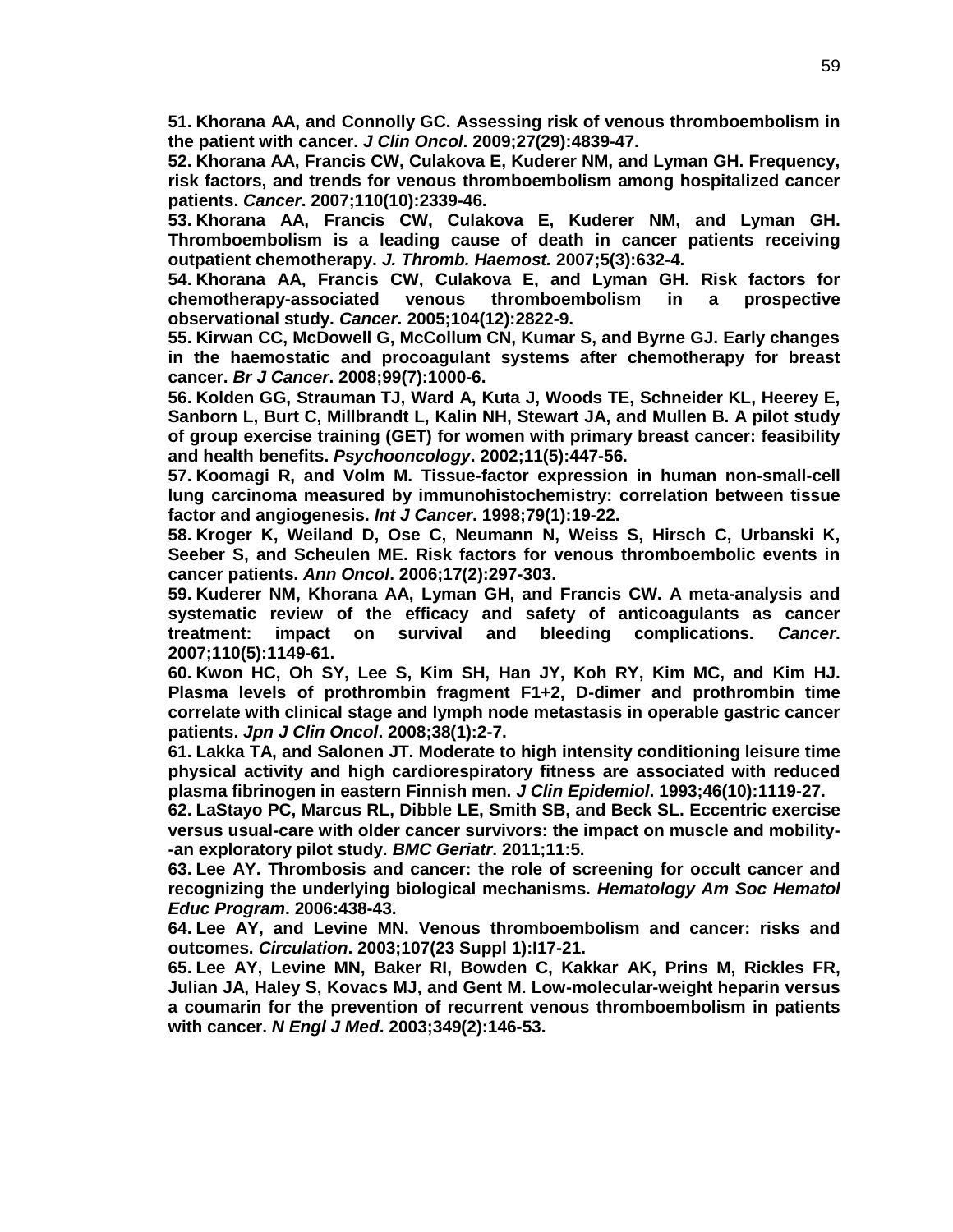**66. Lee AY, Levine MN, Butler G, Webb C, Costantini L, Gu C, and Julian JA. Incidence, risk factors, and outcomes of catheter-related thrombosis in adult patients with cancer.** *J Clin Oncol***. 2006;24(9):1404-8.**

**67. Levine MN. Prevention of thrombotic disorders in cancer patients undergoing chemotherapy.** *Thromb Haemost***. 1997;78(1):133-6.**

**68. Levine MN, Gent M, Hirsh J, Arnold A, Goodyear MD, Hryniuk W, and De Pauw S. The thrombogenic effect of anticancer drug therapy in women with stage II breast cancer.** *N Engl J Med***. 1988;318(7):404-7.**

**69. Levitan N, Dowlati A, Remick SC, Tahsildar HI, Sivinski LD, Beyth R, and Rimm AA. Rates of initial and recurrent thromboembolic disease among patients with malignancy versus those without malignancy. Risk analysis using Medicare claims data.** *Medicine (Baltimore)***. 1999;78(5):285-91.**

**70. Leyland-Jones B. Breast cancer trial with erythropoietin terminated unexpectedly.** *Lancet Oncol***. 2003;4(8):459-60.**

**71. Lipkin DP, Scriven AJ, Crake T, and Poole-Wilson PA. Six minute walking test for assessing exercise capacity in chronic heart failure.** *Br Med J (Clin Res Ed)***. 1986;292(6521):653-5.**

<span id="page-64-0"></span>**72. Lockard MM, Gopinathannair R, Paton CM, Phares DA, and Hagberg JM. Exercise training-induced changes in coagulation factors in older adults.** *Med Sci Sports Exerc***. 2007;39(4):587-92.**

**73. Lykke J, and Nielsen HJ. The role of tissue factor in colorectal cancer.** *Eur J Surg Oncol***. 2003;29(5):417-22.**

<span id="page-64-1"></span>**74. Ma Y, Olendzki BC, Li W, Hafner AR, Chiriboga D, Hebert JR, Campbell M, Sarnie M, and Ockene IS. Seasonal variation in food intake, physical activity, and body weight in a predominantly overweight population.** *Eur J Clin Nutr***. 2006;60(4):519-28.**

**75. Mackman N. Triggers, targets and treatments for thrombosis.** *Nature***. 2008;451(7181):914-8.**

**76. Mielicki WP, Tenderenda M, Rutkowski P, and Chojnowski K. Activation of blood coagulation and the activity of cancer procoagulant (EC 3.4.22.26) in breast cancer patients.** *Cancer Lett***. 1999;146(1):61-6.**

**77. Miller GJ, Bauer KA, Howarth DJ, Cooper JA, Humphries SE, and Rosenberg RD. Increased incidence of neoplasia of the digestive tract in men with persistent activation of the coagulant pathway.** *J Thromb Haemost***. 2004;2(12):2107-14.**

**78. Mueller BM, Reisfeld RA, Edgington TS, and Ruf W. Expression of tissue factor by melanoma cells promotes efficient hematogenous metastasis.** *Proc Natl Acad Sci U S A***. 1992;89(24):11832-6.**

**79. Nakasaki T, Wada H, Shigemori C, Miki C, Gabazza EC, Nobori T, Nakamura S, and Shiku H. Expression of tissue factor and vascular endothelial growth factor is associated with angiogenesis in colorectal cancer.** *Am J Hematol***. 2002;69(4):247- 54.**

**80. Noble BJ, Borg GA, Jacobs I, Ceci R, and Kaiser P. A category-ratio perceived exertion scale: relationship to blood and muscle lactates and heart rate.** *Med Sci Sports Exerc***. 1983;15(6):523-8.**

**81. Oliveira MM, Souza GA, Miranda Mde S, Okubo MA, Amaral MT, Silva MP, and Gurgel MS. [Upper limbs exercises during radiotherapy for breast cancer and quality of life].** *Rev Bras Ginecol Obstet***. 2010;32(3):133-8.**

**82. Owens AP, 3rd, and Mackman N. Tissue factor and thrombosis: The clot starts here.** *Thromb Haemost***. 2010;104(3):432-9.**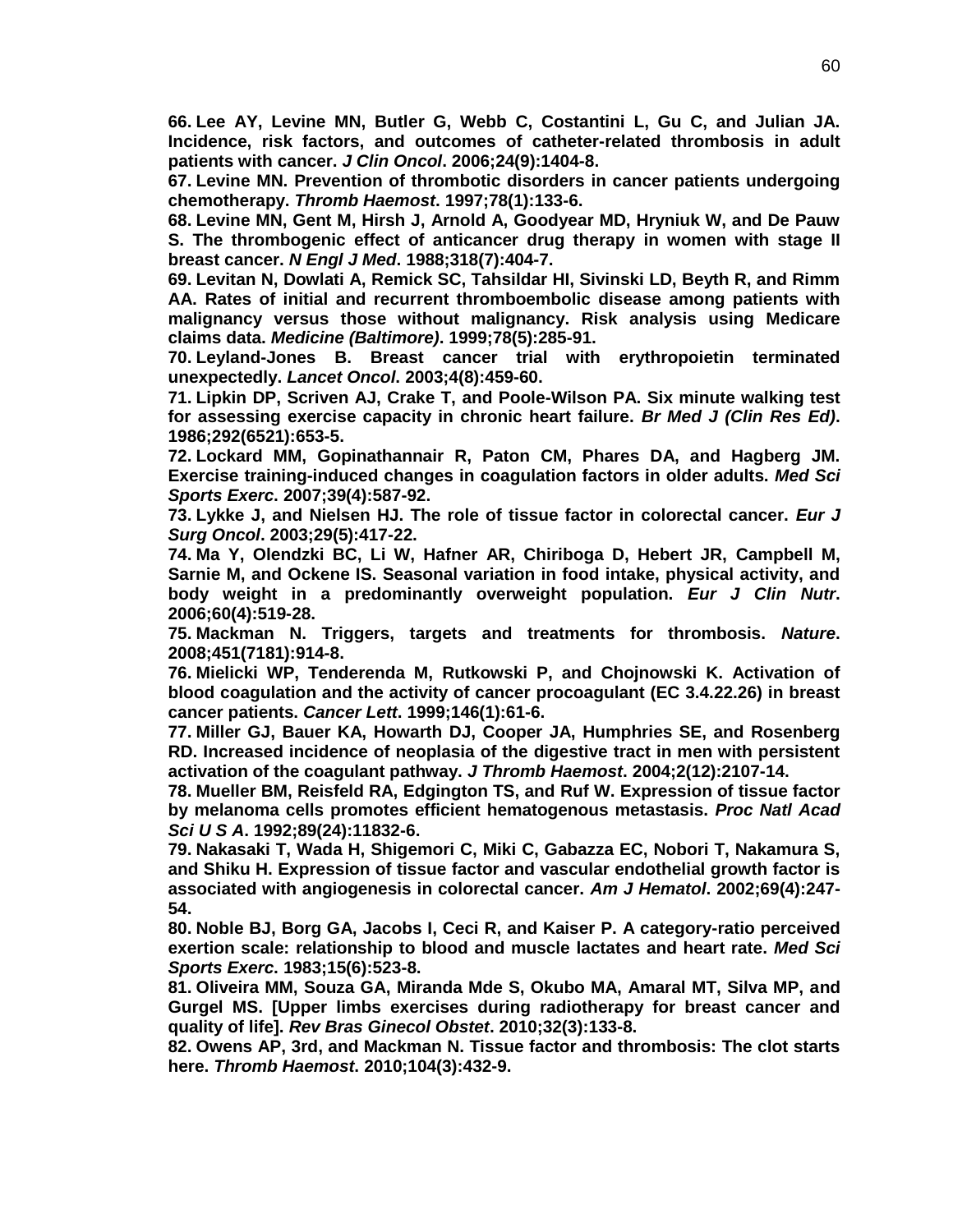**83. Palareti G, Legnani C, Lee A, Manotti C, Hirsh J, D'Angelo A, Pengo V, Moia M, and Coccheri S. A comparison of the safety and efficacy of oral anticoagulation for the treatment of venous thromboembolic disease in patients with or without malignancy.** *Thromb Haemost***. 2000;84(5):805-10.**

**84. Palumbo JS, Potter JM, Kaplan LS, Talmage K, Jackson DG, and Degen JL. Spontaneous hematogenous and lymphatic metastasis, but not primary tumor growth or angiogenesis, is diminished in fibrinogen-deficient mice.** *Cancer Res***. 2002;62(23):6966-72.**

<span id="page-65-4"></span>**85. Panagiotakos DB, Pitsavos C, Chrysohoou C, Kavouras S, and Stefanadis C. The associations between leisure-time physical activity and inflammatory and coagulation markers related to cardiovascular disease: the ATTICA Study.** *Prev Med***. 2005;40(4):432-7.**

<span id="page-65-1"></span>**86. Pectasides D, Tsavdaridis D, Aggouridaki C, Tsavdaridou V, Visvikis A, Tsatalas K, and Fountzilas G. Effects on blood coagulation of adjuvant CNF (cyclophosphamide, novantrone, 5-fluorouracil) chemotherapy in stage II breast cancer patients.** *Anticancer Res***. 1999;19(4C):3521-6.**

**87. Prandoni P. Cancer and thromboembolic disease: how important is the risk of thrombosis?** *Cancer Treat Rev***. 2002;28(3):133-6.**

**88. Prandoni P, Lensing AW, Buller HR, Cogo A, Prins MH, Cattelan AM, Cuppini S, Noventa F, and ten Cate JW. Deep-vein thrombosis and the incidence of subsequent symptomatic cancer.** *N Engl J Med***. 1992;327(16):1128-33.**

**89. Prandoni P, Lensing AW, Piccioli A, Bernardi E, Simioni P, Girolami B, Marchiori A, Sabbion P, Prins MH, Noventa F, and Girolami A. Recurrent venous thromboembolism and bleeding complications during anticoagulant treatment in patients with cancer and venous thrombosis.** *Blood***. 2002;100(10):3484-8.**

**90. Pyke C, Kristensen P, Ralfkiaer E, Grondahl-Hansen J, Eriksen J, Blasi F, and Dano K. Urokinase-type plasminogen activator is expressed in stromal cells and its receptor in cancer cells at invasive foci in human colon adenocarcinomas.** *Am J Pathol***. 1991;138(5):1059-67.**

**91. Revel-Vilk S, Yacobovich J, Tamary H, Goldstein G, Nemet S, Weintraub M, Paltiel O, and Kenet G. Risk factors for central venous catheter thrombotic complications in children and adolescents with cancer.** *Cancer***. 2010;116(17):4197-205.**

<span id="page-65-0"></span>**92. Rigla M, Fontcuberta J, Mateo J, Caixas A, Pou JM, de Leiva A, and Perez A. Physical training decreases plasma thrombomodulin in type I and type II diabetic patients.** *Diabetologia***. 2001;44(6):693-9.**

**93. Rohsig LM, Damin DC, Stefani SD, Castro CG, Roisenberg I, and Schwartsmann G. von Willebrand factor antigen levels in plasma of patients with malignant breast disease.** *Brazilian J. Med. Biol. Res.* **2001;34(9):1125-9.**

<span id="page-65-2"></span>**94. Rudez G, Meijer P, Spronk HM, Leebeek FW, ten Cate H, Kluft C, and de Maat MP. Biological variation in inflammatory and hemostatic markers.** *J Thromb Haemost***. 2009;7(8):1247-55.**

<span id="page-65-3"></span>**95. Rudnicka AR, Rumley A, Lowe GDO, and Strachan DP. Diurnal, seasonal, and blood-processing patterns in levels of circulating fibrinogen, fibrin D-dimer, Creactive protein, tissue plasminogen activator, and von Willebrand factor in a 45 year-old population.** *Circulation***. 2007;115(8):996-1003.**

**96. Sallah S, Husain A, Sigounas V, Wan J, Turturro F, Sigounas G, and Nguyen NP. Plasma coagulation markers in patients with solid tumors and venous**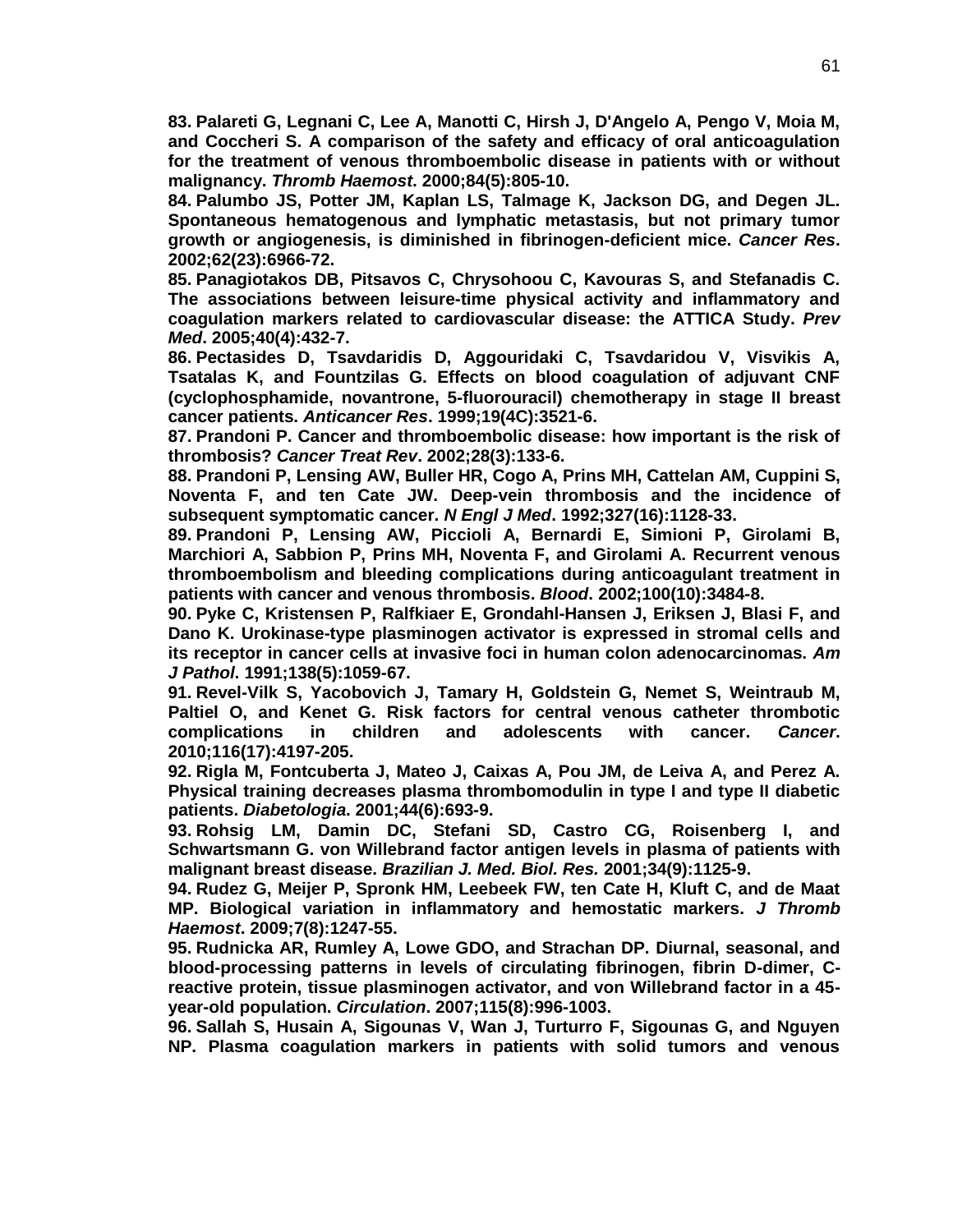**thromboembolic disease receiving oral anticoagulation therapy.** *Clin Cancer Res***. 2004;10(21):7238-43.**

**97. Sallah S, Wan JY, and Nguyen NP. Venous thrombosis in patients with solid tumors: determination of frequency and characteristics.** *Thromb Haemost***. 2002;87(4):575-9.**

**98. Sallis JF, Haskell WL, Wood PD, Fortmann SP, Rogers T, Blair SN, and Paffenbarger RS, Jr. Physical activity assessment methodology in the Five-City Project.** *Am J Epidemiol***. 1985;121(1):91-106.**

**99. Saphner T, Tormey DC, and Gray R. Venous and arterial thrombosis in patients who received adjuvant therapy for breast cancer.** *J Clin Oncol***. 1991;9(2):286-94.**

**100.Sawada M, Miyake S, Ohdama S, Matsubara O, Masuda S, Yakumaru K, and Yoshizawa Y. Expression of tissue factor in non-small-cell lung cancers and its relationship to metastasis.** *Br J Cancer***. 1999;79(3-4):472-7.**

**101.Shen VS, and Pollak EW. Fatal pulmonary embolism in cancer patients: is heparin prophylaxis justified?** *South Med J***. 1980;73(7):841-3.**

**102.Sherman KA, Heard G, and Cavanagh KL. Psychological effects and mediators of a group multi-component program for breast cancer survivors.** *J Behav Med***. 2010;33(5):378-91.**

**103.Silverstein MD, Heit JA, Mohr DN, Petterson TM, O'Fallon WM, and Melton LJ, 3rd. Trends in the incidence of deep vein thrombosis and pulmonary embolism: a 25-year population-based study.** *Arch Intern Med***. 1998;158(6):585-93.**

<span id="page-66-1"></span>**104.Siscovick DS, Fried L, Mittelmark M, Rutan G, Bild D, and O'Leary DH. Exercise intensity and subclinical cardiovascular disease in the elderly. The Cardiovascular Health Study.** *Am J Epidemiol***. 1997;145(11):977-86.**

**105.Society AC. Cancer Facts & Figures 2010.** *American Cancer Society***. 2010.**

**106.Sorensen HT, Mellemkjaer L, Olsen JH, and Baron JA. Prognosis of cancers associated with venous thromboembolism.** *N Engl J Med***. 2000;343(25):1846-50.**

**107.Sorensen HT, Mellemkjaer L, Steffensen FH, Olsen JH, and Nielsen GL. The risk of a diagnosis of cancer after primary deep venous thrombosis or pulmonary embolism.** *N Engl J Med***. 1998;338(17):1169-73.**

**108.Stein PD, Beemath A, Meyers FA, Skaf E, Sanchez J, and Olson RE. Incidence of venous thromboembolism in patients hospitalized with cancer.** *Am J Med***. 2006;119(1):60-8.**

<span id="page-66-0"></span>**109.Stout RW, and Crawford V. Seasonal-Variations in Fibrinogen Concentrations among Elderly People.** *Lancet***. 1991;338(8758):9-13.**

**110.Tesselaar ME, Romijn FP, Van Der Linden IK, Prins FA, Bertina RM, and Osanto S. Microparticle-associated tissue factor activity: a link between cancer and thrombosis?** *J Thromb Haemost***. 2007;5(3):520-7.**

**111.Trujillo-Santos J, Casa JM, Casado I, Samperiz AL, Quintavalla R, Sahuquillo JC, and Monreal M. Thirty-day mortality rate in women with cancer and venous thromboembolism. Findings from the RIETE Registry.** *Thromb Res***. 2011;127 Suppl 3:S1-4.**

**112.Tsai AW, Cushman M, Rosamond WD, Heckbert SR, Tracy RP, Aleksic N, and Folsom AR. Coagulation factors, inflammation markers, and venous thromboembolism: the longitudinal investigation of thromboembolism etiology (LITE).** *Am J Med***. 2002;113(8):636-42.**

**113.Ueda C, Hirohata Y, Kihara Y, Nakamura H, Abe S, Akahane K, Okamoto K, Itoh H, and Otsuki M. Pancreatic cancer complicated by disseminated**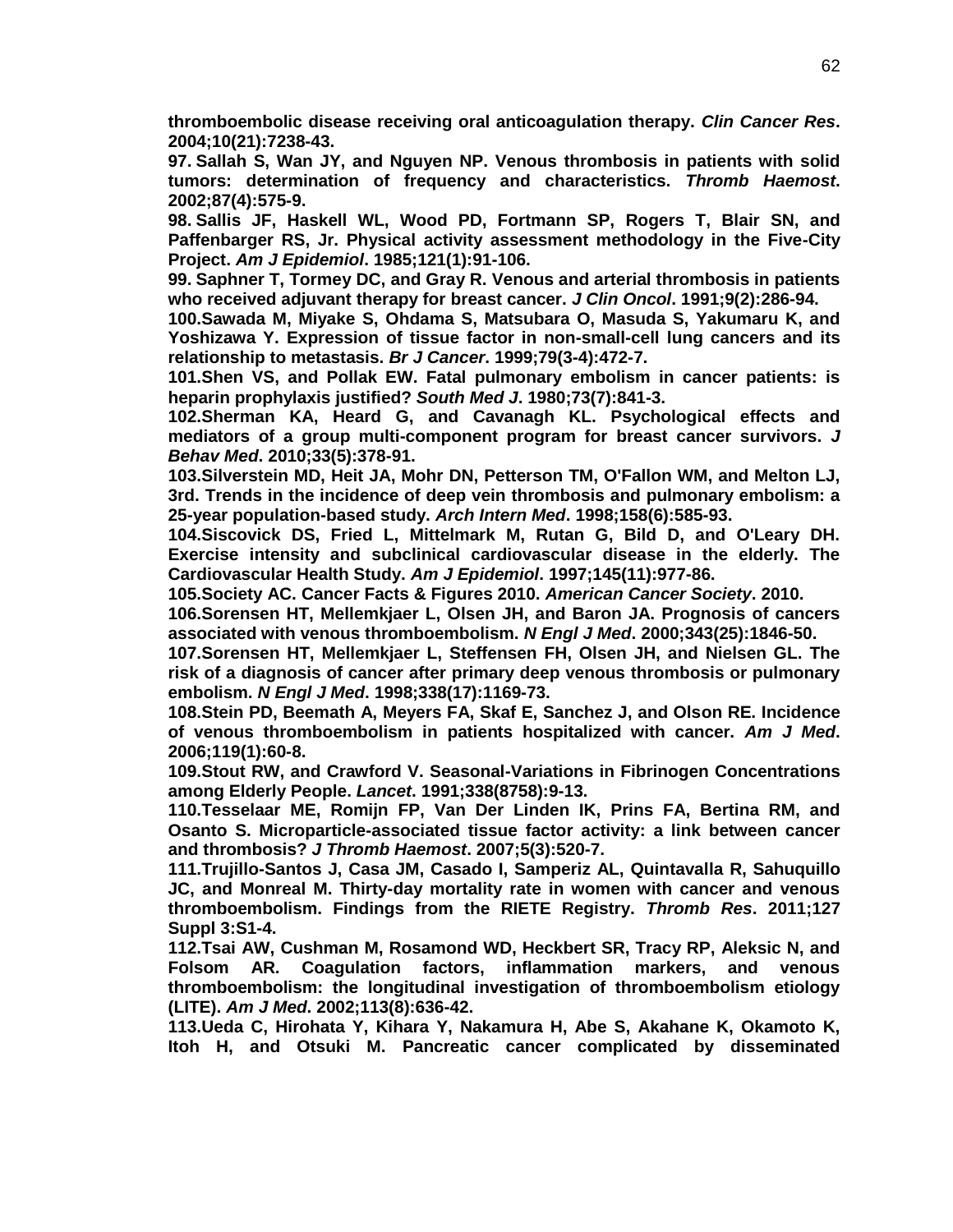**intravascular coagulation associated with production of tissue factor.** *J Gastroenterol***. 2001;36(12):848-50.**

**114.Ueno T, Toi M, Koike M, Nakamura S, and Tominaga T. Tissue factor expression in breast cancer tissues: its correlation with prognosis and plasma concentration.** *Br J Cancer***. 2000;83(2):164-70.**

**115.Varki A. Trousseau's syndrome: multiple definitions and multiple mechanisms.** *Blood***. 2007;110(6):1723-9.**

**116.Vormittag R, Simanek R, Ay C, Dunkler D, Quehenberger P, Marosi C, Zielinski C, and Pabinger I. High factor VIII levels independently predict venous thromboembolism in cancer patients: the cancer and thrombosis study.**  *Arterioscler Thromb Vasc Biol***. 2009;29(12):2176-81.**

**117.Vrana JA, Stang MT, Grande JP, and Getz MJ. Expression of tissue factor in tumor stroma correlates with progression to invasive human breast cancer: paracrine regulation by carcinoma cell-derived members of the transforming growth factor beta family.** *Cancer Res***. 1996;56(21):5063-70.**

<span id="page-67-0"></span>**118.Wannamethee SG, Lowe GD, Whincup PH, Rumley A, Walker M, and Lennon L. Physical activity and hemostatic and inflammatory variables in elderly men.**  *Circulation***. 2002;105(15):1785-90.**

**119.Wolin KY, Yan Y, and Colditz GA. Physical activity and risk of colon adenoma: a meta-analysis.** *Br J Cancer***. 2011;104(5):882-5.**

<span id="page-67-1"></span>**120.Woodhouse PR, Khaw KT, Plummer M, Foley A, and Meade TW. Seasonal-Variations of Plasma-Fibrinogen and Factor-Vii Activity in the Elderly - Winter Infections and Death from Cardiovascular-Disease.** *Lancet***. 1994;343(8895):435-9.**

**121.Yoda Y, and Abe T. Fibrinopeptide A (FPA) level and fibrinogen kinetics in patients with malignant disease.** *Thromb Haemost***. 1981;46(4):706-9.**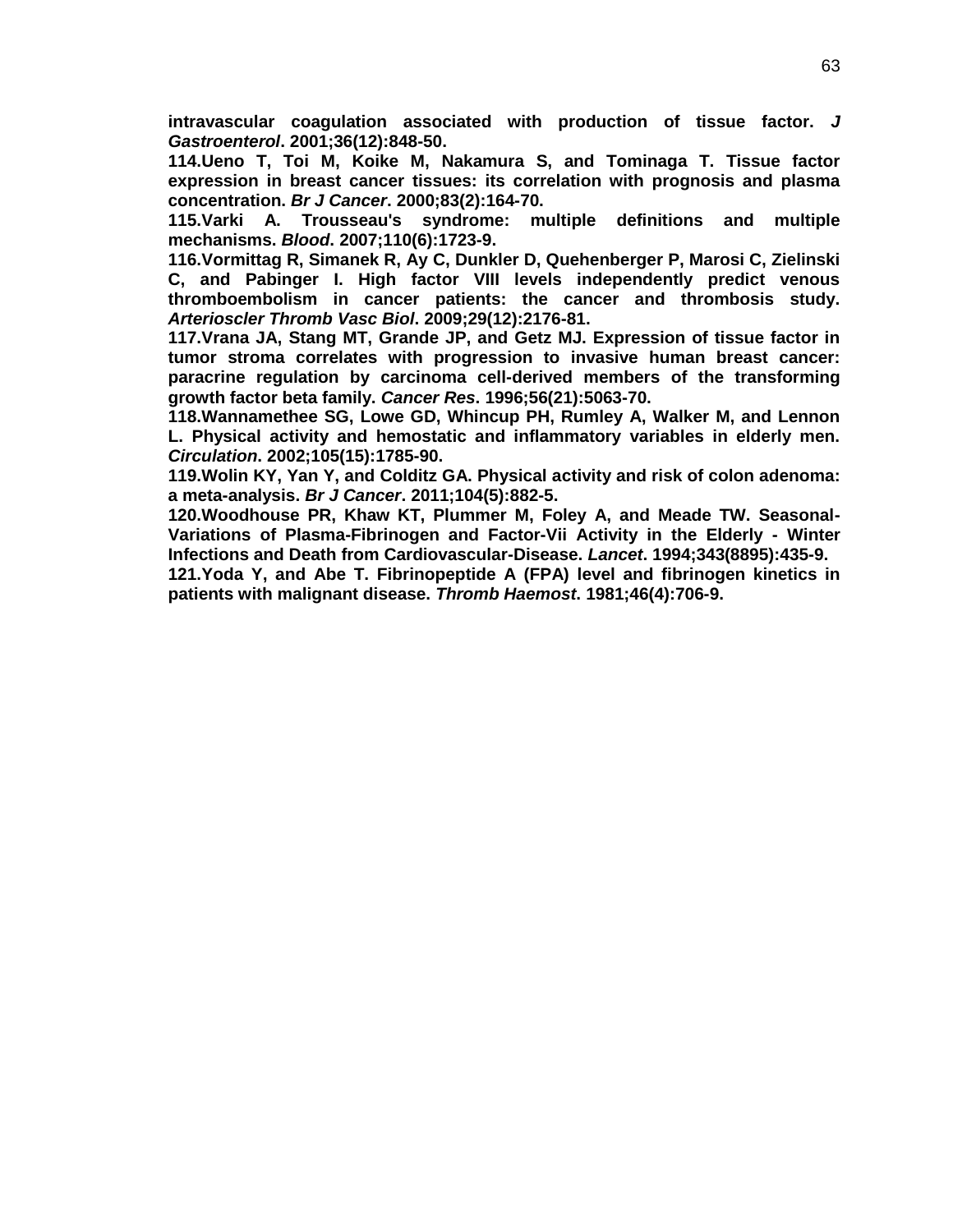### **APPENDIX A**

**Consent Form:** Hemostatic Adaptations Following Exercise Training in Patients with Cancer.

The purpose of this study is to assess how regular exercise training impacts blood clotting potential in people with cancer.

Blood clotting is a critical and common problem in patients with cancer, contributing to high costs, rates of morbidity and mortality, and complicating usual medical treatments. Current efforts to manage clotting risk often include treatment with medication. This treatment may complicate usual courses of care for cancer and introduces additional risk of bleeding problems. Exercise training has been shown to decrease the likelihood of a blood clot in healthy men and women, and in various clinical populations. However, the effect of regular exercise on clotting risk in patients with cancer is unknown. We are studying clotting activity in the blood of people with cancer who are either participating in a regular exercise program, or who are receiving standard care but are not engaging in regular exercise.

Men and women who have an active cancer diagnosis and who weigh at least 110 pounds and are at least 18 yrs of age may be eligible to participate in this study. Participants in this study must not have cardiovascular disease or diabetes, must not use tobacco or take anticoagulant (*i.e.* "blood thinning") medications that may influence the results. As part of this study, you will be asked to provide information about your cancer diagnosis, other illnesses and medications that you are taking. Your participation in this study will involve two visits to the Cancer Center at IU Health Ball Memorial Hospital, separated by approximately 12 weeks. You'll be asked to fast for 12 hours and avoid alcohol and caffeine for 24 hours prior to each visit. During your appointment you'll rest in a chair for 20 minutes after which a 10-ml (<1 Tbsp) blood sample will be obtained from a vein in your arm. You will also be asked about your physical activities over the past seven days. Your enrollment in this study will be 12 weeks long, but your time commitment to the project is expected to be less than one hour. If you have enrolled in the Cancer Exercise Program at IU Health BMH, we will obtain these blood samples prior to the initiation of your exercise program and immediately after 12 weeks of exercise training as part of that program. The treatment you receive from your physician and/or as part of the Cancer Exercise Program will not be affected by your participation in this study.

Risks of blood drawing may include discomfort, bruising, and, in rare instances, infection, lightheadedness, and fainting. We will use sterile procedures and trained personnel to ensure that there is minimal discomfort with obtaining the blood samples. Emergency medical treatment is available in the event of injury or serious adverse reaction. You will assume responsibility for the costs of medical care that is provided. In the unlikely event of injury or illness of any kind as a result of participation in this research project, Ball State University, IU Health Ball Memorial Hospital, their agents and employees will assume whatever responsibility is required by law.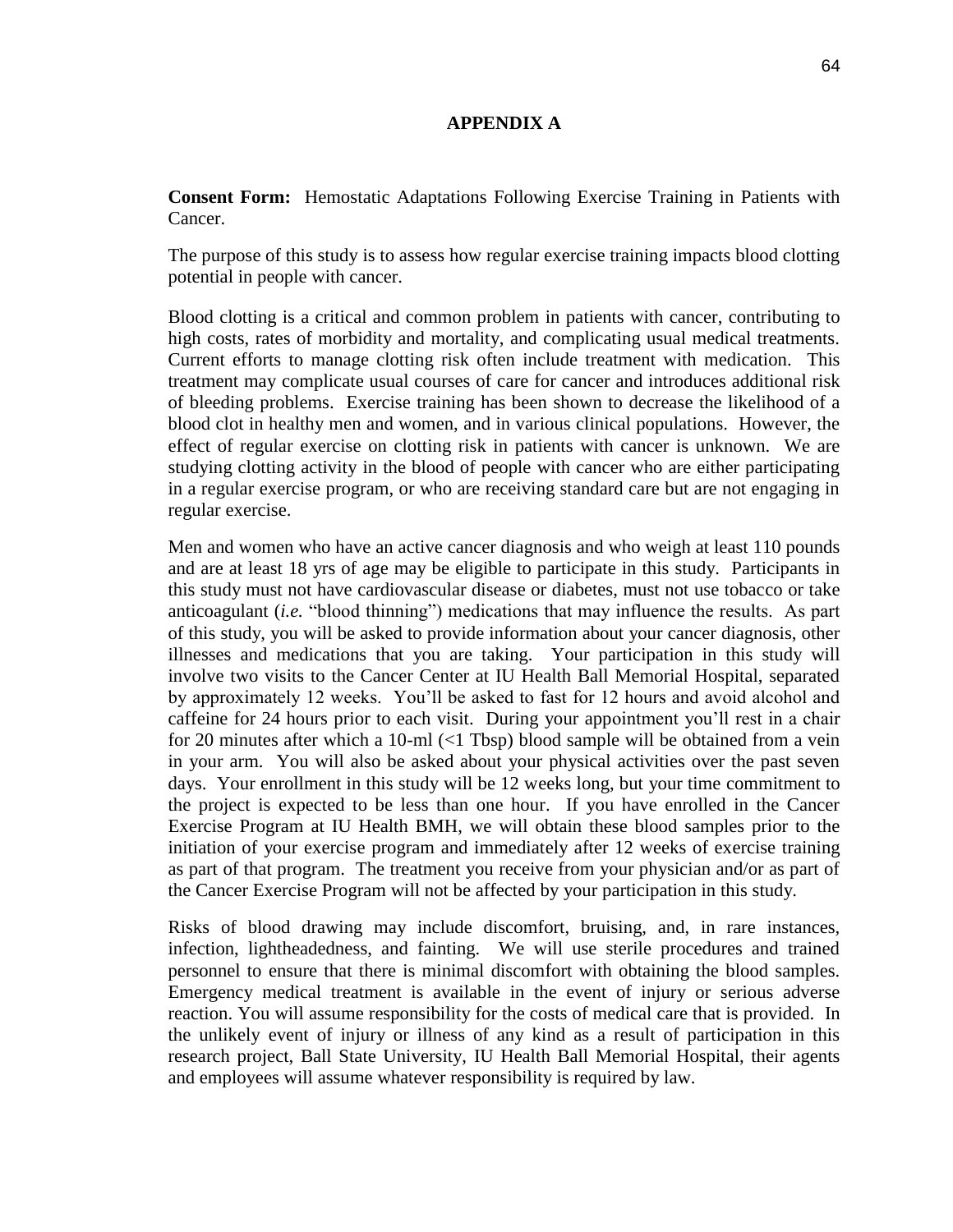After you complete the study, you will be paid \$30. You will also be given any information collected as part of your participation in this project (*e.g*. measures of coagulation activity). You may also benefit from the creation of new scientific knowledge regarding future exercise recommendations for patients with cancer.

Your participation in this study is completely voluntary and you are free to withdraw from the study at any time for any reason without penalty or prejudice from the investigators. Your participation or decision to withdraw from the study will not impact the quality of care you receive at IU Health Ball Memorial Hospital. Please feel free to ask any questions of the investigator before signing this Informed Consent form and beginning the study, and at any time during the study. All study materials will be maintained as confidential. Your information will be stored for three years after completion of the study. Data will be stored in a locked filing cabinet in the researcher's office. Electronic files, which will be password protected, will be stored on the principal investigator's computer and preferred backup medium. If you are not eligible to participate in this study your information will not be retained, and will be destroyed by shredding paper files and permanently deleting electronic information.

For one's rights as a research subject, contact the Director, Office of Research Integrity, Ball State University, (765) 285-5070 (*irb@bsu.edu*) or the Institutional Review Board Administrator at IU Health Ball Memorial Hospital at (765) 747-8458.

\*\*\*\*\*\*\*\*\*\*

I, \_\_\_\_\_\_\_\_\_\_\_\_\_\_\_\_\_\_\_\_\_\_\_\_\_\_\_\_\_\_\_, agree to participate in this research project entitled, "Hemostatic Adaptations Following Exercise Training in Patients with Cancer." I have had the study explained to me and my questions have been answered to my satisfaction. I have read the description of this project and give my consent to participate. I understand that I will receive a copy of this informed consent form to keep for future reference.

Participant's Signature Date

Investigator's Signature

\_\_\_\_\_\_\_\_\_\_\_\_\_\_\_\_\_\_\_\_\_\_\_\_\_\_\_\_\_\_\_\_

Paul R. Nagelkirk, Ph.D., Assistant Professor School of Physical Education, Sport & Exercise Science Ball State University Muncie, IN 47306 (765) 285-1472; prnagelkirk@bsu.edu

\_\_\_\_\_\_\_\_\_\_\_\_\_\_\_\_\_\_\_\_\_\_\_\_\_\_\_\_\_\_\_\_ \_\_\_\_\_\_\_\_\_\_\_\_\_\_\_\_\_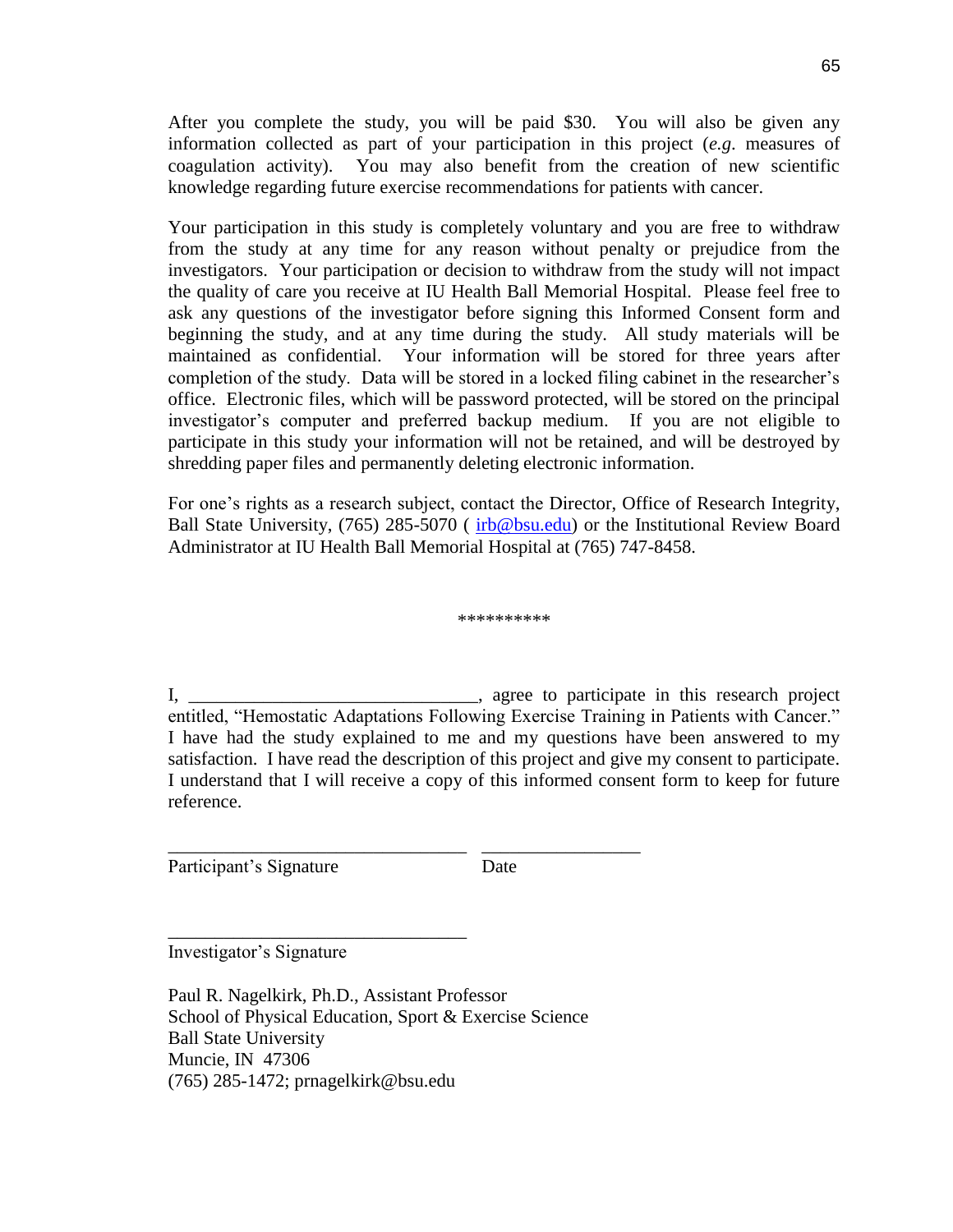### **APPENDIX B**

Hemostatic Adaptations Following Exercise Training in Patients with Cancer

Please answer the following questions regarding your personal medical history.

1. What is your current cancer diagnosis  $(e.g. \text{ breast}, \text{prostate}, \text{lung})$ ?

2. Describe the medical treatment for your cancer  $(e.g.$  radiation, chemotherapy, surgery). List approximate dates that treatment began and ended (or that it is ongoing).

3. Please list any other illnesses that you currently have:

4. Please list the medications that you presently take: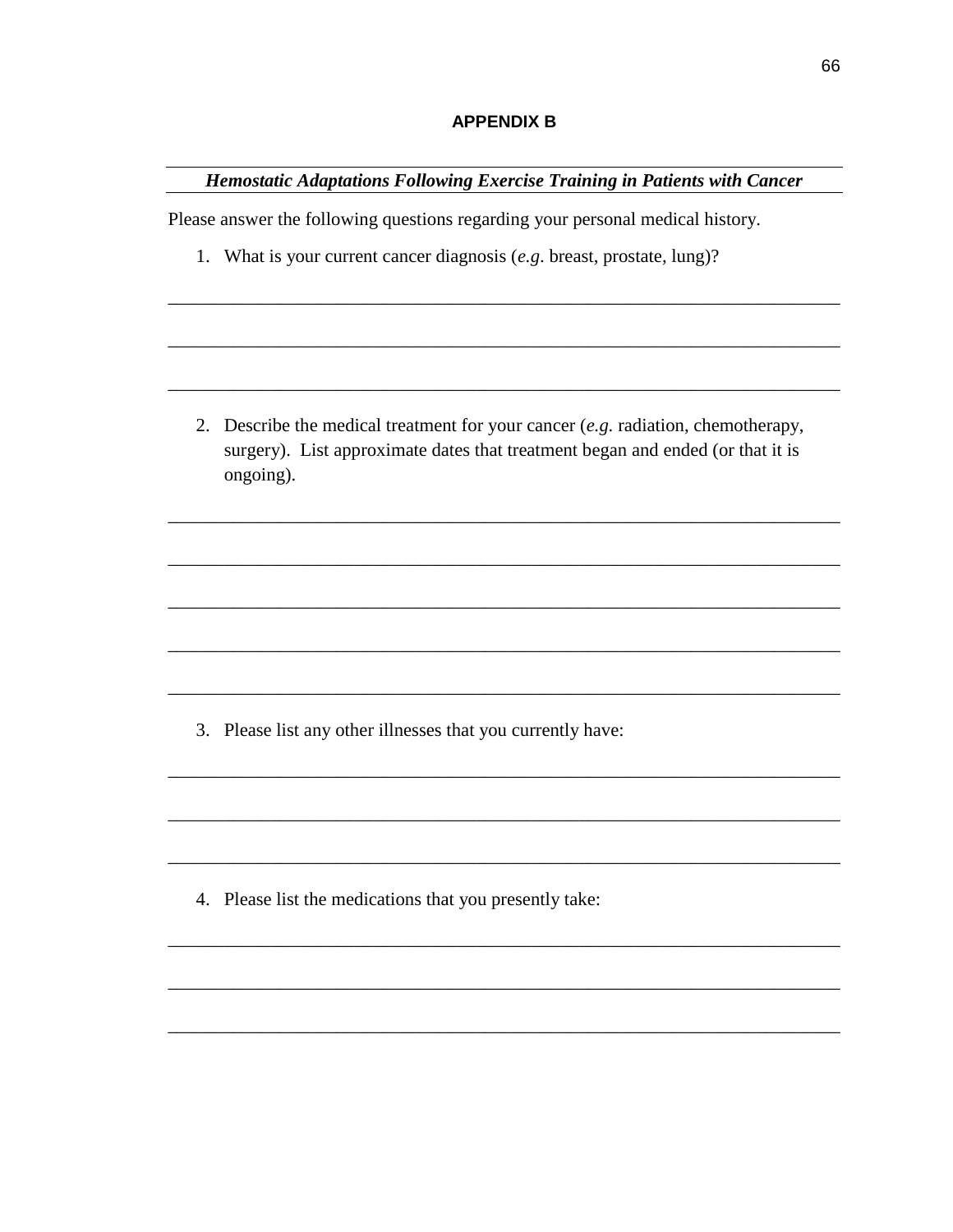## **APPENDIX C**

## **AUTHORIZATION FOR THE RELEASE OF HEALTH INFORMATION FOR RESEARCH PURPOSES**

Regulations called the "Privacy Rule" issued under the Health Insurance Portability and Accountability Act ("HIPAA") are designed to protect the privacy of your individually identifiable health information. The Privacy Rule requires your health care provider(s) to obtain your written authorization before they can use or disclose your protected health information<sup>1</sup> for the purposes of the research study entitled "*Hemostatic adaptations following exercise training in patients with cancer*" (referred to as the "research study.")

By signing this authorization, you are authorizing your treating physician(s), Indiana University Health Ball Memorial Hospital. and other health care providers to disclose your protected health information to Paul R. Nagelkirk, Ph.D. and his/her research staff for purposes of the research study. You are also authorizing Paul R. Nagelkirk, Ph.D. and his/her research staff to disclose your protected health information to the parties listed below.

## **Protected Health Information to be Used or Disclosed**

Demographic information (*e.g.* name, age) will be used to describe the subject sample.

The following pieces of information will be collected because of their affects on the variables measured in this study: specific cancer diagnosis; recent surgical or medical treatments; other medical conditions; medication use; physical activity habits.

## **Parties Who May Receive or Use Your Protected Health Information**

- IU Health BMH's Institutional Review Board
- Government representatives, when required by law
- IU Health BMH representatives if applicable

Your health care providers will use and disclose your protected health information only as permitted by you in this Authorization and as required or permitted by applicable state or federal law.

### **Right to Refuse to Sign This Authorization**

You do not have to sign this Authorization. If you decide not to sign this Authorization, you will not be allowed to participate in the research study or receive any research related

<sup>&</sup>lt;sup>1</sup> Protected health information includes information that relates to your past, present or future physical or mental health or condition, the provision of health care to you, or the past present or future payment for your health care that either identifies you or can be used to identify you.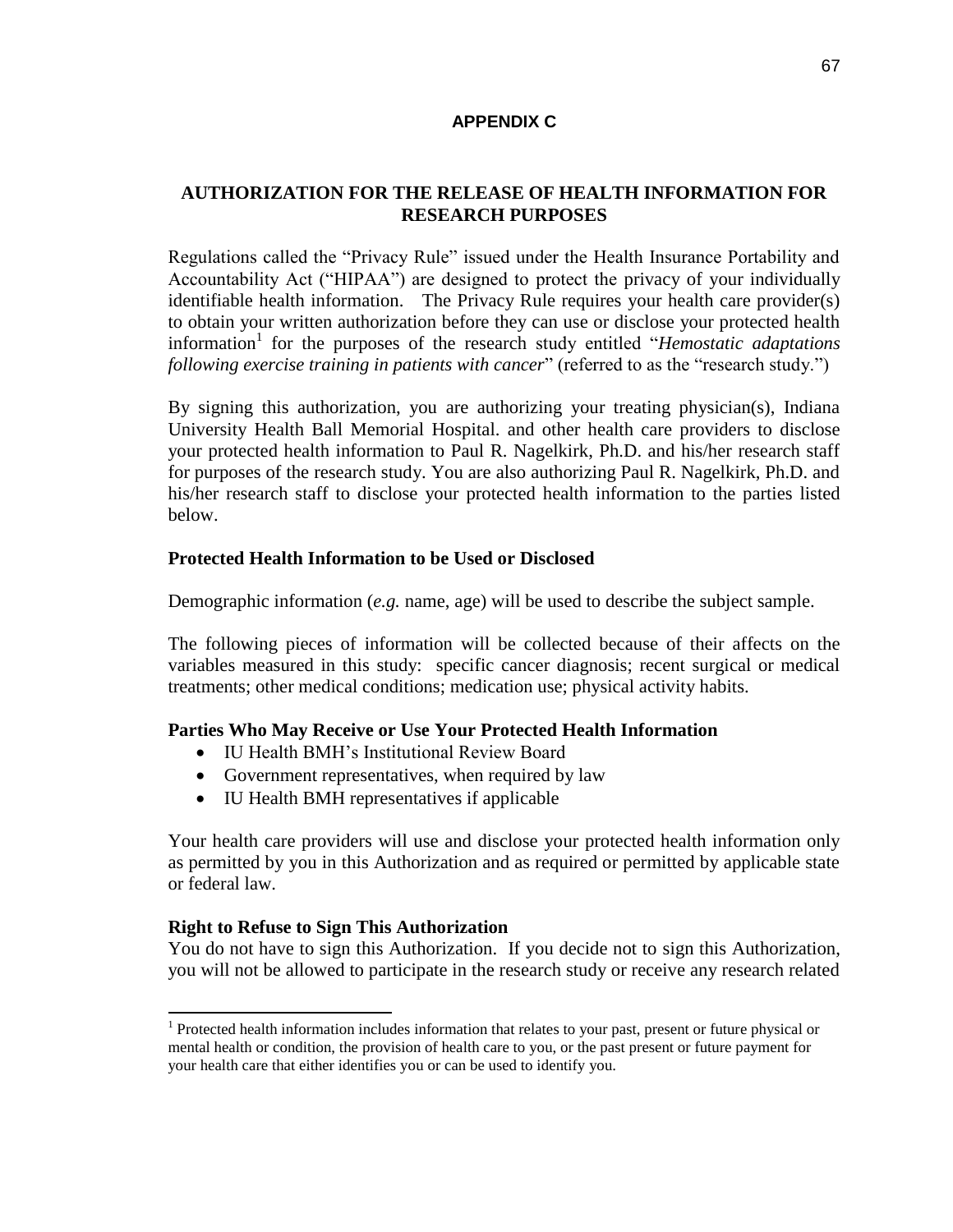treatment that is provided through the study. However, your decision not to sign this Authorization will not affect any other treatment, payment, or enrollment in health plans or eligibility for benefits.

## **Right to Revoke**

You can change your mind and withdraw this Authorization at any time by sending a written notice to Paul R. Nagelkirk, HP 215, Ball State University, Muncie IN 47306 to inform the researcher of your decision. If you withdraw this Authorization, your health care providers may only use and disclose your protected health information already collected for the research study. No further health information about you will be used or disclosed for this research study.

# **Potential for Re-disclosure**

Once your protected health information is disclosed under this Authorization, it may be re-disclosed by the recipient and may no longer be protected by HIPAA or the Privacy Rule. Other confidentiality protections may or may not apply. For example, researchers in other studies could use your protected health information collected for this study without contacting you if they get approval from an Institutional Review Board (IRB) and agree to meet certain other confidentiality requirements. Also, there are other laws that may require your protected health information to be disclosed for public purposes. Examples include disclosures for legally mandated reporting of abuse or neglect, judicial proceedings, health oversight activities and public health measures.

This Authorization does not have an expiration date or expires upon completion of the study.

If you have not already received a copy of the IU Health BMH Notice of Privacy Practices, you may request one. If you have any questions or concerns about your privacy rights, you should contact IU Health BMH's Privacy Officer at (765) 747-4457 or jwelch6@clarianball.org.

By signing below, you agree that you have had the opportunity to review and ask questions regarding this Authorization form and that it reflects your wishes. You will receive a copy of this form after it is signed.

Signature of Individual or Legal Representative Date

Printed Name of Individual or Legal Representative Authority of Legal Representative

\_\_\_\_\_\_\_\_\_\_\_\_\_\_\_\_\_\_\_\_\_\_\_\_\_\_\_\_\_\_\_\_\_\_\_\_\_\_\_\_\_\_\_\_\_\_\_\_\_\_\_\_\_\_\_\_\_\_\_\_\_\_\_\_\_\_\_\_\_\_

\_\_\_\_\_\_\_\_\_\_\_\_\_\_\_\_\_\_\_\_\_\_\_\_\_\_\_\_\_\_\_\_\_\_\_\_\_ \_\_\_\_\_\_\_\_\_\_\_\_\_\_\_\_\_\_\_\_\_\_

\_\_\_\_\_\_\_\_\_\_\_\_\_\_\_\_\_\_\_\_\_\_\_\_\_\_\_\_\_\_\_\_\_\_\_\_\_ \_\_\_\_\_\_\_\_\_\_\_\_\_\_\_\_\_\_\_\_\_\_

Address of Individual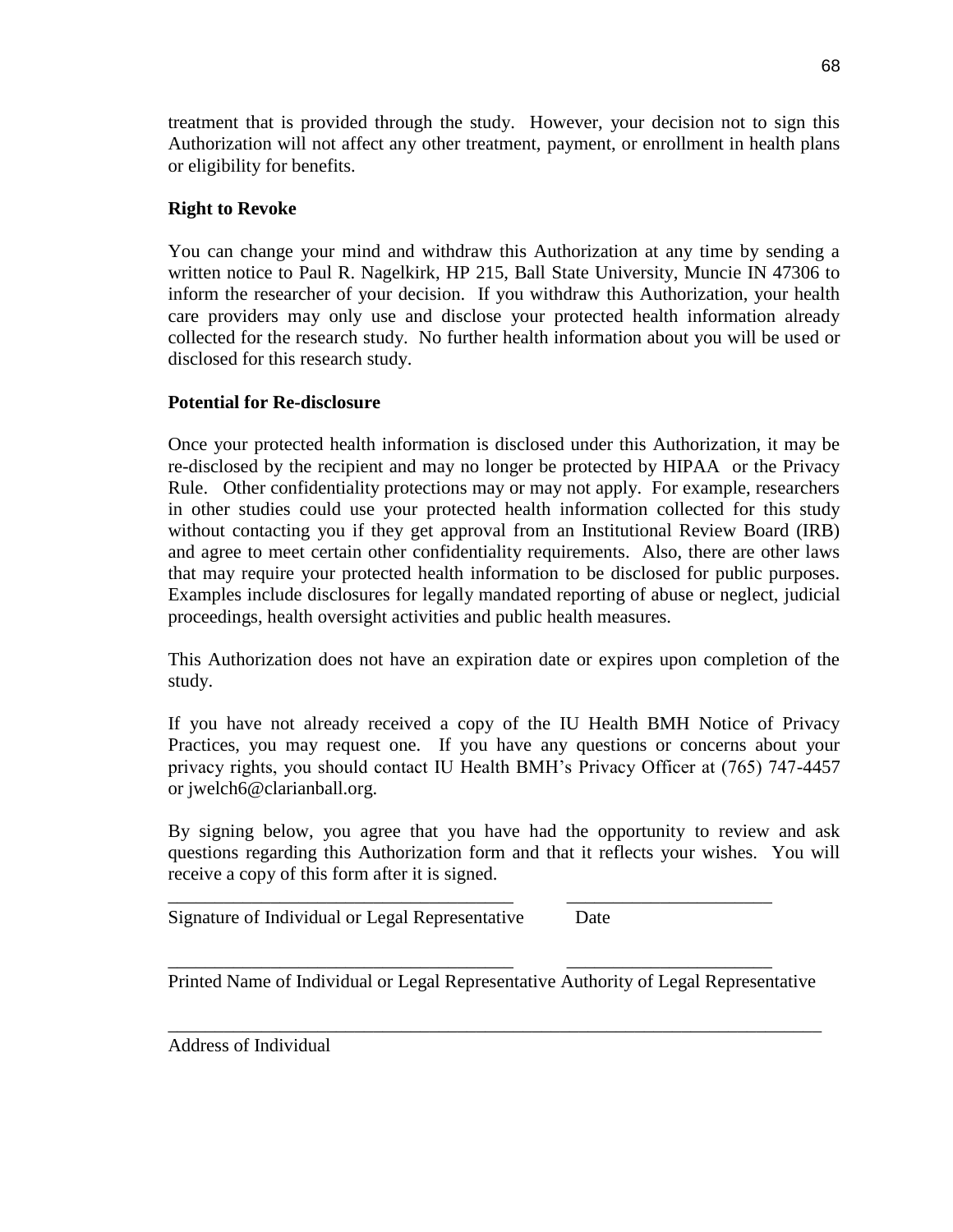### **APPENDIX D**

# The Seven-Day Recall

|                                                                                                                                                                                                                                                                                                                                                                                                                                                                          | Interviewer Today is Today's Date                                                    |   |           |             |                            |                                   |       |       |  |
|--------------------------------------------------------------------------------------------------------------------------------------------------------------------------------------------------------------------------------------------------------------------------------------------------------------------------------------------------------------------------------------------------------------------------------------------------------------------------|--------------------------------------------------------------------------------------|---|-----------|-------------|----------------------------|-----------------------------------|-------|-------|--|
| 1. Were you employed in the last seven days?                                                                                                                                                                                                                                                                                                                                                                                                                             |                                                                                      |   |           |             | 0. No (Skip to Q#4) 1. Yes |                                   |       |       |  |
| $\label{eq:1} \frac{1}{2} \int_{\mathbb{R}^2} \frac{1}{\sqrt{2}} \, \frac{1}{\sqrt{2}} \, \frac{1}{\sqrt{2}} \, \frac{1}{\sqrt{2}} \, \frac{1}{\sqrt{2}} \, \frac{1}{\sqrt{2}} \, \frac{1}{\sqrt{2}} \, \frac{1}{\sqrt{2}} \, \frac{1}{\sqrt{2}} \, \frac{1}{\sqrt{2}} \, \frac{1}{\sqrt{2}} \, \frac{1}{\sqrt{2}} \, \frac{1}{\sqrt{2}} \, \frac{1}{\sqrt{2}} \, \frac{1}{\sqrt{2}} \, \frac{1}{\sqrt{2}} \, \frac$<br>2. How many days of the last seven did you work? |                                                                                      |   |           |             |                            | days                              |       |       |  |
|                                                                                                                                                                                                                                                                                                                                                                                                                                                                          | 3. How many total hours did you work in the last seven days? _______ hours last week |   |           |             |                            |                                   |       |       |  |
|                                                                                                                                                                                                                                                                                                                                                                                                                                                                          | 4. What two days do you consider your weekend days?                                  |   |           |             |                            | (mark days below with a squiggle) |       |       |  |
| WORKSHEET                                                                                                                                                                                                                                                                                                                                                                                                                                                                |                                                                                      |   |           | <b>DAYS</b> |                            |                                   |       |       |  |
|                                                                                                                                                                                                                                                                                                                                                                                                                                                                          |                                                                                      |   |           |             |                            |                                   |       |       |  |
|                                                                                                                                                                                                                                                                                                                                                                                                                                                                          | <b>SLEEP</b>                                                                         | 1 | $2\qquad$ | $3 -$       | $4-$                       | $5 -$                             | $6 -$ | $7 -$ |  |
| M<br>$\circ$<br>R<br>N                                                                                                                                                                                                                                                                                                                                                                                                                                                   | Moderate                                                                             |   |           |             |                            |                                   |       |       |  |
|                                                                                                                                                                                                                                                                                                                                                                                                                                                                          | Hard                                                                                 |   |           |             |                            |                                   |       |       |  |
| т                                                                                                                                                                                                                                                                                                                                                                                                                                                                        |                                                                                      |   |           |             |                            |                                   |       |       |  |
| N<br>G                                                                                                                                                                                                                                                                                                                                                                                                                                                                   | Very Hard                                                                            |   |           |             |                            |                                   |       |       |  |
| A<br>F<br>T<br>E<br>$\overline{R}$                                                                                                                                                                                                                                                                                                                                                                                                                                       | Moderate                                                                             |   |           |             |                            |                                   |       |       |  |
|                                                                                                                                                                                                                                                                                                                                                                                                                                                                          |                                                                                      |   |           |             |                            |                                   |       |       |  |
|                                                                                                                                                                                                                                                                                                                                                                                                                                                                          | Hard                                                                                 |   |           |             |                            |                                   |       |       |  |
| $\circ$                                                                                                                                                                                                                                                                                                                                                                                                                                                                  |                                                                                      |   |           |             |                            |                                   |       |       |  |
| O<br>N                                                                                                                                                                                                                                                                                                                                                                                                                                                                   | Very Hard                                                                            |   |           |             |                            |                                   |       |       |  |
| E<br>v                                                                                                                                                                                                                                                                                                                                                                                                                                                                   | Moderate                                                                             |   |           |             |                            |                                   |       |       |  |
|                                                                                                                                                                                                                                                                                                                                                                                                                                                                          |                                                                                      |   |           |             |                            |                                   |       |       |  |
| $\frac{\pi}{N}$<br>T                                                                                                                                                                                                                                                                                                                                                                                                                                                     | Hard                                                                                 |   |           |             |                            |                                   |       |       |  |
| N<br>G                                                                                                                                                                                                                                                                                                                                                                                                                                                                   | Very Hard                                                                            |   |           |             |                            |                                   |       |       |  |
| Total<br>Min                                                                                                                                                                                                                                                                                                                                                                                                                                                             | Strength:                                                                            |   |           |             |                            |                                   |       |       |  |
| Per Day                                                                                                                                                                                                                                                                                                                                                                                                                                                                  | Flexibility:                                                                         |   |           |             |                            |                                   |       |       |  |

**4a.** Compared to your physical activity over the past three months, was last week's physical activity more, less or about the same?<br>  $2.$  Less<br>  $3.$  About the same<br>  $3.$  About the same<br>  $3.$ 

| Worksheet Key:                                                                                                    | Rounding: 10-22 min.=. 25                                               | $1:08-1:22$<br>hr/min. $\approx 1.25$ |
|-------------------------------------------------------------------------------------------------------------------|-------------------------------------------------------------------------|---------------------------------------|
| An asterisk (*) denotes a work-related activity.<br>A squiggly line through a column (day) denotes a weekend day. | $23-37$ min = 50<br>$38-52$ min. $\equiv$ 75<br>$53-1.07$ hr/min. = 1.0 |                                       |